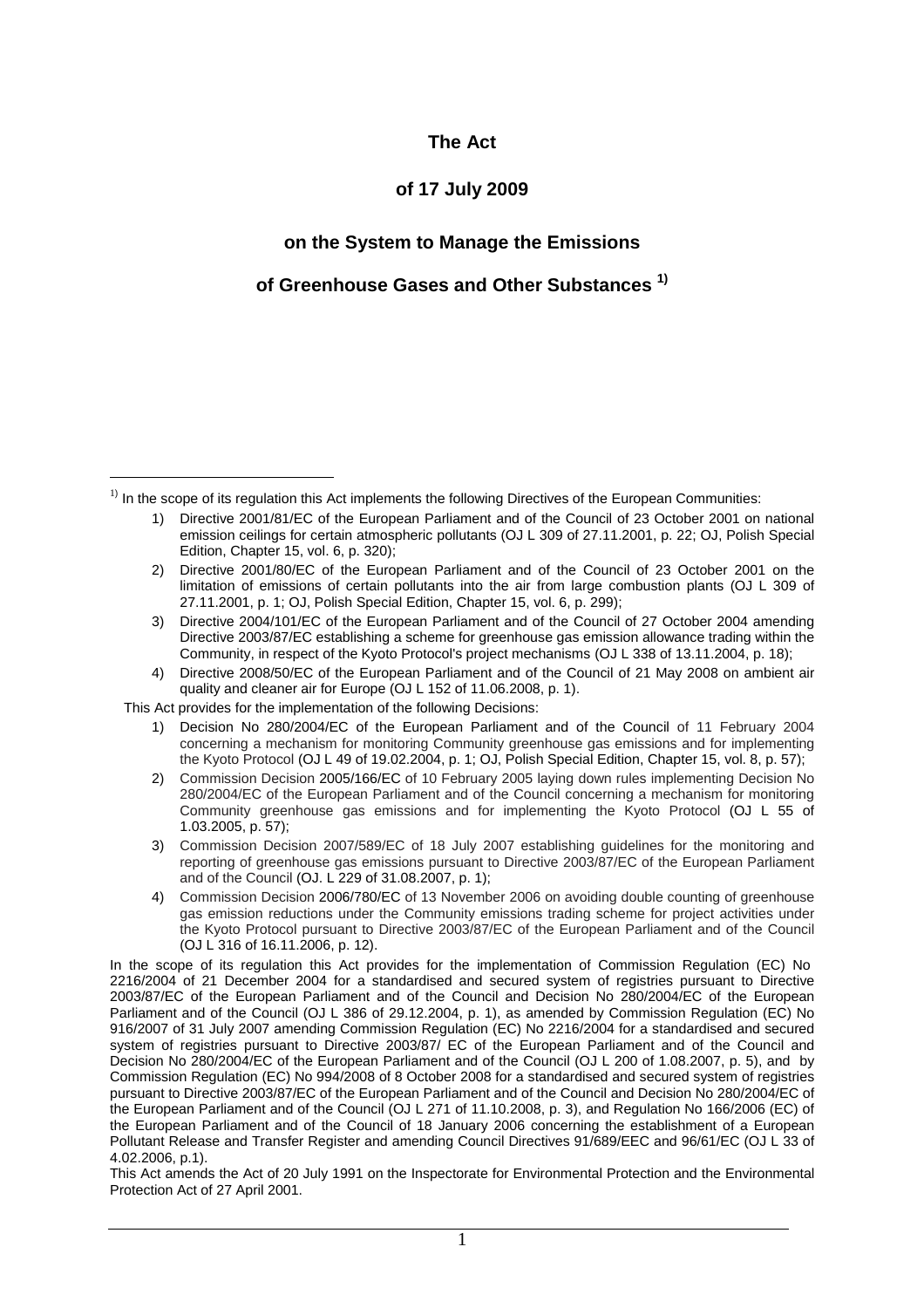# **Chapter 1**

## **General Provisions**

# **Article 1**

## 1. This Act sets forth:

- 1) the responsibilities of the National Centre for Emission Balancing and Management;
- 2) the principles of the operation of the National System for Emission Balancing and Forecasting;
- 3) the principles of the management of emissions of greenhouse gases and other substances;
- 4) the principles of the operation of the National Registry of the Kyoto Units;
- 5) the principles of trading in and managing the Kyoto units;
- 6) the principles of the operation of the National Green Investment Scheme and the Climate Account;
- 7) the terms and conditions of the management of the Joint Implementation projects in the territory of the Republic of Poland;
- 8) the terms and conditions of the management outside the territory of the Republic of Poland for:
	- a) the Joint Implementation projects,
	- b) the Clean Development Mechanism projects.

2. The list of greenhouse gases and other substances released into the air and covered by the system for the management of emissions of greenhouse gases and other substances is set out in the Annex to this Act.

# **Article 2**

For the purposes of this Act:

- 1) "independent accredited entity" shall mean the entity authorised to assess the project documentation referred to in Article 40 (7) (1) and to validate the number of the emission reduction units obtained as a result of the completion of a Joint Implementation project, as selected or identified by the Supervisory Committee;
- 2) "activity" shall mean the parameters to characterise an emission-generating activity, including the production level, the amount of raw materials or fuels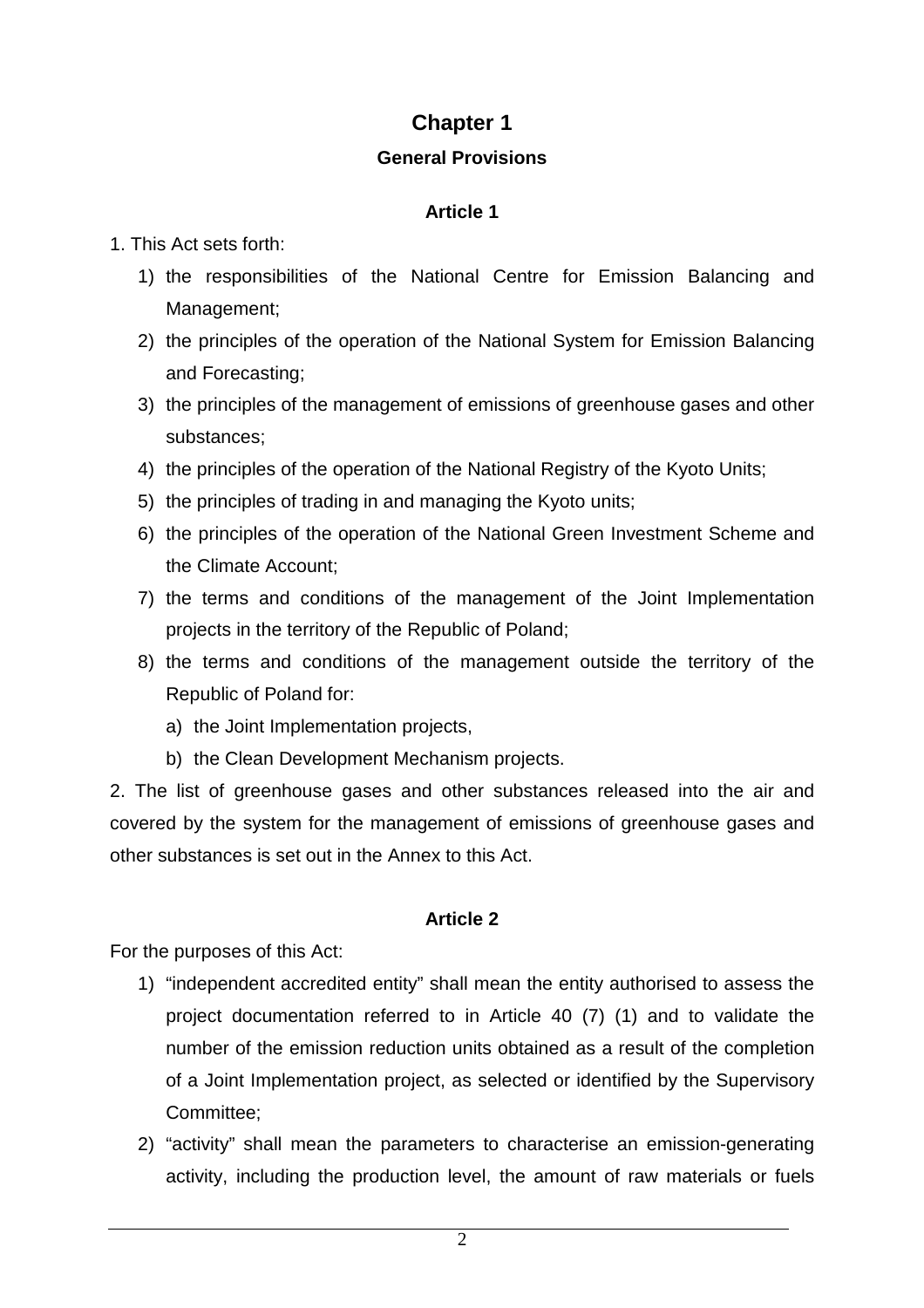consumed, the quantity of waste generated, the distance travelled as expressed in kilometres and the weight of goods transported;

- 3) "emission balancing" shall mean the identification and forecasting of the emission level, avoided emission and reduced emission, and the collection and processing of information about these values, using data collected for the purposes of national policies and for the purposes of the compliance with the international commitments;
- 4) "equivalent" shall mean one megagram (1 Mg) of carbon dioxide  $(CO<sub>2</sub>)$  or a quantity of another greenhouse gas equal to one megagram (1 Mg) of carbon dioxide  $(CO<sub>2</sub>)$ , calculated with the application of the respective warming index;
- 5) "emission" shall mean the release, direct or indirect, of greenhouse gases or other substances into the air as a result of an anthropogenic activity;
- 6) "avoided emission" shall mean the emission levels of greenhouse gases or other substances, which could be released into the air in a given year from installations using technologies applied commonly to manufacture a specific product in the territory of the Republic of Poland, but have not been released into the air due to the application of a different technical solution or technology, or other raw materials or fuels, in a new installation;
- 7) "reduced emission" shall mean the emission level which was not released into the air in a given year from an existing installation as a result of modernisation activities undertaken with the aim to reduce the emission level per unit product manufactured or unit quantity of a raw material, intermediate or fuel consumed by the plant on the site of which the installation is situated; however, not as a result of a reduction in its production level;
- 8) "forest management" shall mean any activity in the scope of forest management, protection and development, the maintenance and enhancement of forest resources and crops, as well as the harvesting, except for by means of purchase, of timber, natural resin, young spruces, firs or pines, stump wood, bark, conifer needles and undergrowth crops;

3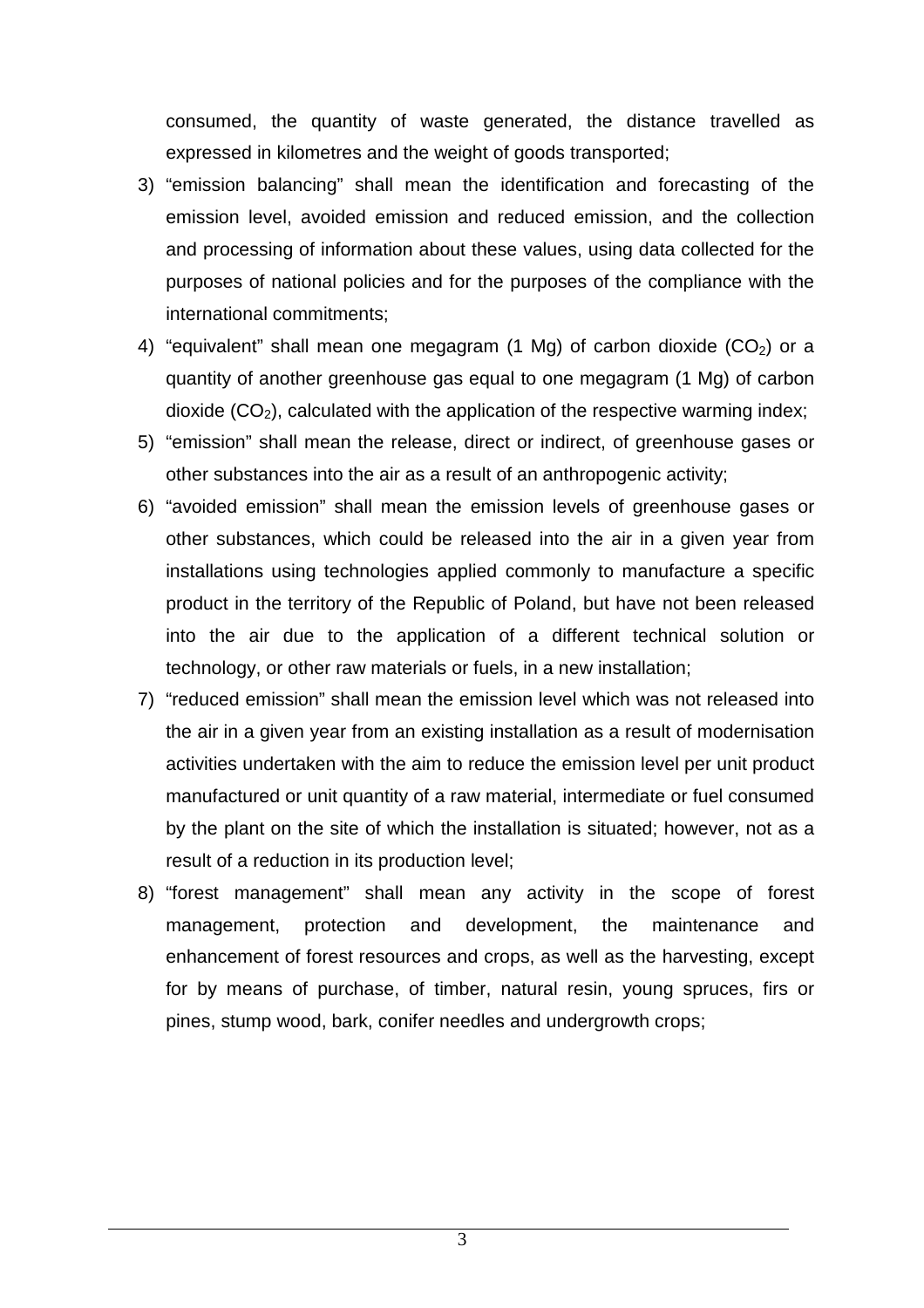- 9) "installation" shall mean the installation within the meaning of Article 3 (6) of the Environmental Protection Act of 27 April 2001 (Official Journal of the Laws of 2008, No. 25, Item 150, as amended  $^{2}$ ):
- 10) "Kyoto unit" shall mean a certified emission reduction unit, an assigned amount unit, an emission reduction unit or a removal unit;
- 11) "removal unit" shall mean one megagram (1 Mg) of carbon dioxide  $(CO<sub>2</sub>)$ removed as a result of:
	- a) an anthropogenic activity aimed at the enhancement of a carbon dioxide  $(CO<sub>2</sub>)$  removal by agriculturally used soil,
	- b) a change in the manner of using agricultural or forest land, including in the scope of afforestation, re-afforestation and deforestation,
	- c) forest management;
- 12) "certified emission reduction unit" shall mean reduced or avoided greenhouse gas emission, as expressed by the equivalent, achieved as a result of the implementation of a Clean Development Mechanism project;
- 13) "assigned amount unit" shall mean the amount of greenhouse gas emission, as expressed by the equivalent, assigned to the eligible State in accordance to the Kyoto Protocol to the United Nations Framework Convention on Climate Change, done in Kyoto on 11 December 1997 (Official Journal of the Laws of 2005, No. 203, Item 1684), hereinafter referred to as the "Kyoto Protocol";
- 14) "emission reduction unit" shall mean reduced or avoided greenhouse gas emission, as expressed by the equivalent, or one megagram (1 Mg) of carbon dioxide  $(CO<sub>2</sub>)$  removed, achieved as a result of the implementation of a Joint Implementation project;
- 15) "Supervisory Committee" shall mean the executive body of the Kyoto Protocol established to supervise the implementation of the Joint Implementation projects carried out under Track 2 procedure referred to in Article 37 (3);
- 16) "domestic reserve of the Kyoto units" shall mean the quantity of the Kyoto units that the Republic of Poland is obliged to maintain in its National Registry of the Kyoto units in a given commitment period pursuant to the provisions of the international law or the European Union law;

 $\overline{\phantom{a}}$  $^{2)}$  Amendments to the consolidated text of the cited Act were published in the Official Journal of the Laws No 111, Item 708; No 138, Item 865; No 154, Item 958; No 171, Item 1056; No 199, Item 1227; No 223, Item 1446, No 227, Item 1505; 2009, No 19, Item 100, No 20, Item 106, No 79, Item 666.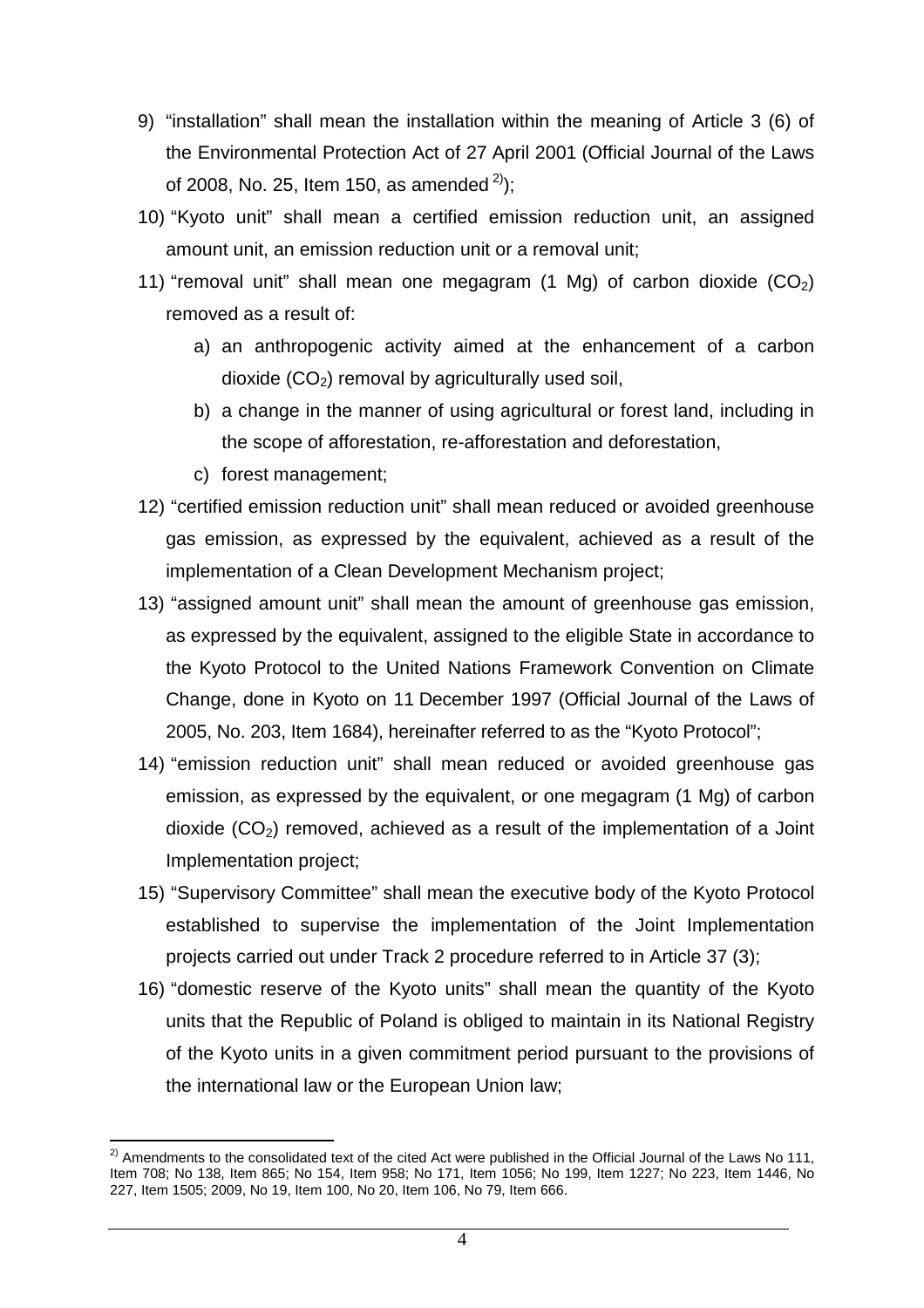- 17) "national emission ceiling" shall mean the maximum emission level which may be emitted in the territory of the Republic of Poland in a given commitment period under the provisions of the international law or the European Union law;
- 18) "commitment period" shall mean the period of time in which emissions are determined in order to obtain information necessary for supporting the measures designed to ensure that the Republic of Poland meets its international emission reduction commitments;
- 19) "eligible States" shall mean the States listed in Annex I to the United Nations Framework Convention on Climate Change, done in New York on 9 May 1992 (Official Journal of the Laws of 1996, No. 53, Item 238), hereinafter referred to as the UNFCCC, which ratified the Kyoto Protocol, pursuant to Article 1 (7) of the Kyoto Protocol;
- 20) "user of the environment" shall mean the user of the environment within the meaning of Article 3 (20) of the Environmental Protection Act of 27 April 2001;
- 21) "baseline level" shall mean the level of greenhouse gas emission estimated with the highest probability that would occur if the implementation of a Joint Implementation project or a Clean Development Mechanism project were not undertaken, which provides the reference level allowing for the determination of reduced emission or avoided emission;
- 22) "Clean Development Mechanism project" shall mean a project implemented by an eligible State in the territory of a State other than the eligible State to reduce or avoid greenhouse gas emission as well as to remove carbon dioxide  $(CO<sub>2</sub>)$  emission as a result of afforestation or re-afforestation;
- 23) "Joint Implementation project" shall mean a project implemented by an eligible State in the territory of another eligible State to reduce or avoid greenhouse gas emission, or to remove carbon dioxide  $(CO<sub>2</sub>)$ ;
- 24) "installation operator" shall mean the installation operator within the meaning of Article 3 (31) of the Environmental Protection Act of 27 April 2001;
- 25) "emission allowance" shall mean the emission allowance within the meaning of the regulations on the Community greenhouse gas emission allowance trading scheme;
- 26) "equipment" shall mean the equipment within the meaning of Article 3 (42) of the Environmental Protection Act of 27 April 2001;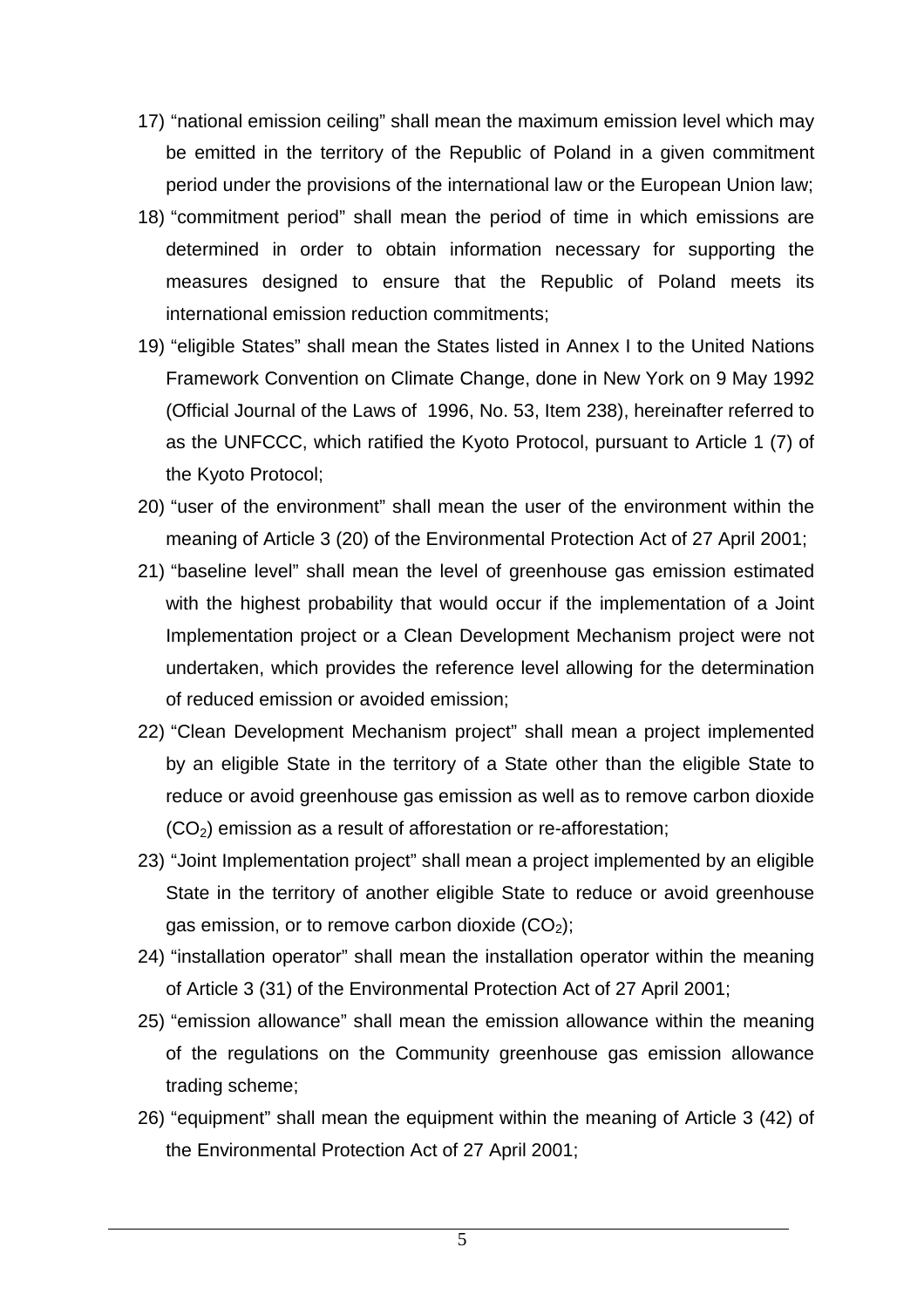- 27) "plant" shall mean the plant within the meaning of Article 3 (48) of the Environmental Protection Act of 27 April 2001;
- 28) "emission source" shall mean the installation or its part the operation whereof causes emission.

#### **Chapter 2**

#### **The National Centre for Emission Balancing and Management**

- 1. The National Centre for Emission Balancing and Management, hereinafter referred to as the "National Centre", is hereby established.
- 2. The responsibilities of the National Centre shall include:
	- 1) Carrying out tasks relating to the operation of the National System for Emission Balancing and Forecasting, including the keeping of the National Database on Emissions of Greenhouse Gases and Other Substances, hereinafter referred to as the "National Database";
	- 2) Keeping the National Registry of the Kyoto Units;
	- 3) Providing opinions on the requests for the issue of the Letter of Endorsement and the requests for the issue of the Letter of Approval for the implementation of the Joint Implementation projects to be carried out implemented in the territory of the Republic of Poland;
	- 4) Keeping the list of the Joint Implementation projects carried out in the territory of the Republic of Poland for which the Letters of Endorsement or the Letters of Approval have been issued,
	- 5) Keeping the list of the entities authorised to verify the reports on the greenhouse gas emission reductions achieved within the framework of the National Green Investment Scheme or the Joint Implementation projects and drawing up the reports referred to in Article 40 (7) (2);
	- 6) Drawing up reports and forecasts on the emission levels;
	- 7) Developing the methods to determine the emission levels for particular types of installations or activities and the methods to determine the emission factors per unit product manufactured, fuel consumed or raw material used;
	- 8) Developing the emission factors per unit product manufactured, fuel consumed or raw material used.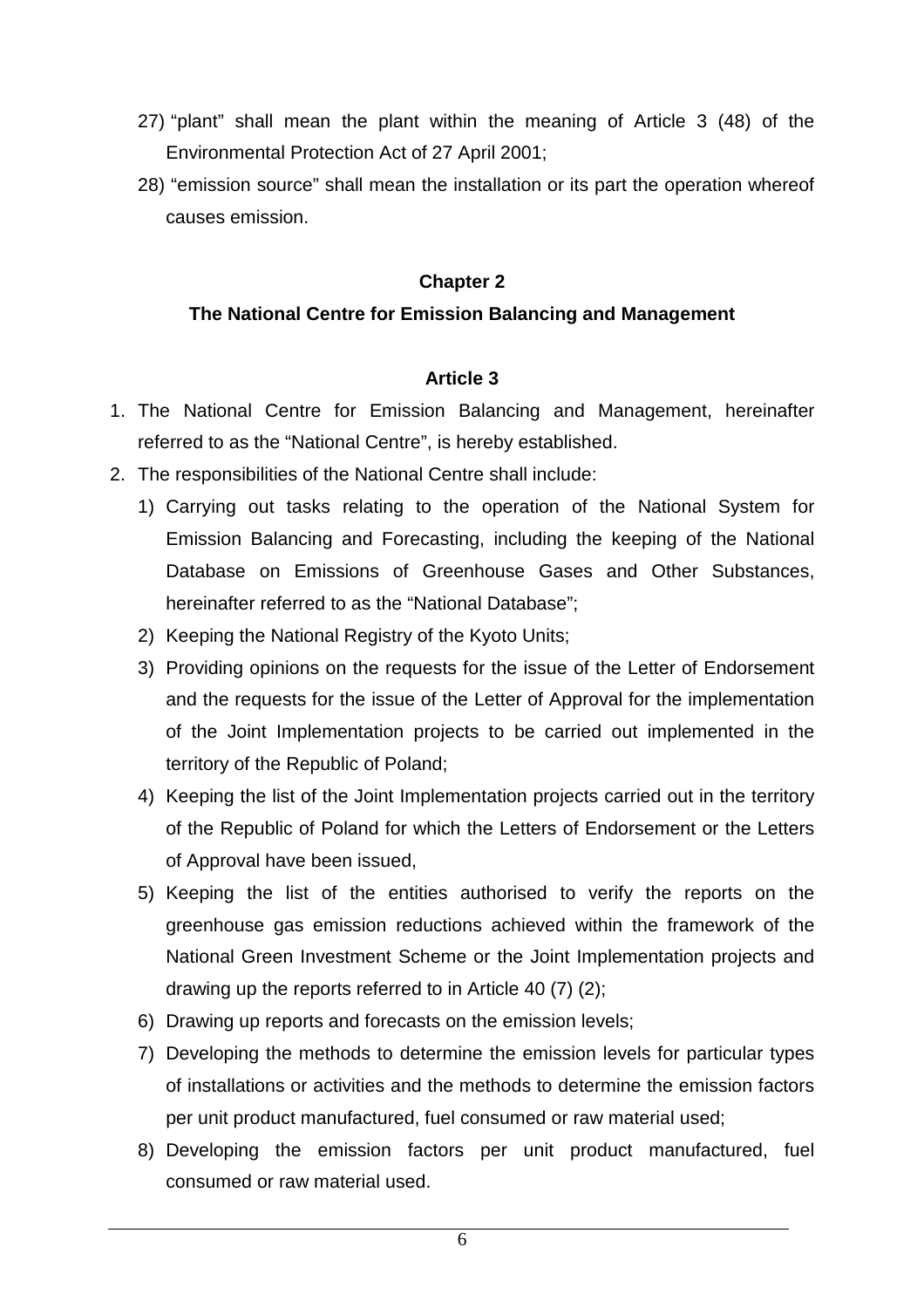- 3. The National Centre shall draw up sets of information and reports, in particular for the purposes of:
	- 1) the public statistics;
	- 2) the system of charges for the release of gases and particulate matter into the air;
	- 3) the greenhouse gas emission balancing system;
	- 4) the system for balancing and accounting for the emissions of sulphur dioxide  $(SO<sub>2</sub>)$  and nitrogen oxides  $(NO<sub>x</sub>)$  from large combustion plants;
	- 5) reporting in the framework of the Community greenhouse gas emission allowance trading scheme;
	- 6) the current air quality assessment, including model analyses.
- 4. On the basis of the information held in the National Database, the National Centre may also draw up other sets of information and reports for the purposes of the public administration authorities, business self-government bodies and employers' organisations.
- 5. With a view to meeting the need to provide the public administration authorities with full and timely access to information on emission levels, the Minister responsible for the environment shall lay down, by way of a Regulation, the list of the sets of information and reports referred to in paragraph 3 above and the dates for their forwarding.
- 6. The sets of information and reports put in the list referred to in paragraph 5 shall be forwarded free of charge to the public administration authorities.

- 1. The performance of the responsibilities of the National Centre is hereby entrusted to the Institute of Environmental Protection in Warsaw.
- 2. The activities of the National Centre shall be financed with the proceeds from the charges and fines levied under the regulations on the Community emission allowance trading scheme and the regulations on the system for balancing and accounting for the emission levels of sulphur dioxide  $(SO<sub>2</sub>)$  and nitrogen oxides  $(NO<sub>x</sub>)$  from large combustion sources.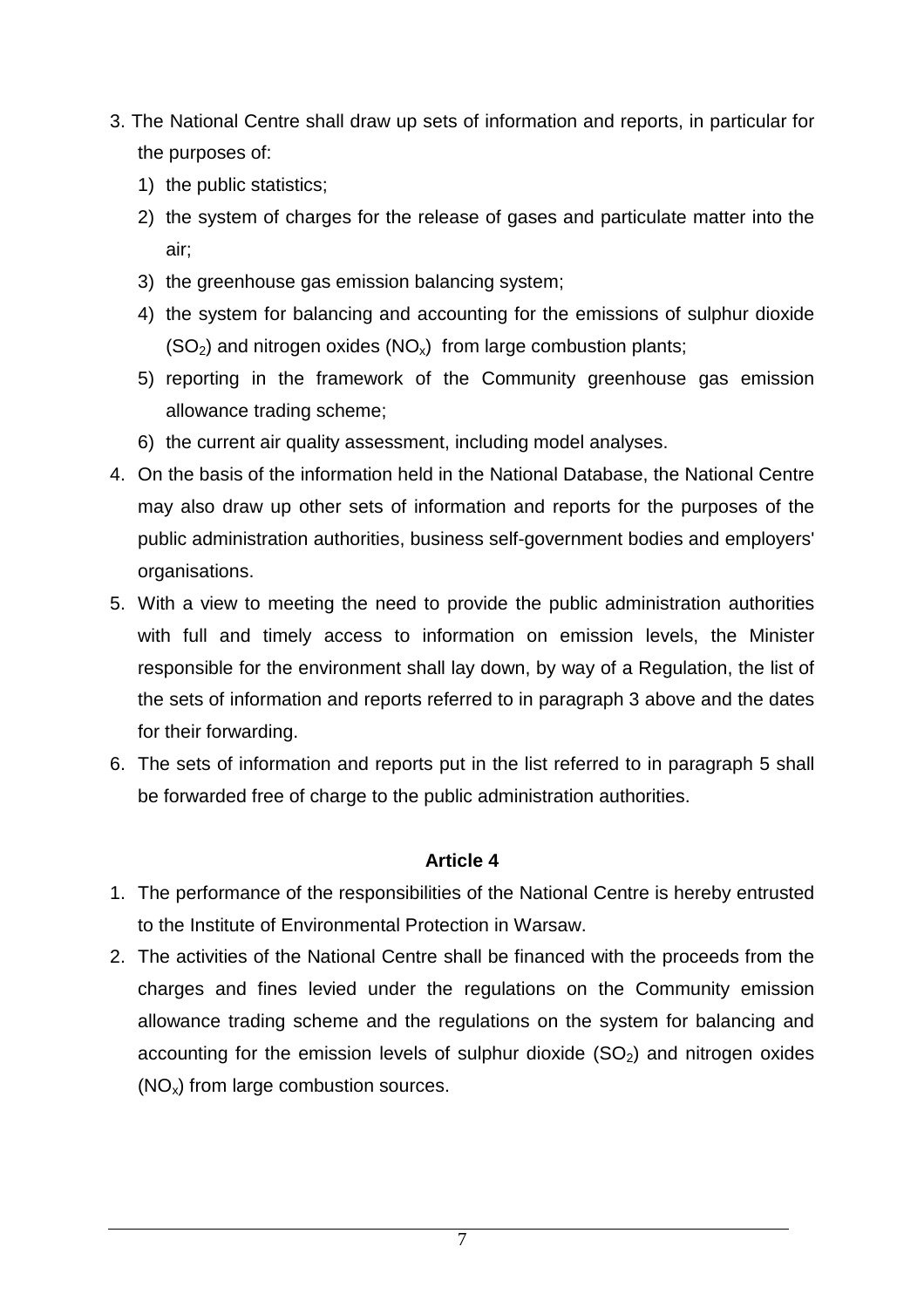- 1. The Minister responsible for the environment shall supervise the performance of its responsibilities by the National Centre.
- 2. By 31 January of each year, the National Centre shall submit a report on the performance of its responsibilities for the previous calendar year to the Minister responsible for the environment.
- 3. Where the report is incomplete or gives rise to objections, the Minister responsible for the environment may request that the report should be supplemented or additional clarification should be provided by the date which he sets out.
- 4. If by the set date the National Centre fails to supplement the report or to submit the clarification required, or if the report submitted still gives rise to objections, the Minister responsible for the environment may order the officials authorised by name from the agency servicing the Minister to carry out an inspection in the scope of the tasks performed by the National Centre.
- 5. If any significant irregularities are found by the inspection in the scope of the performance of its responsibilities by the National Centre, the Minister responsible for the environment may dismiss the Director of the Institute of Environmental Protection prior to the end of his/her term in office, without seeking the opinion referred to in Article 22 (1) of the Act of 25 July 1985 on the Research and Development Establishments (Official Journal of the Laws of 2008, No. 159, Item 993).

### **Chapter 3**

### **The National System for Emission Balancing and Forecasting**

- 1. The National System for Emission Balancing and Forecasting is hereby established, hereinafter to be referred to as the "National System", in the framework of which information on emissions shall be collected, processed, estimated, forecast, balanced and compiled.
- 2. The National System shall manage information on:
	- 1) the emission levels of greenhouse gases and other substances released into the air by users of the environment;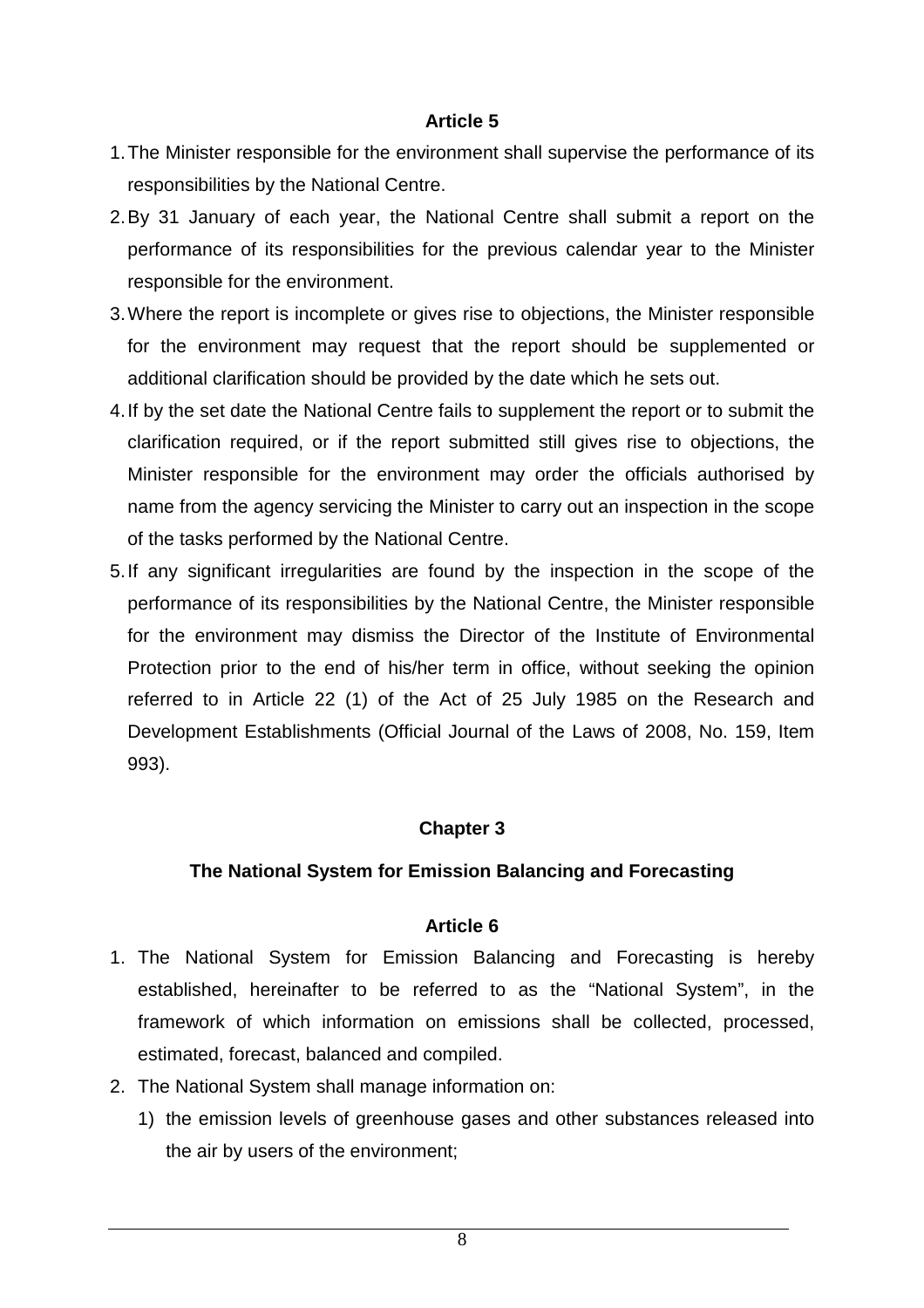- 2) the production levels and the characteristics of raw materials and fuels relating to emissions;
- 3) the technical measures aimed at the prevention or limitation of emissions;
- 4) the levels of emissions reduced and emissions avoided as a result of projects implemented by users of the environment and the dates when these reductions were achieved;
- 5) the planned dates of the launch of new projects and the emission levels of greenhouse gases and other substances released into the air from these projects;
- 6) the activities relating to the conduct of industrial activities, transport, agriculture, forestry and services;
- 7) the changes forecast in activities in specific economic sectors.
- 3. The information referred to in paragraph 2 shall be collected in the National Database
- 4. The National Database shall be managed by the National Centre.

- 1. By the end of February of each year, the user of the environment shall draw up and upload into the National Database a report containing the information indicated in Article 6 (2) (1)-(5) for the previous calendar year.
- 2. Where the obligation to draw up and upload the report relates to the operation of an installation, the installation operator shall be the entity responsible for drawing up and uploading the report.
- 3. The emission levels referred to in Article 6 (2) (1) shall be determined by measurements taken or on the basis of information on the production level, fuel and raw material consumption and the values of the emission factors corresponding to these quantities.
- 4. With a view to meeting the need to ensure high-quality emission data, including the assurance of data reliability and consistency and taking into account the relevant developments in the scope of methods and technologies available to reduce the emissions, the Minister responsible for the environment may define, by way of a Regulation, the methods for the determination of the emission levels for particular types of installations.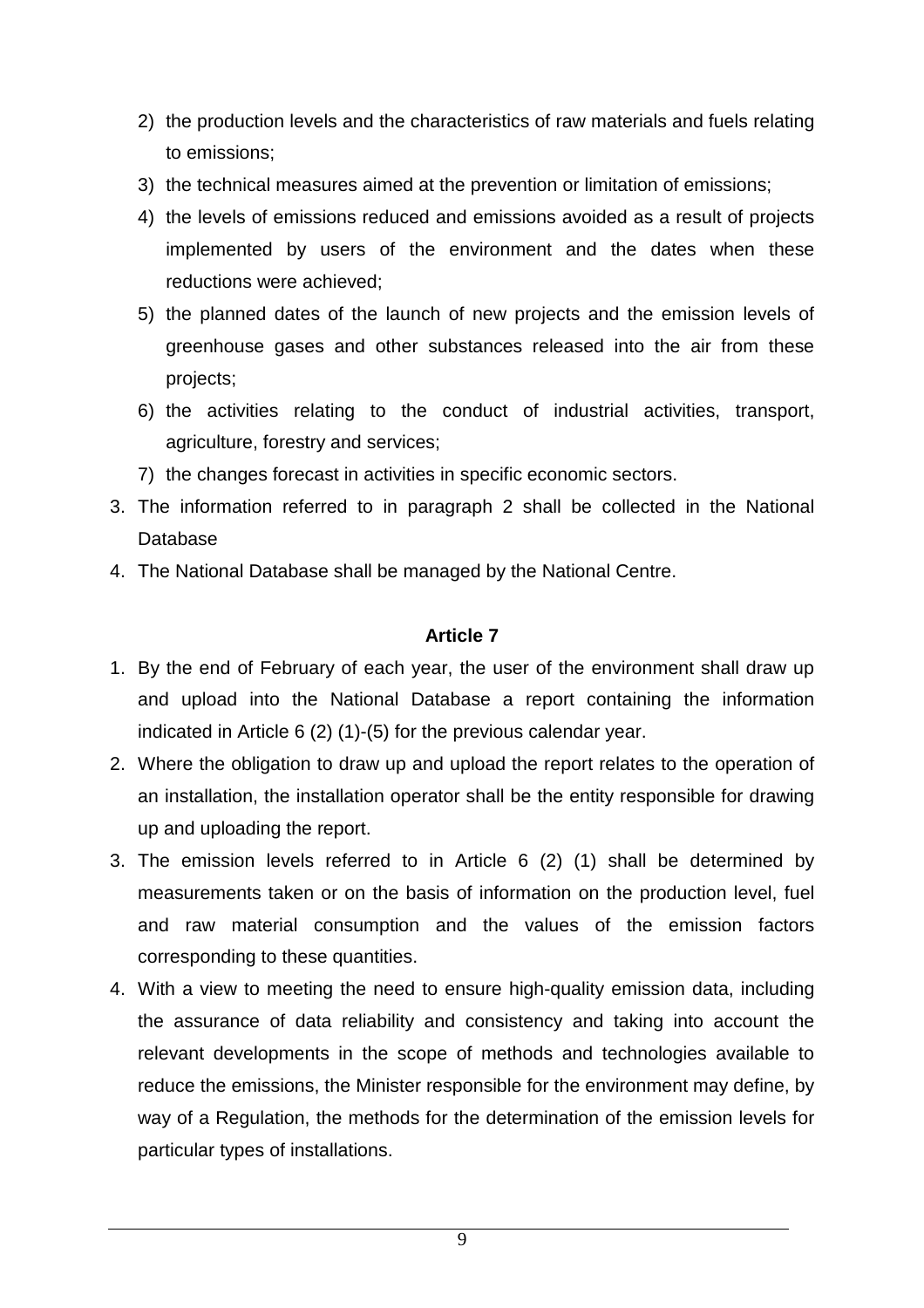- 5. For installations with seasonal or technological emission variations during the year which result from their operational characteristics and methods, the emission level from the installation shall be determined with a breakdown into quarters of the year or months.
- 6. With a view to meeting the need to ensure the provision of representative data, the Minister responsible for the environment may lay down, by way of a Regulation, the types of installation the operation whereof causes seasonal or technological emission variations during the year which result from the operational characteristics and methods of the installations.
- 7. With a view to meeting the need to ensure the efficient operation of the National Database and the uniformity and completeness of data stored therein, the Minister responsible for the environment shall define, by way of a Regulation, the format of the report form and the method for its uploading into the National Database.
- 8. Where the implementation of projects referred to in Article 6 (2) (4)-(5) is supported with the public resources, the information on the emission levels avoided or reduced and the dates when these reductions were achieved and the information on the emission levels and the total investment costs, including the amount of support from the public resources, shall be supplied by:
	- 1) the National Fund for Environmental Protection and Water Management, hereinafter referred to as the "National Fund", in the scope of the resources spent and transferred by the National Fund, the Voivodship Funds for Environmental Protection and Water Management, the County Funds for Environmental Protection and Water Management, and the Local Funds for Environmental Protection and Water Management;
	- 2) the disposers of the public resources, as referred to in Article 5 (1) (2) of the Public Finance Act of 30 June 2005 (Official Journal of the Laws, No. 249, Item 2104, as amended $3$ ).

 $\overline{a}$ <sup>3</sup> Amendments to the cited Act were published in the Official Journal of the Laws of 2005, No 169, Item 1420; 2006, No 45, Item 319, No 104, Item 708, No 170, Items 1217 and 1218, No 187, Item 1381, No 249, Item 1832; 2007, No 82, Item 560, No 88, Item 587, No 115, Item 791, No 140, Item 984; 2008, No 180, Item 1112, No 209, Item 1317, No 216, Item 1370, No 227, Item 1505; 2009, No 19, Item 100, No 62, Item 504, No 72, Item 619, No 79, Item 666.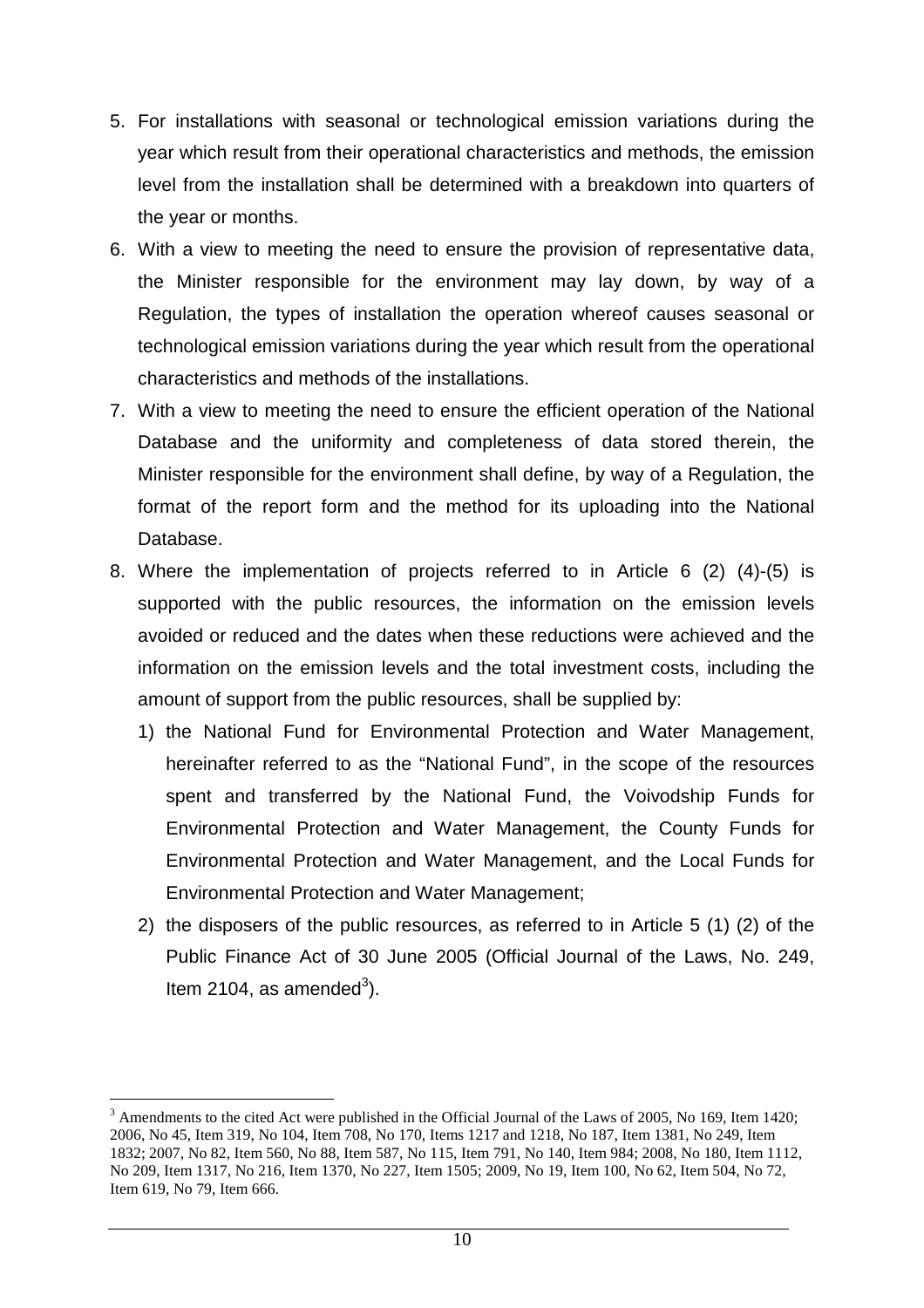- 1. By 15 March of each year, the National Centre shall analyse the information included in the reports uploaded into the National Database by users of the environment for the previous calendar year.
- 2. Where it results from information included in the reports on installations the operation of which requires an integrated permit or a permit to release gases or particulate matter into the air that the emission level of any of the substances differs from that in the previous year by more than 10% and that the difference is not caused by a reduction by the same proportion in the production level, the National Centre shall forward the reports on these installations to the Voivodship Inspector for Environmental Protection by 15 April of each year in order to assess the information included therein.
- 3. The reports shall be forwarded to the Voivodship Inspector for Environmental Protection who is competent in the light of the location of the reported installation.
- 4. The Voivodship Inspector for Environmental Protection shall, by 15 December of each year, assess the information included in the reports.
- 5. Where it is found that the difference in the emission levels results from a change in the installation operation mode, including its modernisation, technical change, alteration of fuel or raw material, or any other change involving a change in the activities, the Voivodship Inspector for Environmental Protection shall notify this to the National Centre.
- 6. Where a mistake in spelling or wrong calculation or any other obvious error occur the Voivodship Inspector for Environmental Protection shall notify this to the National Centre and the user of the environment that has produced the report.
- 7. On the basis of information delivered by the Voivodship Inspector for Environmental Protection, the National Centre shall make the relevant corrections in the National Database.
- 8. Having received the report referred to in the regulations on the Community greenhouse gas emission allowance trading scheme, the National Centre shall assess the information included therein concerning the carbon dioxide  $(CO<sub>2</sub>)$ emissions from installations covered by the Community greenhouse gas emission allowance trading scheme.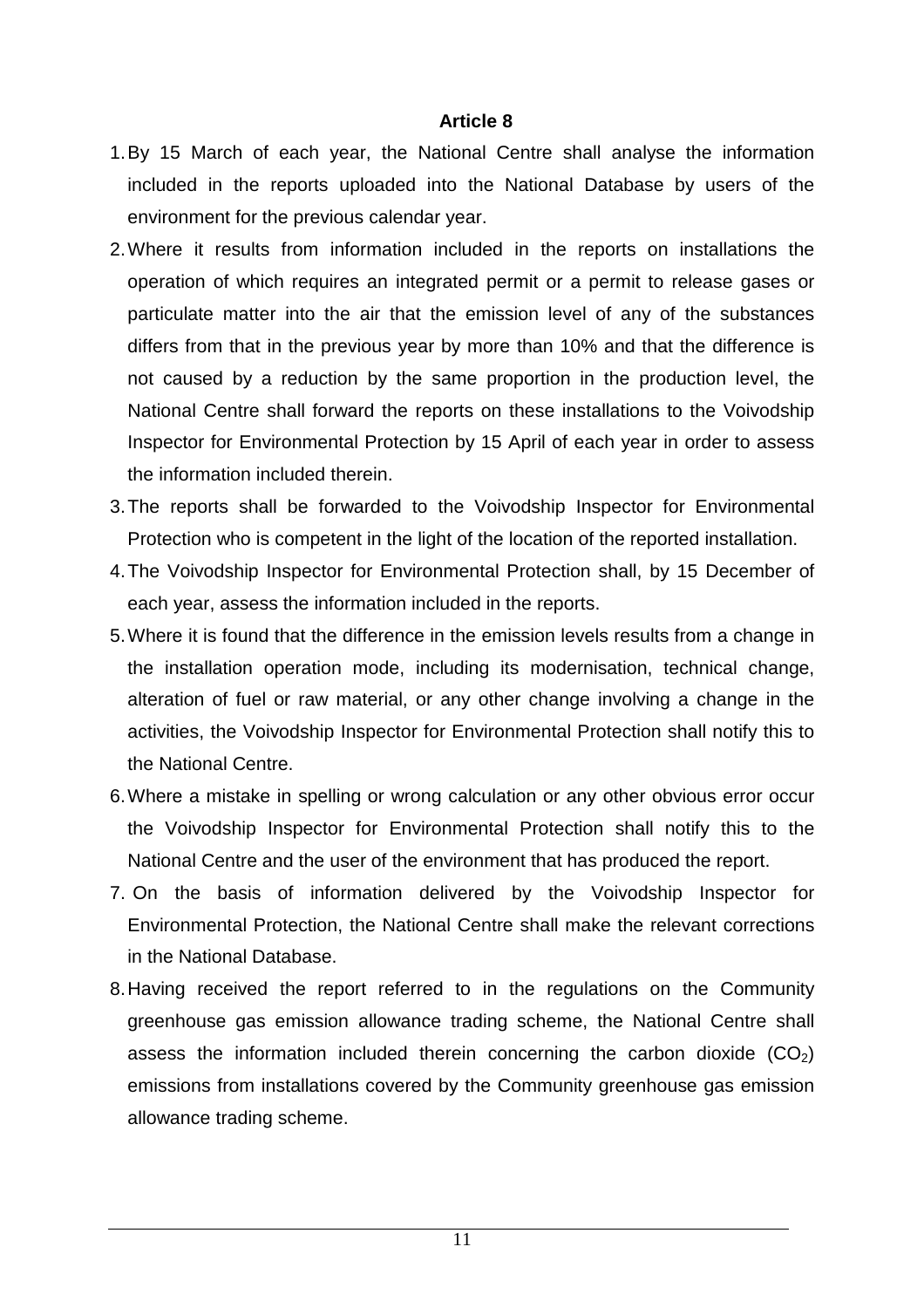- 1. The competent Ministers shall draw up forecasts on the changes in activities for the following sectors of the economy and submit them to the Minister responsible for the environment:
	- 1) electricity sector;
	- 2) district heat supply;
	- 3) mining;
	- 4) oil refineries;
	- 5) iron and steel making;
	- 6) non-ferrous metal smelting;
	- 7) coking industry;
	- 8) cement industry;
	- 9) lime industry;
	- 10) ceramic industry;
	- 11) glass industry;
	- 12) wood processing industry;
	- 13) paper and pulp industry;
	- 14) chemical industry;
	- 15) forestry;
	- 16) agriculture;
	- 17) transport.
- 2. The forecasts on the changes in activities shall be not considered planning documents within the meaning of the provisions of the Act of 6 December 2006 on the Principles of the Implementation of Development Policy (Official Journal of the Laws of 2009, No 84, Item 712).
- 3. The Council of Ministers shall define, by way of a Regulation:
	- 1) the scope of information concerning specific sectors of the economy to be included in the forecasts on the changes in activities,
	- 2) the time intervals for which the forecasts on the changes in activities are to be prepared,
	- 3) the dates for forwarding the forecasts on the changes in activities to the Minister responsible for the environment

- with a view to meeting the need to ensure the completeness, consistency and reliability of information included in the forecasts on the changes in activities and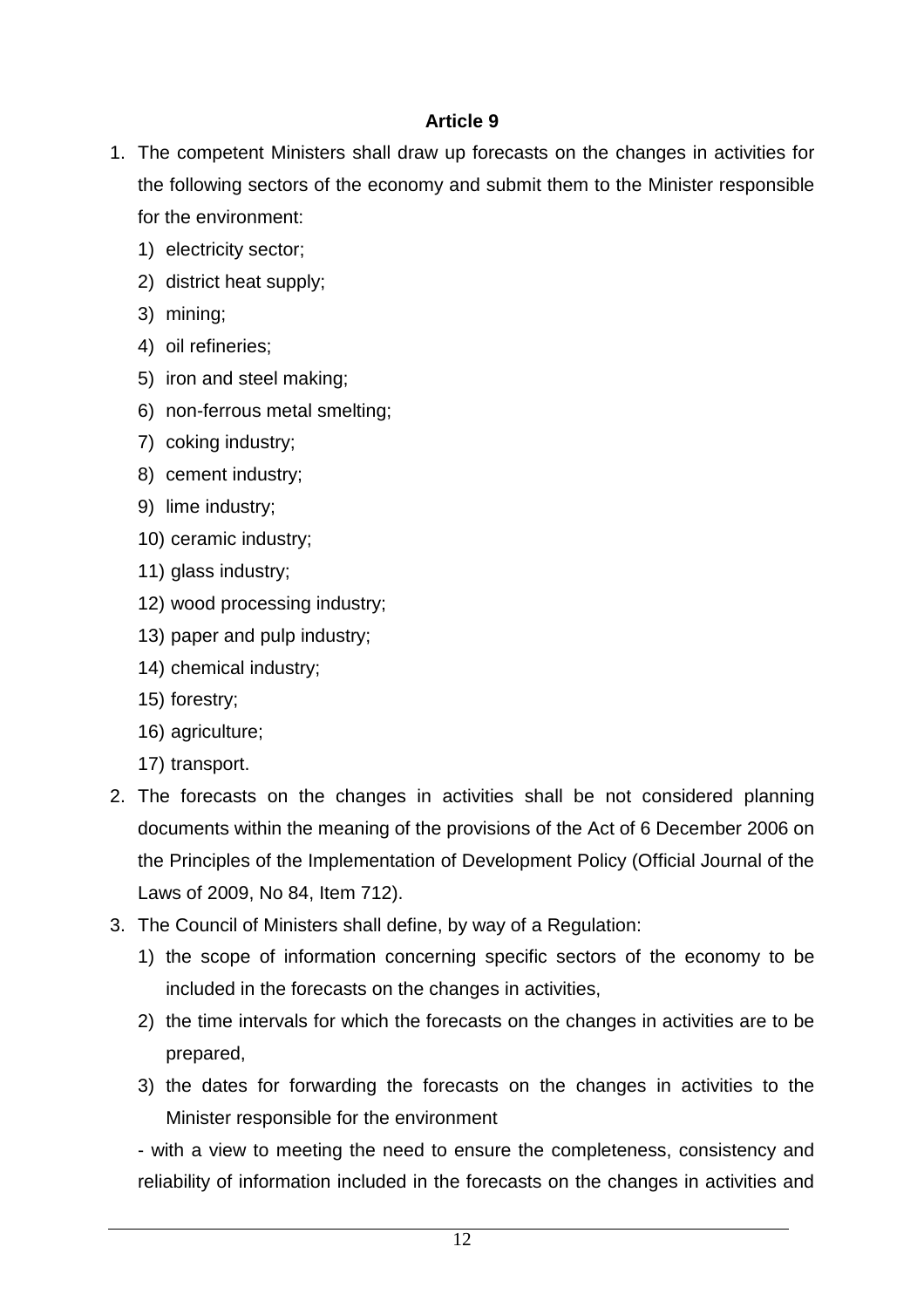the requirement for the timely fulfilment of the commitments of the Republic of Poland under the international law or the international environmental agreements, in the scope of the preparation of the emission level forecasts.

4. The National Centre shall put information concerning the forecasts on the changes in activities into the National Database.

#### **Article 10**

- 1. On the basis of information included in the National Database, by 30 September of each year, the National Centre shall prepare and forward to the Minister responsible for the environment the national report on the emission levels of greenhouse gases and other substances for the previous year.
- 2. The national report on the emission levels of greenhouse gases and other substances shall include:
	- 1) the emission balance prepared on the basis of the reports included in the National Database,
	- 2) the emission balance prepared on the basis of the information referred to in Article 7 (8).

#### **Article 11**

30 days prior to the deadlines under the European Union law or the international environmental agreements, the National Centre shall prepare and forward to the Minister responsible for the environment the annual emission inventories of:

- 1) the greenhouse gases, pursuant to the guidelines under the UNFCCC;
- 2) the substances set out in the Convention on Long-Range Transboundary Air Pollution, done in Geneva on 13 November 1979 (Official Journal of the Laws of 1985, No. 60, Item 311; 1988, No 40, Item 313);
- 3) the substances for which emission or concentration levels have been set out in the legislation of the European Union.

#### **Article 12**

1. The National Centre shall prepare forecasts on the emission levels in order to implement the tasks provided for under the provisions of the European Union law or the international environmental agreements and the Polish National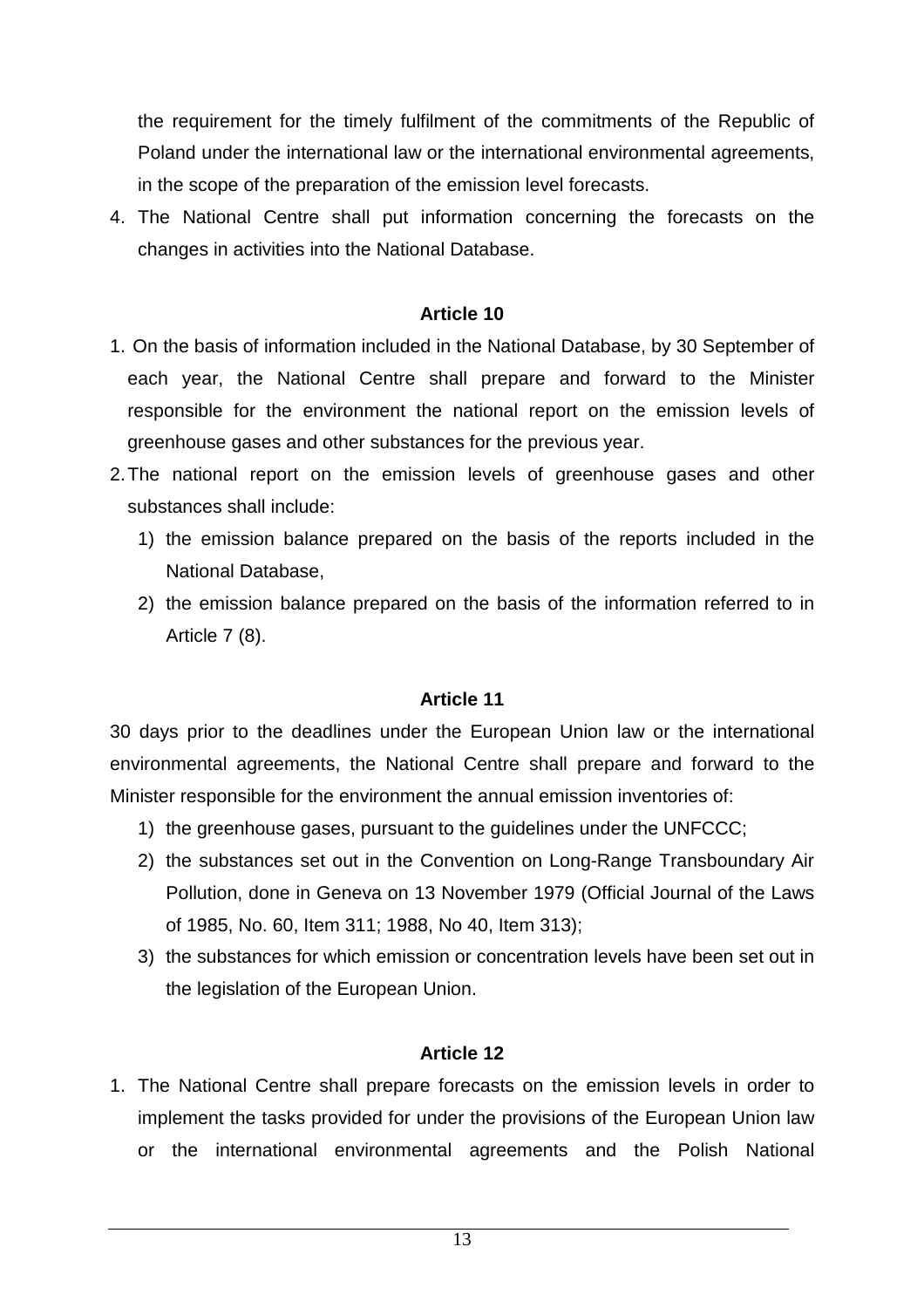Environmental Policy and forward them to the Minister responsible for the environment 60 days prior to the required deadline.

- 2. The following shall be considered when preparing the forecasts, in particular:
	- 1) the short- and long-term macroeconomic forecasts;
	- 2) the national and sectoral economic policies and strategies;
	- 3) the sectoral forecasts on the changes in activities as referred to in Article 9 (1), delivered by the competent Ministers;
	- 4) information on:
		- a) the measures taken to limit or reduce emissions,
		- b) the types of legal, economic and administrative instruments applied to support emission reductions,
		- c) the air quality assessment made in the framework of the national environmental monitoring system.
- 3. The forecasts on the emission levels shall cover a 10-year period and be updated after five years.

#### **Chapter 4**

### **Management of the emissions of greenhouse gases and other substances**

- 1. The system for the management of the emissions of greenhouse gases and other substances, hereinafter referred to as the "management system", is hereby established with the aim to:
	- 1) manage the national emission ceilings and ensure that they are not exceeded in a permanent manner;
	- 2) reduce the emissions to the required ceilings, where the national emission ceilings have been exceeded;
	- 3) manage the non-used parts of the national emission ceilings.
- 2. The management system shall include:
	- 1) the National System;
	- 2) the system for balancing and accounting for the emission levels of sulphur dioxide (SO<sub>2</sub>) and nitrogen oxides (NO<sub>X</sub>) from large combustion plants, as defined in the regulations on the system for balancing and accounting for the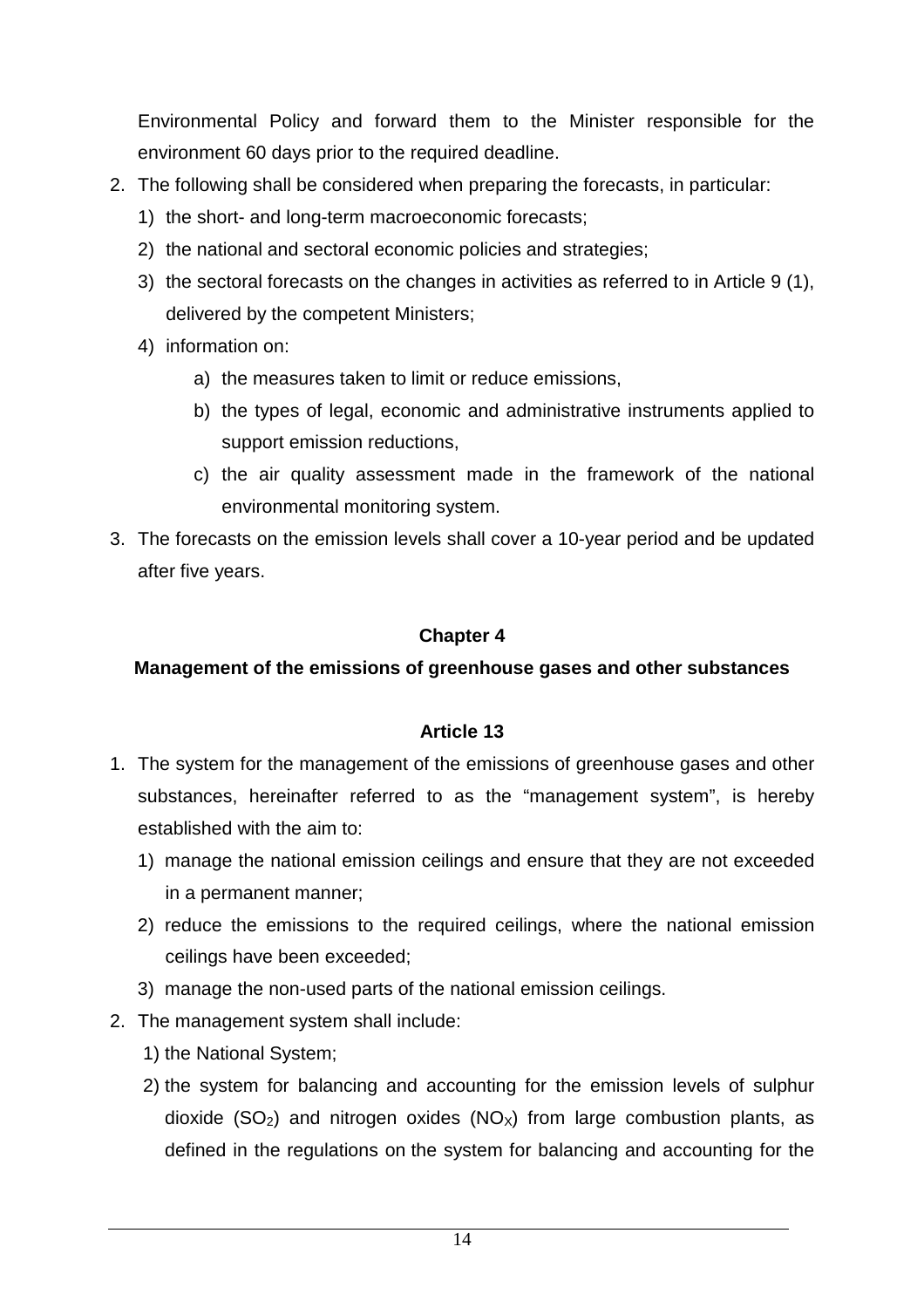emission levels of sulphur dioxide  $(SO<sub>2</sub>)$  and nitrogen oxides  $(NO<sub>X</sub>)$  from large combustion plants;

- 3) the Community greenhouse gas emission allowance trading scheme, as defined in the regulations on the Community emission allowance trading scheme;
- 4) trading in and managing the Kyoto units.

#### **Article 14**

Programmes and projects in the scope of environmental protection, limitation or avoidance of greenhouse gas emissions, carbon dioxide  $(CO<sub>2</sub>)$  removal and sequestration may be implemented in particular under:

- 1) the National Green Investment Scheme;
- 2) the Joint Implementation projects;
- 3) the Clean Development Mechanism projects.

- 1. Where it results upon information acquired in the framework of the National Scheme that the emission levels cause or are likely to cause the national emission ceiling to be exceeded, the National Centre shall prepare a draft proposal for the national emission reduction plan and submit it to the Minister responsible for the environment.
- 2. The national emission reduction plan shall be approved, by way of a Regulation, by the Council of Ministers, with a view to meeting the need to limit emissions and ensure that the national emission ceilings are not exceeded in a permanent manner in the future and taking into account the economic interests of the Republic of Poland and its commitments under the provisions of the European Union law or the international environmental agreements.
- 3. The national emission reduction plan shall include in particular:
	- 1) the specification of substances covered by the plan, including an indication of the extent to which the national emission ceiling is exceeded for these substances;
	- 2) the specification of sectors of the economy covered by the plan;
	- 3) the identification of the major directions and scope of the activities to be pursued by specific sectors of the economy which are required to restore the national emission ceiling;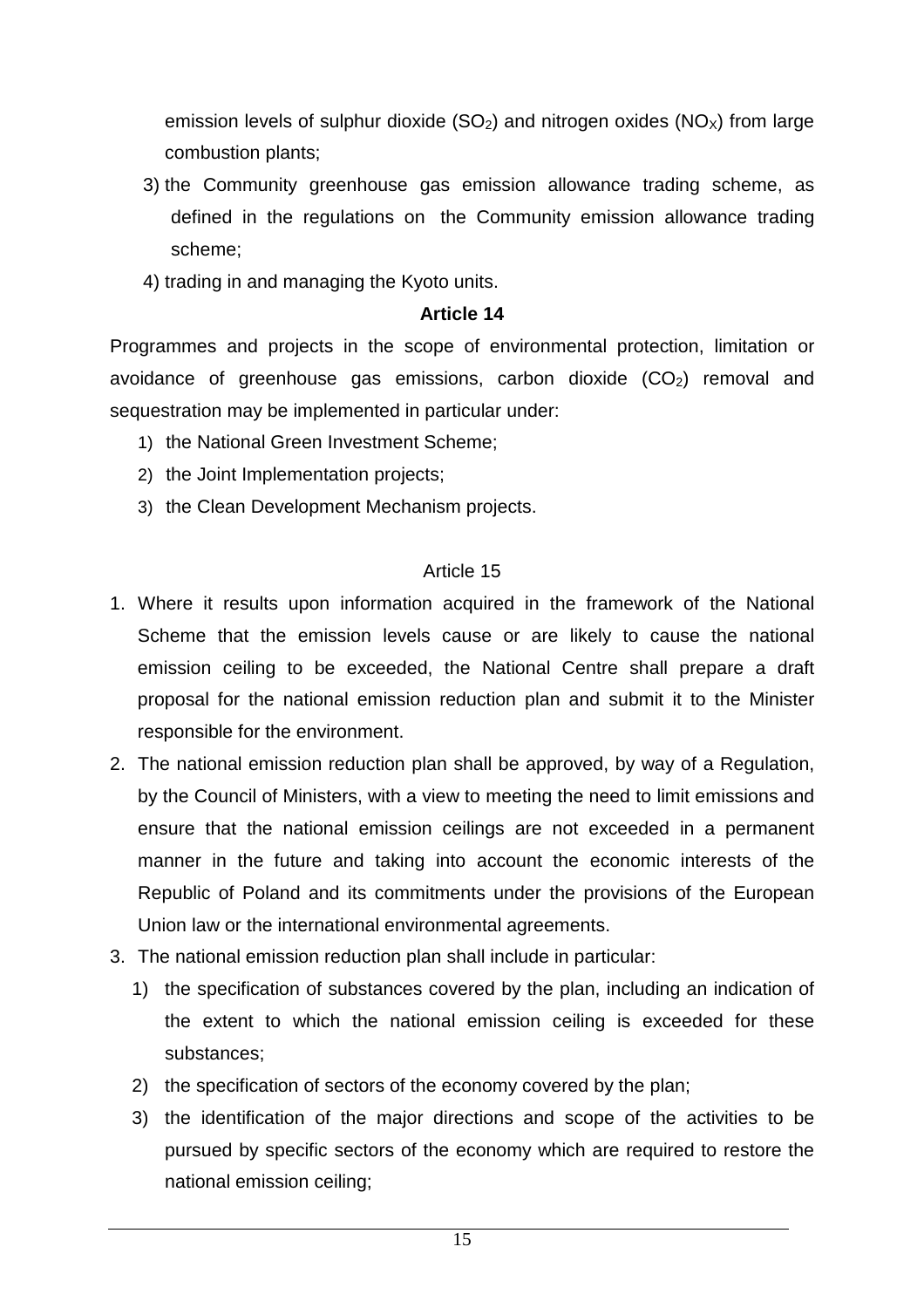- 4) an indication of the method for documenting the implementation of the plan and the effects thereof by the National Centre.
- 4. When the national emission reduction plan is approved, the public administration authorities shall be obliged to perform analyses on the need to restrict or withdraw an integrated permit or a permit to release gases or particulate matter into the air, where such restrictions or withdrawals are required in order to achieve the objectives under the plan.

- 1. If the Council of Ministers approves the national emission reduction plan, the Minister responsible for the environment shall, in agreement with the Ministers responsible for the economy, transport, agriculture, construction, spatial management and housing, and maritime economy, each within the specific scope of their competence, define by way of a Regulation, the sectoral emission reduction plans, following the provisions of the national emission reduction plan and considering the need to cause the limitation of emissions and to ensure that the national emission ceilings for the specific sectors of the economy are not exceeded in the future.
- 2. The sectoral emission reduction plan shall include, in particular:
	- 1) the range of restrictions on the emissions the national emission ceilings of which have been exceeded:
	- 2) the dates when the restrictions shall be in effect;
	- 3) the list of the users of the environment which shall be obliged to limit the emissions the national emission ceilings of which have been exceeded, or the criteria to qualify the installation to be covered by the obligation to reduce emissions;
	- 4) for the installations covered by the plan:
		- a) the emission standards for the substances the national emission ceilings of which have been exceeded, where such standards are not in effect yet, or
		- b) the more stringent emission standards for the substances the national emission ceilings of which have been exceeded, where such standards are already in effect, or
		- c) the emission factors for substances per unit product manufactured, fuel consumed or raw material used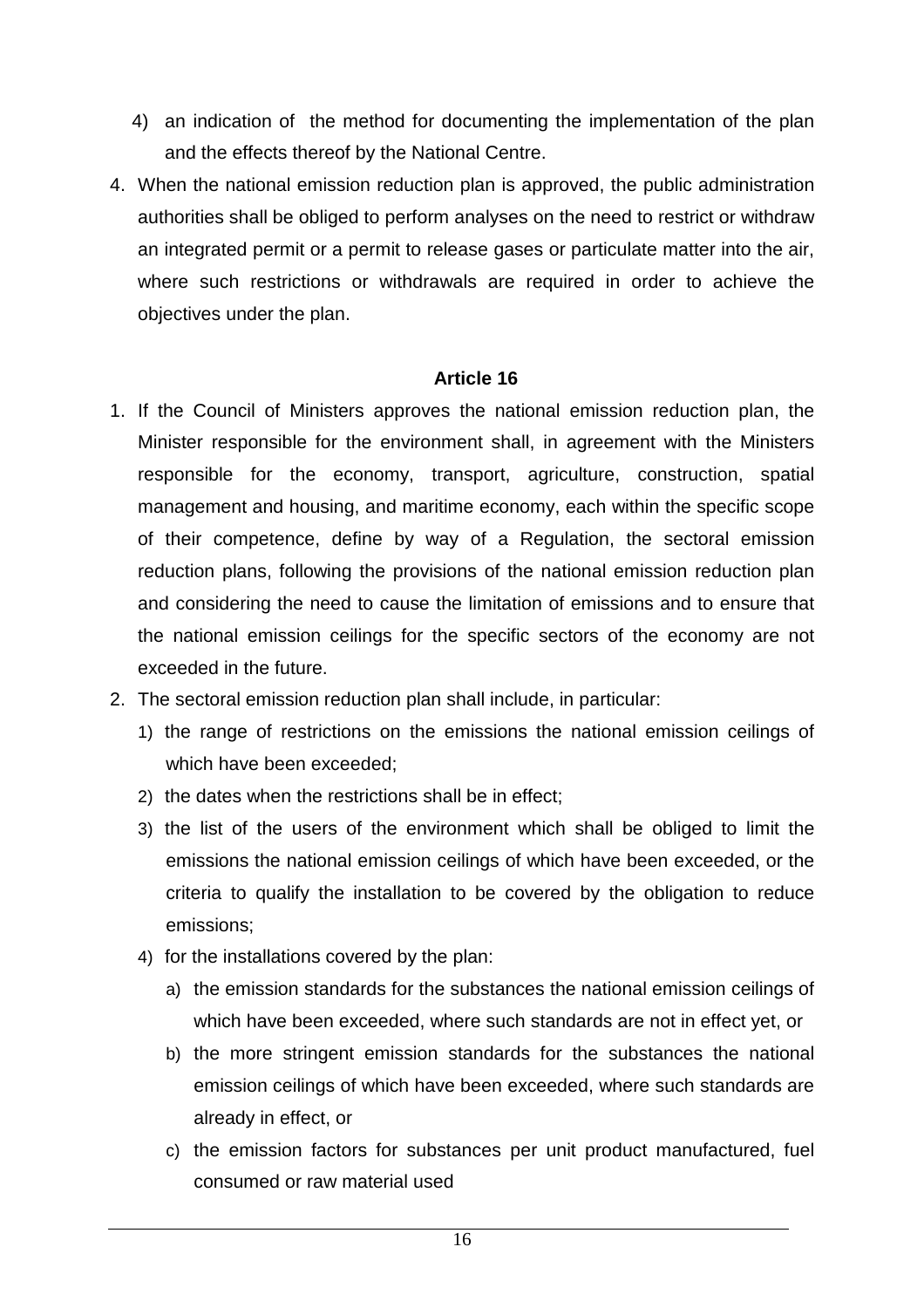- in effect during the implementation of the plan;

- 5) the scope and the method of the measurements of the emission levels or the method to determine the emission levels from the emission factors and the frequency of forwarding the results to the Voivodship Inspector for Environmental Protection.
- 3. Where the national emission ceiling is exceeded, the users of the environment covered by the sectoral emission reduction plan shall be obliged, in the scope defined by this plan, to:
	- 1) limit the emissions the national ceilings of which have been exceeded;
	- 2) comply with the emission standards or more stringent emission standards, defined in the sectoral emission reduction plan, or comply with the emission factors per unit product manufactured, fuel consumed or raw material used;
	- 3) fulfil additional obligations in relation to the limitation of emissions, consisting in:
		- a) taking measurements of the emission levels or determining the emission levels from the emission factors,
		- b) forwarding the results of the measurements taken with the required frequency to the Voivodship Inspector for Environmental Protection.
- 4. The Minister responsible for the environment may conclude voluntary agreements with the operators on the reduction of emissions in the sectors of the economy covered by the national emission reduction plan. Where such agreement involves the establishment of additional financial incentives for the operator it shall have to be approved by the Minister responsible for public finance.

# **Chapter 5 The National Registry of the Kyoto Units**

- 1. The Kyoto units shall be held in the National Registry of the Kyoto Units, hereinafter referred to as the "National Registry".
- 2. The National Registry shall be managed by the National Centre in the form of an electronic database.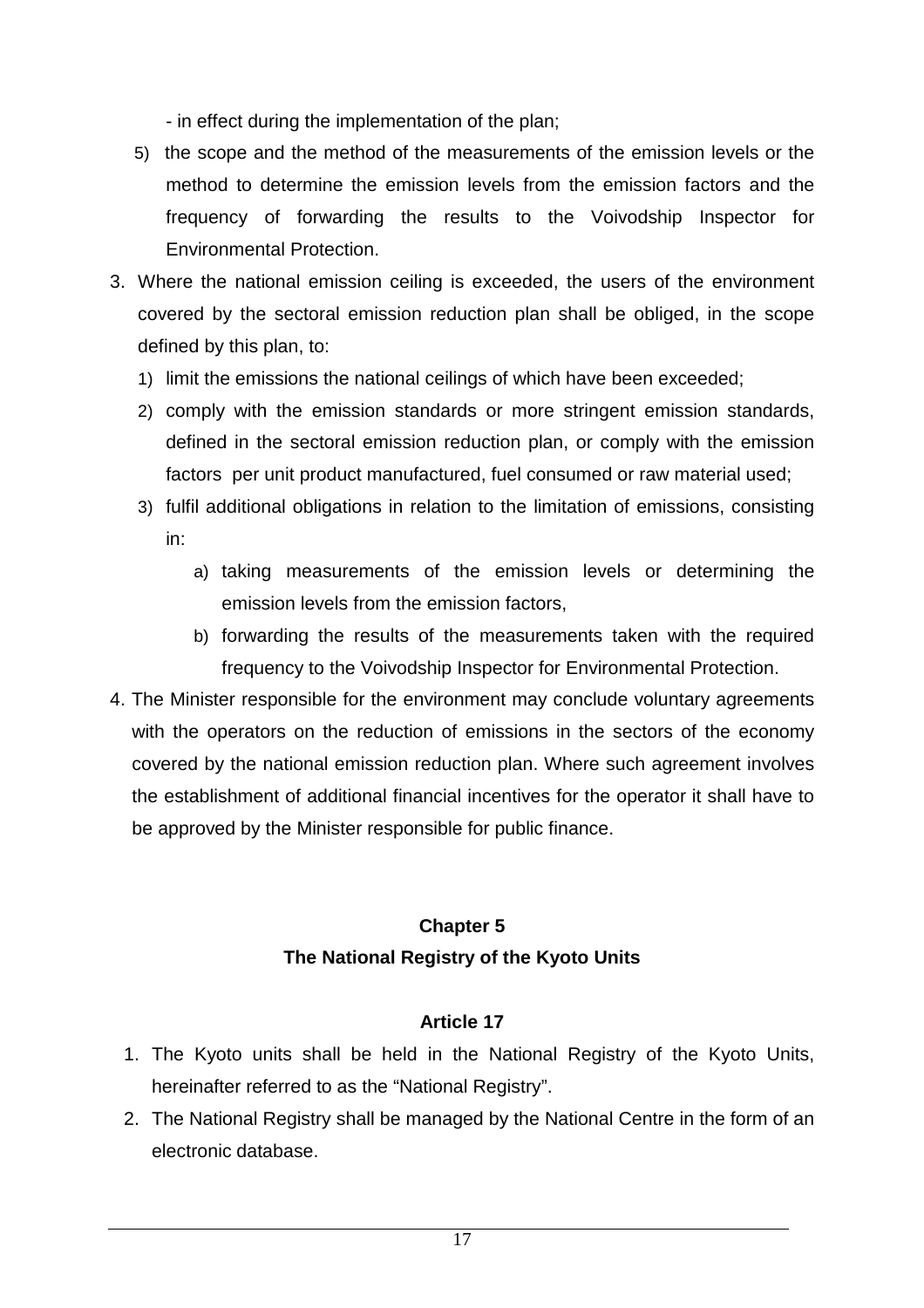- 3. The National Registry shall be operated pursuant to the principles set forth in Commission Regulation (EC) No 2216/2004 of 21 December 2004 for a standardised and secured system of registries pursuant to Directive 2003/87/EC of the European Parliament and of the Council and Decision No 280/2004/EC of the European Parliament and of the Council (OJ L 386 of 29.12.2004, p. 1, as amended).
- 4. The Kyoto units owned by the State Treasury shall be held at the national holding account referred to in Article 11 (1) of the Regulation referred to in paragraph 3.
- 5. In its rules of procedure, the National Centre shall set out specific conditions for the opening, management and keeping of the installation operator holding accounts and the person holding accounts in the National Registry.
- 6. The National Centre shall publish its rules of procedure on its website.

# **Chapter 6 Trading in and managing the Kyoto units**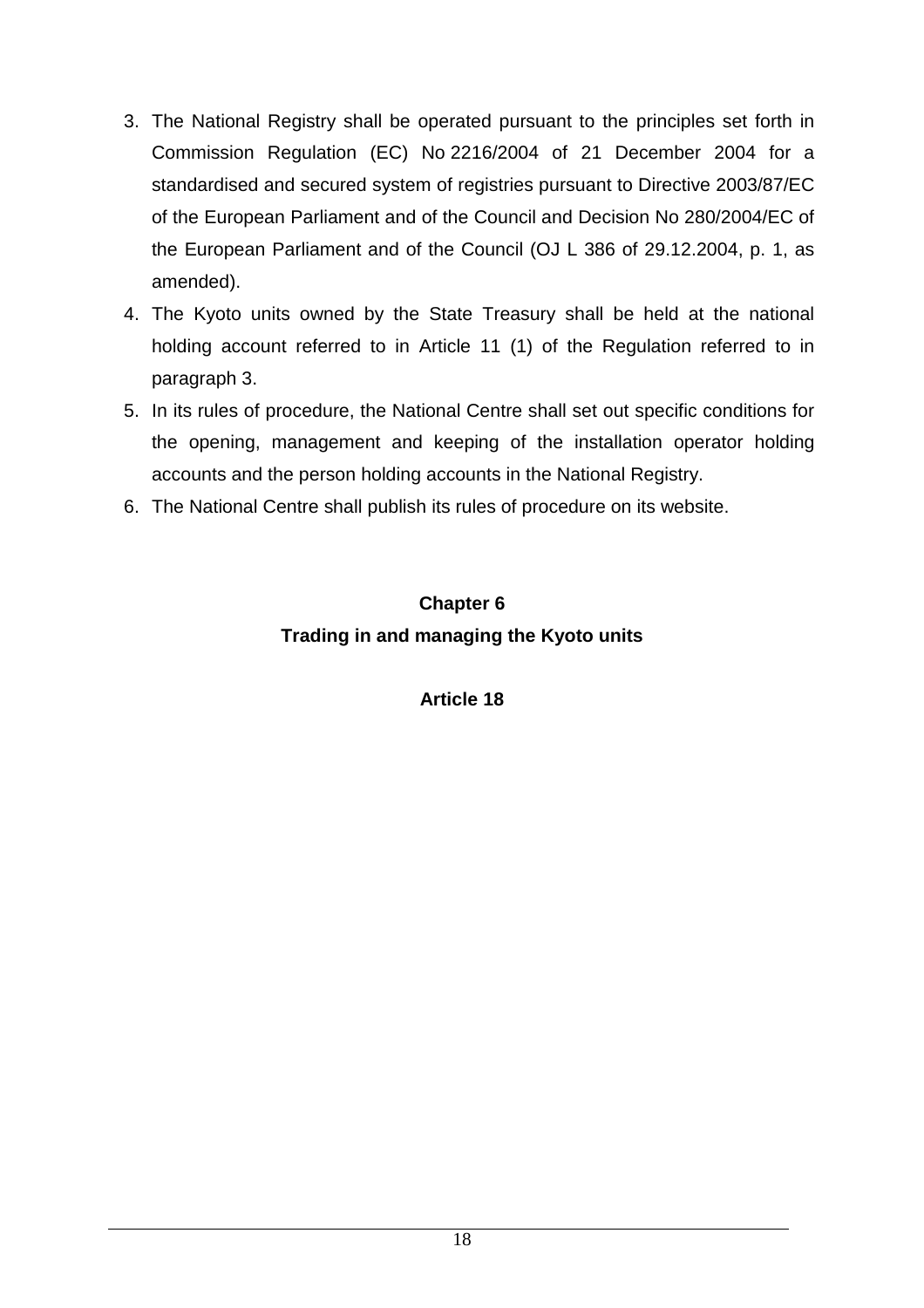- 1. The Kyoto units may be:
- 1) used to meet the greenhouse gas emission reduction commitment under the Kyoto Protocol;
- 2) traded at international level;
- 3) banked for the subsequent commitment period, except for removal units.
- 2. The international trading in the Kyoto units shall be carried out in accordance with the provisions of the Kyoto Protocol and decisions of the Conference of the Parties to the United Nations Convention of Climate Change serving as the Meeting of the Parties to the Kyoto Protocol.
- 3. Assigned amount units may be additionally used to exchange for:
	- 1) the emission reduction units equivalent to the reduction or avoidance of greenhouse gas emissions, obtained from the Joint Implementation projects carried out in the territory of the Republic of Poland;
	- 2) the emission allowances under the Community emission allowance trading scheme.
- 4. The emission allowances under the Community emission allowance trading scheme may be exchanged for the assigned amount units.
- 5. The removal units may be additionally exchanged for the emission reduction units equivalent to the removal of carbon dioxide  $(CO<sub>2</sub>)$  achieved as a result of the Joint Implementation projects carried out in the territory of the Republic of Poland.
- 6. The assigned amount units may be banked for use in future commitment periods without any quantitative restrictions on them.
- 7. The emission reduction units and the certified emission reduction units may be banked for use in the subsequent commitment periods in a number not higher than 2.5% of the national greenhouse gas emission cap set out in the Kyoto Protocol**.**

1. The trading referred to in Article 18 (1) (2) shall be carried out on the basis of an agreement concluded between the Republic of Poland and an eligible State or with an entity authorised by the eligible State to this end.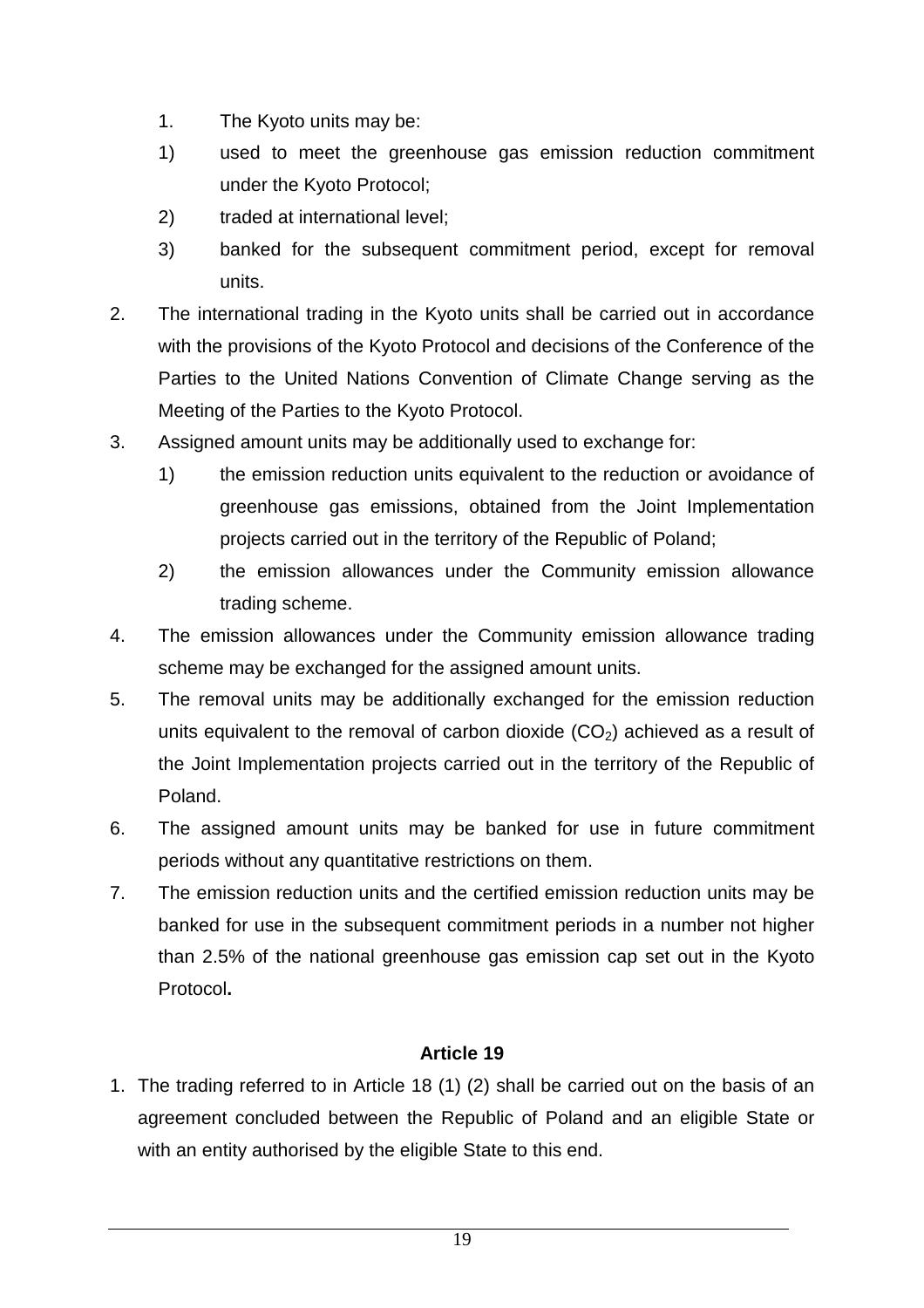- 2. The agreements referred to in paragraph 1 may be concluded as international agreements pursuant to the provisions of the Act on International Agreements of 14 April 2000 (Official Journal of the Laws, No. 39, Item 443; 2002, No 216, Item 1824, as amended) or as civil law contracts.
- 3. The conclusion a civil law contract shall require approval by the Council of Ministers.
- 4. Within 14 days of its conclusion, the civil law contract shall be notified to the Council of Ministers.

The Minister responsible for the environment shall be the authority competent in the matters referred to in Articles 18 and 19.

- 1. The National Centre shall submit the information and data on the estimated number of assigned amount units than can be sold to the Minister responsible for the environment.
- 2. The information on the following shall be considered when estimating the number of assigned amount units: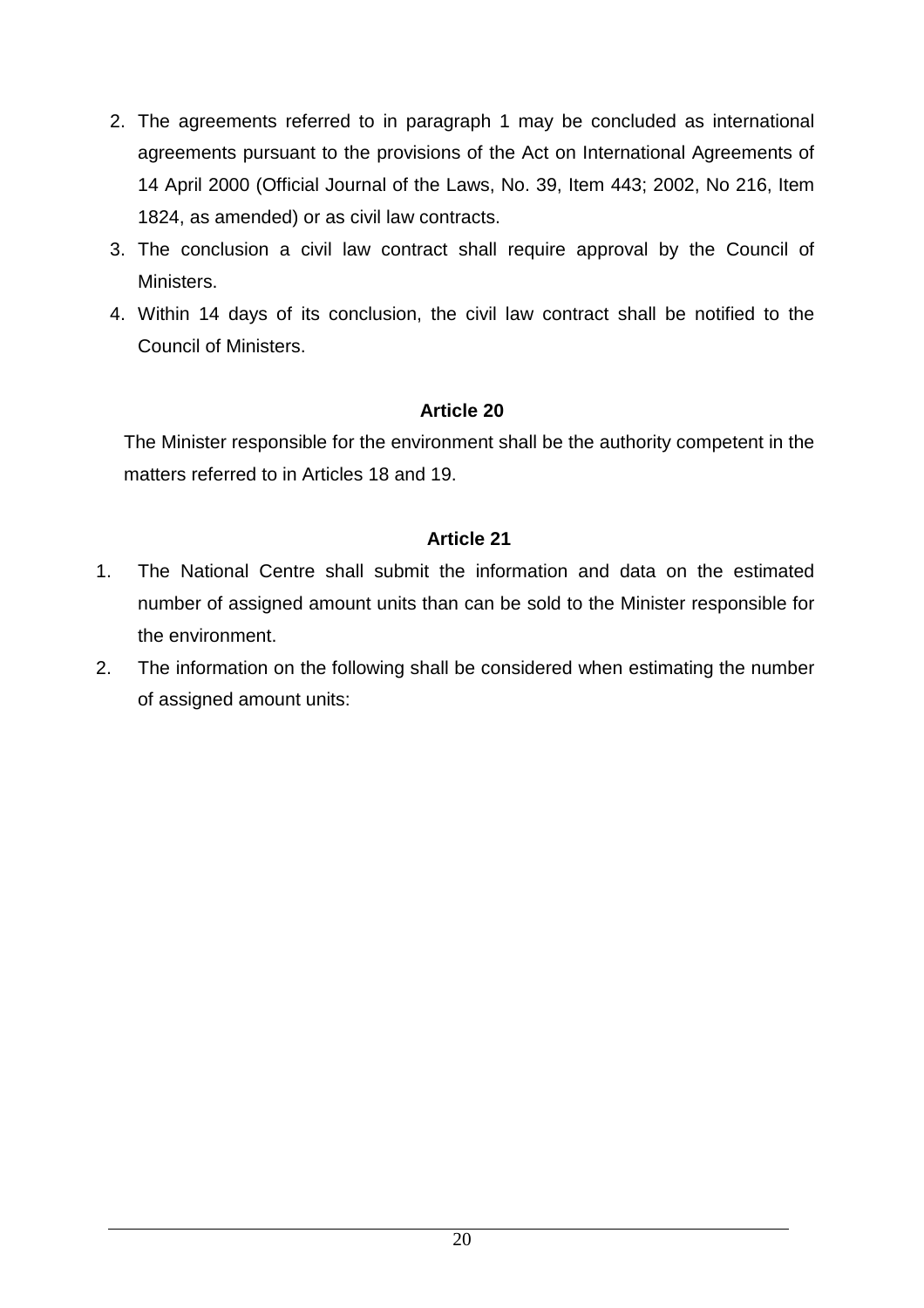- 1) the forecast total national greenhouse gas emissions in the 2008-2012 commitment period;
- 2) the total real national greenhouse gas emissions, available for the last year;
- 3) the total real emissions from installations covered by the Community emission allowance trading scheme, available for the last year;
- 4) the number of assigned amount units designated to be exchanged for emission allowances allocated to installations under the Community emission allowance trading scheme;
- 5) the number of assigned amount units designated to be exchanged for emission reduction units under the Joint Implementation projects carried out in the territory of the Republic of Poland;
- 6) the level of domestic reserve of the Kyoto units;
- 7) the forecast number of assigned amount units designated to be transferred to the next commitment period;
- 8) the magnitude of the demand for and supply of assigned amount units on the international market;
- 9) the number of assigned amount units sold to date.

#### **Chapter 7**

### **The National Green Investment Scheme**

- 1. The National Green Investment Scheme is hereby established, under which the proceeds from sales of assigned amount units in 2009-2012 shall be used to cofinance in the territory of the Republic of Poland the implementation of:
	- 1) environmental programmes or projects, in particular those aimed at the limitation or avoidance of national greenhouse gas emissions and carbon dioxide  $(CO<sub>2</sub>)$  removals or sequestration;
	- 2) the measures of adaptation to climate change;
	- 3) other measures in the field of air protection.
- 2. The programmes or projects referred to in paragraph 1 shall be carried out with the aim to: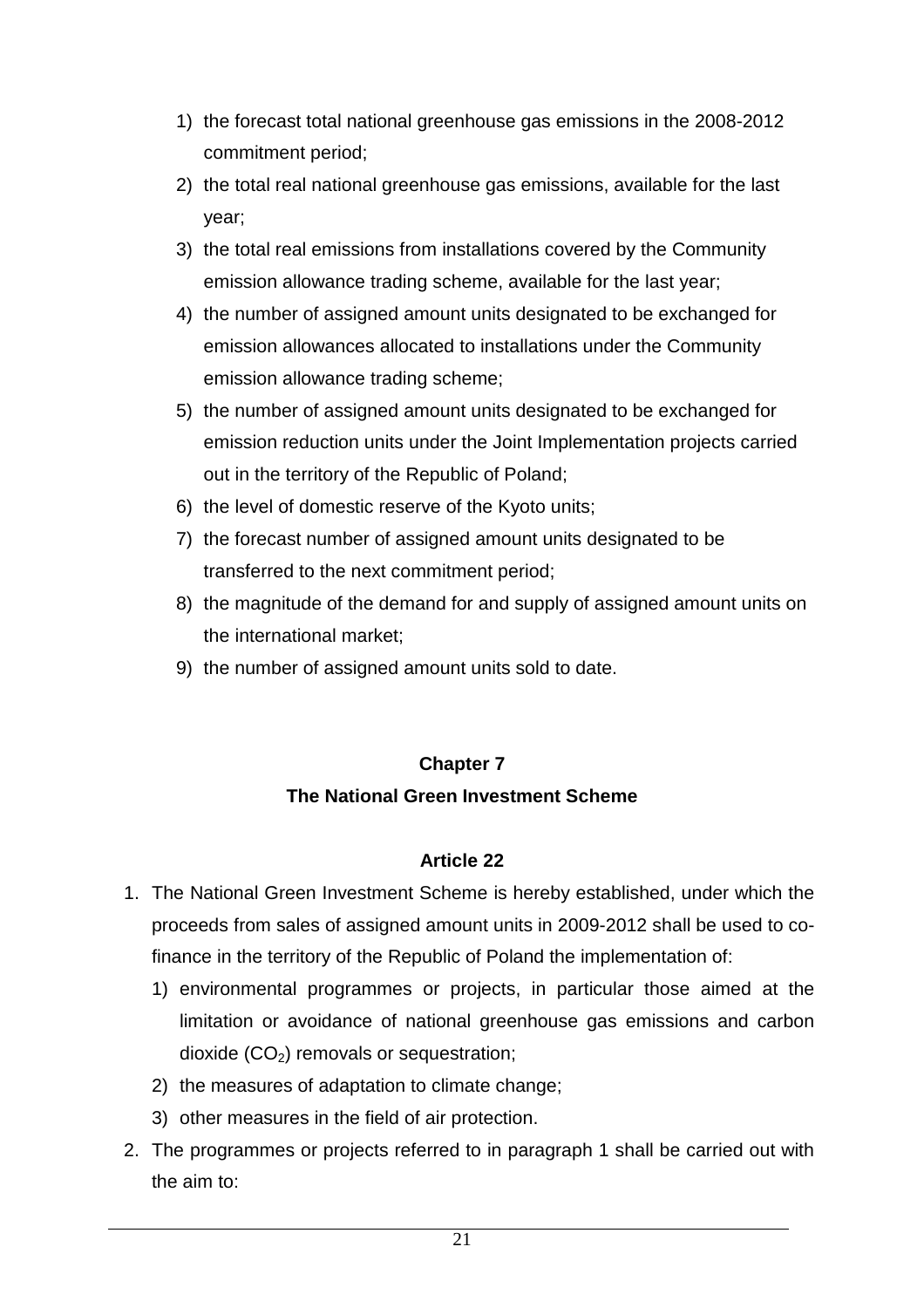- 1) improve energy efficiency in different sectors of the national economy;
- 2) improve coal use efficiency, including the application of clean coal technologies;
- 3) change to low-emission fuels;
- 4) avoid or reduce greenhouse gas emissions from the transport sector;
- 5) use renewable energy sources;
- 6) avoid or reduce methane emissions by means of its recovery and utilisation in mining, waste and sewage management and agriculture as well as for energy generation;
- 7) carry out carbon sequestration;
- 8) take any other measures aimed at the limitation or avoidance of national emissions of greenhouse gases or carbon dioxide  $(CO<sub>2</sub>)$  removals and adaptation to climate change;
- 9) carry out research and development activities in the field of the use of renewable sources and state-of-the-art and innovative environmentally sound technologies;
- 10) carry out education activities, including training courses to support the fulfilment of the national commitments under the Kyoto Protocol.
- 3. The Council of Ministers shall lay down, by way of a Regulation, the types of programmes and projects to be carried out in the areas referred to in paragraph 2, with a view to meeting the need to fulfil the commitments under the provisions of the Community legislation and international agreements in the field of environmental protection as well as the need to ensure the transparency of the procedures for the selection of programmes and projects and taking into account the designated areas and the magnitude of the environmental effects achieved.

- 1. The proceeds from sales of assigned amount units shall be transferred directly to a separate bank account of the National Fund, hereinafter referred to as the "Climate Account".
- 2. The resources which have not been used, by the date set out by the contract on the sales of assigned amount units, for co-financing tasks to support projects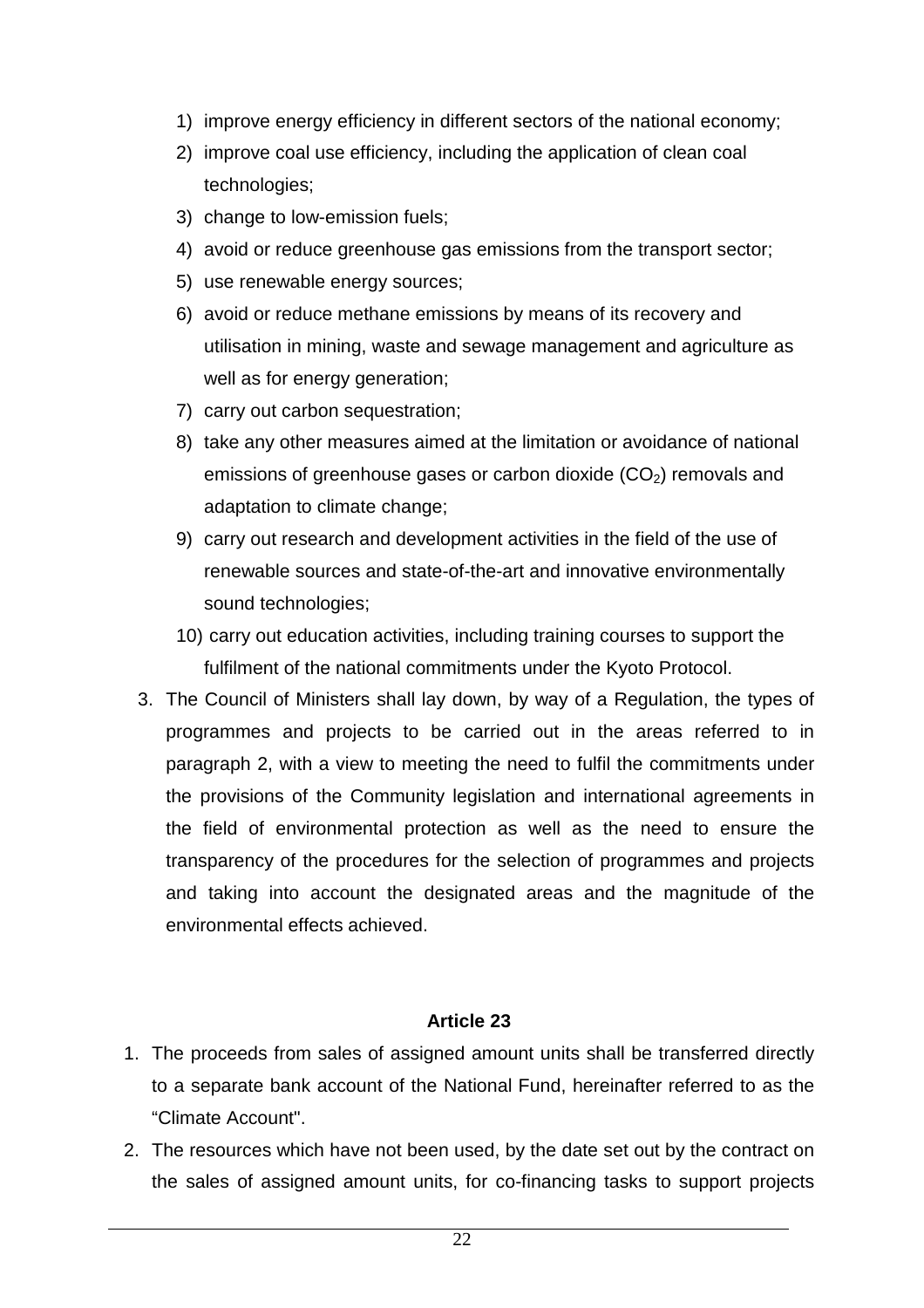carried out under programmes and projects covered by the National Green Investment Scheme shall be returned to the bank account indicated in this contract if the contract so provides.

- 3. Where so provided in the concluded contract on the sales of assigned amount units, the proceeds from sales of assigned amount units may be held at separate sub-accounts of the Climate Account.
- 4. The National Fund shall take no charge for operating the Climate Account.

- 1. The Consultative Board is hereby appointed as an advisory body to the Minister responsible for the environment in the scope of the operation of the National Green Investment Scheme.
- 2. The responsibilities of the Consultative Board shall include the provision of opinions in the matters related to the operation of the National Green Investment Scheme, including, in particular, the provision of opinions on:
	- 1) the rules of the call for applications for the grant of co-financing with the resources collected at the Climate Account;
	- 2) the programmes and projects pre-qualified for co-financing with the resources collected at the Climate Account.
- 3. In providing its opinions on the programmes and projects referred to in paragraph 2 (2), the Consultative Board shall take into account the areas referred to in Article 22 (2), the types of projects and programmes to be implemented, as specified in the regulations issued pursuant to Article 22 (3), and compliance with the conditions for the award of the support.
- 4. The Consultative Board shall consist of one representative of:
	- 1) the Minister responsible for the environment;
	- 2) the Minister responsible for the economy;
	- 3) the Minister responsible for public finance;
	- 4) the Minister responsible for agriculture;
	- 5) the Minister responsible for the State Treasury;
	- 6) the Minister responsible for transport;
	- 7) the Minister responsible for science;
	- 8) the National Centre.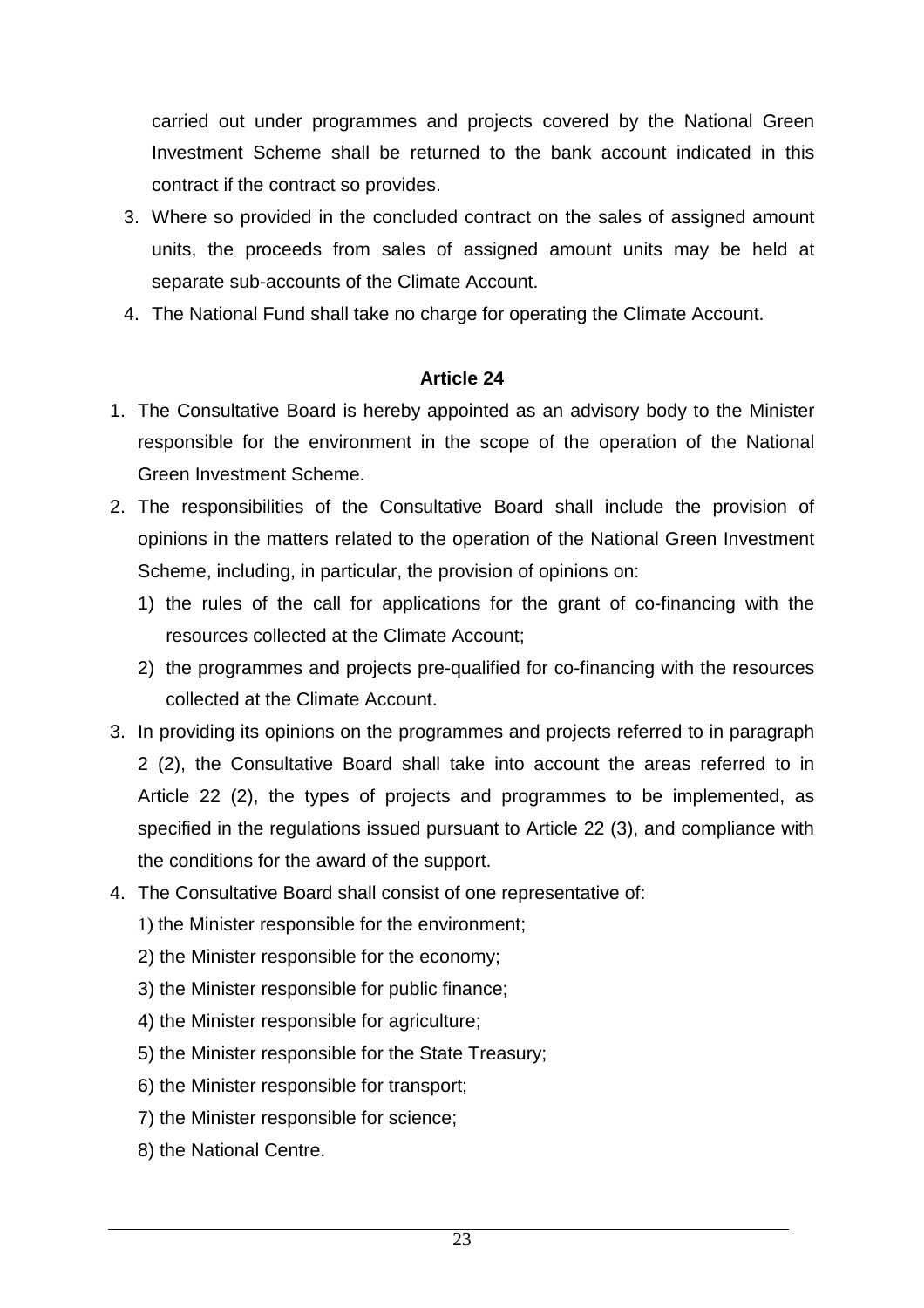- 5. The Minister responsible for the environment shall appoint and dismiss the representative of the National Centre.
- 6. The expenses related to servicing the Consultative Board shall be financed with the resources held at the Climate Account.
- 7. The Minister responsible for the environment shall set out, by way of a Regulation, the rules of procedure of the Consultative Board.

- 1. The National Operator of the National Green Investment Scheme, hereinafter referred to as the "National Operator", shall manage the National Green Investment Scheme.
- 2. The responsibilities of the National Operator shall be to:
	- 1) manage the call for applications for co-financing with the resources collected at the Climate Account and to verify them;
	- 2) prepare a list of programmes and projects pre-qualified for co-financing with the resources collected at the Climate Account;
	- 3) supervise the implementation of programmes and projects and to assess the environmental effects which they have achieved;
	- 4) prepare the reports required under the contracts on the sales of assigned amount units and to submit them to the Minister responsible for the environment;
	- 5) organise technical assistance to potential beneficiaries;
	- 6) carry out promotion and information activities related to the National Green Investment Scheme;
	- 7) upload the information included in the reports referred to in Article 32 (1) into the National Database;
	- 8) keep a list of programmes and projects co-financed with the resources collected at the Climate Account;
	- 9) monitor the beneficiaries' use of the resources.
	- 3. The costs of the implementation of the responsibilities referred to in paragraph 2 shall be covered with the resources collected at the Climate Account, in accordance with the contracts on the sales of assigned amount units.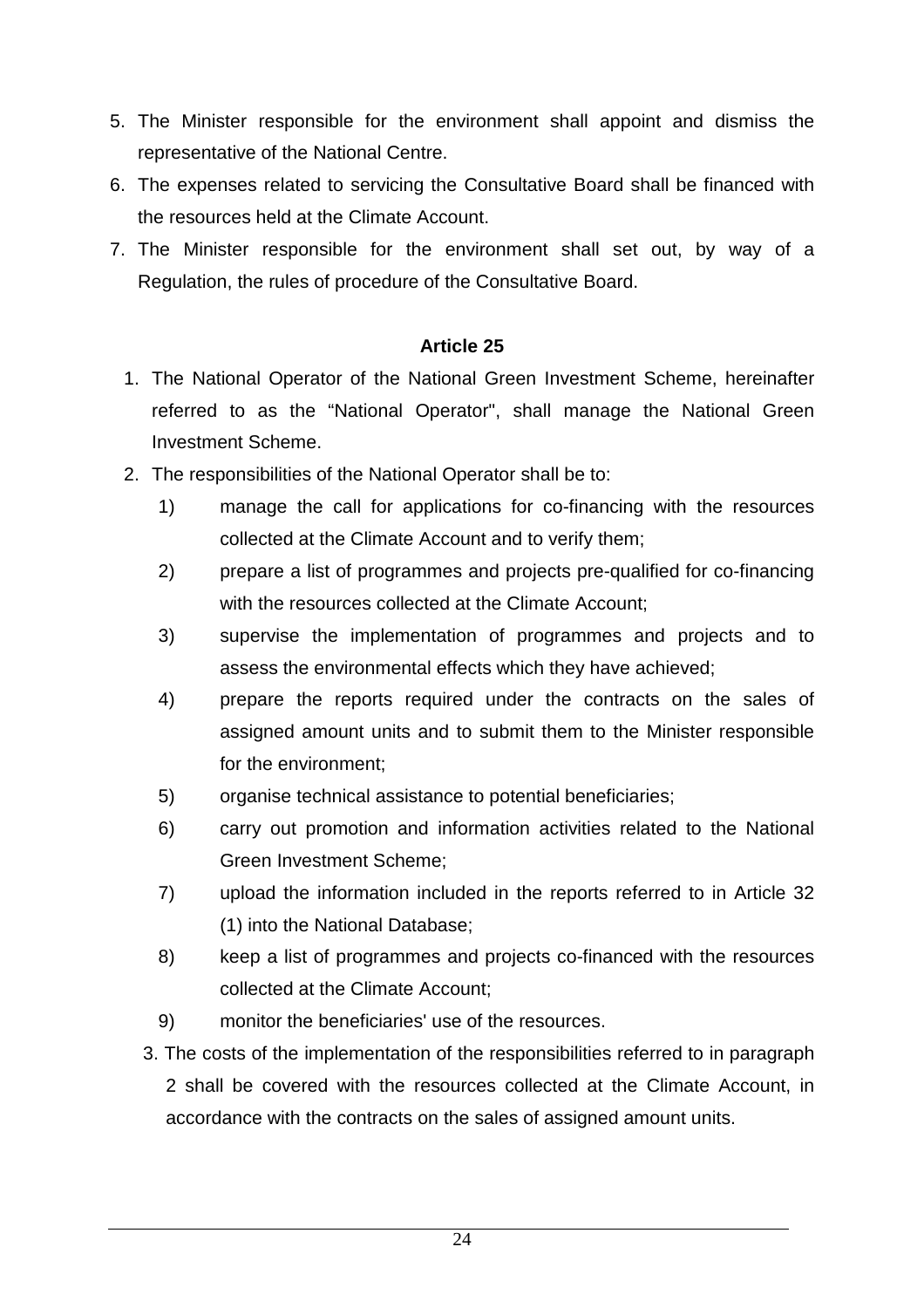The performance of the responsibilities of the National Operator is hereby entrusted to the National Fund.

#### **Article 27**

The Minister responsible for the environment shall supervise the performance of the responsibilities by the National Operator.

#### **Article 28**

- 1. The programmes and projects referred to in Article 22 shall be co-financed with the resources collected at the Climate Account in the form of grants, including grants used as subsidies to the interest on bank credits and grants used for the partial repayment of the principal of bank credits.
- 2. Where the co-financing of programmes and projects constitutes aid which conforms to the premises referred to in Article 87 (1) of the Treaty establishing the European Community or de minimis aid, specific conditions for the grant of aid shall apply to such co-financing.
- 3. The Council of Ministers shall lay down, by way of a Regulation, detailed conditions for the grant of the aid referred to in paragraph 2, with a view to meeting the need to ensure the transparency of the grant of the aid and the need to fulfil the commitments under the European Union environmental law and international environmental agreements, taking into account the magnitude of the environmental effects achieved and their cost effectiveness as well as, in particular, the need to ensure that the aid granted complies with the conditions for its admissibility in the case where separate regulations do not lay down detailed conditions for the grant of the aid.

#### **Article 29**

1. The National Operator shall organise and manage under a competition procedure the call for applications for the grant of co-financing with the resources collected at the Climate Account for programmes or projects in the framework of the National Green Investment Scheme.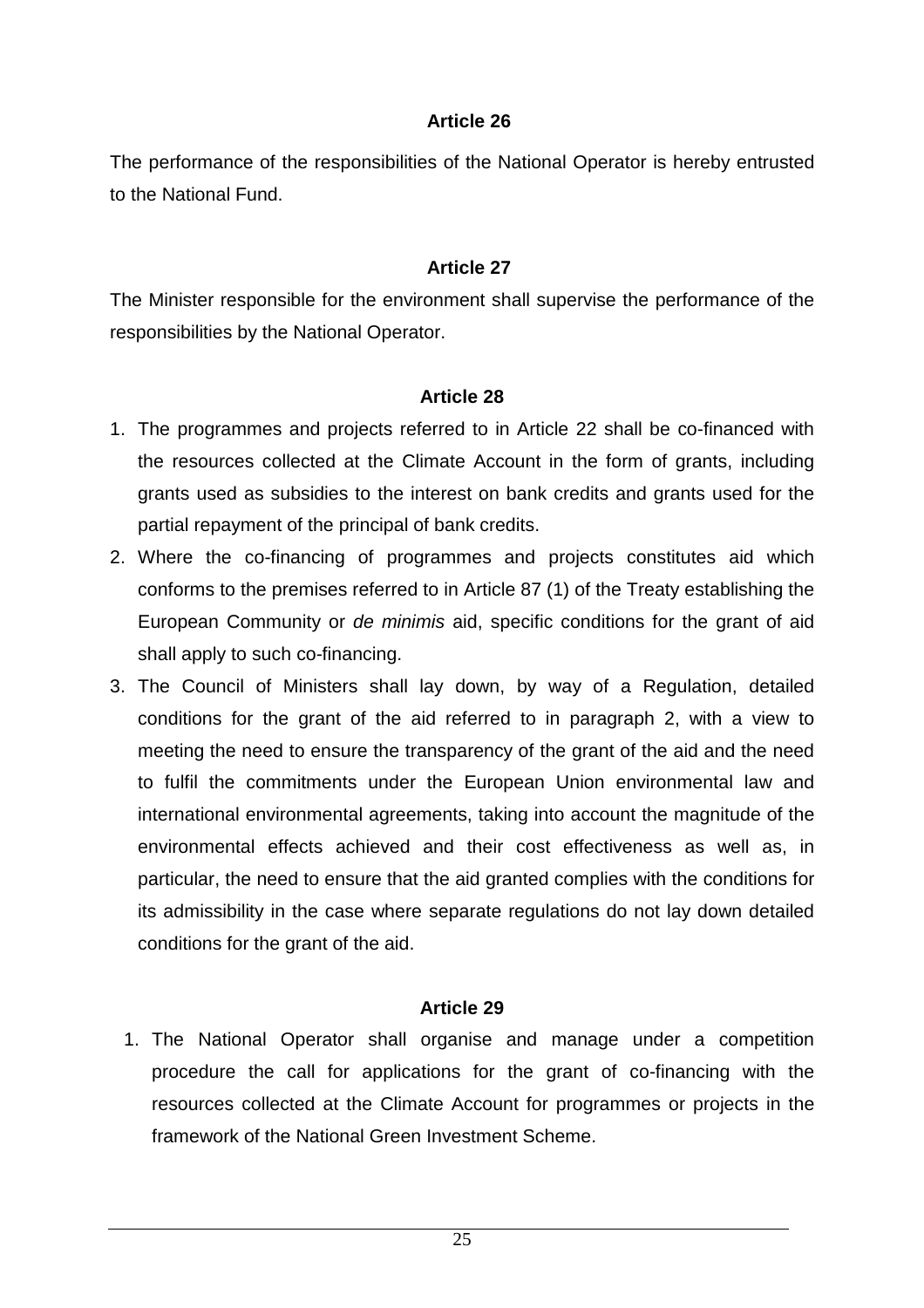- 2. The National Operator shall announce the call for applications in a daily newspaper with country-wide coverage and on its own website.
- 3. The National Operator shall develop its rules of procedure for the call for applications, taking into account the requirements under the contracts concluded on the sales of assigned amount units and publicise it on its website.
- 4. The rules of procedure for the call for applications shall include:
	- 1) an indication of the entities eligible to seek co-financing with the resources collected at the Climate Account;
	- 2) the procedure(s) for the selection of programmes and projects and the criteria for their assessment;
	- 3) the deadlines for the submission of applications and the assessment of programme and projects;
	- 4) the formats of application forms.
- 5. The rules of procedure for the call for applications shall be approved by the Minister responsible for the environment.

- 1. The application for the grant of co-financing with the resources collected at the Climate Account shall be submitted to the National Operator.
- 2. The National Operator shall perform a pre-selection of the programmes and projects to be co-financed with the resources collected at the Climate Account.
- 3. The National Operator shall publish on its website:
	- 1) the information on the entities, hereinafter referred to as "Entities", the programmes or projects of which have been pre-selected to be cofinanced with the resources collected at the Climate Account;
	- 2) a list of programmes and projects which have been pre-selected to be co-financed with the resources collected at the Climate Account;
	- 3) the information on the scope, methods and conditions for co-financing and the implementation deadlines for the programmes and projects referred to in subparagraph 2.
- 4. The National Operator shall submit the list of programmes and projects and the information referred to in paragraph 3 to the Minister responsible for the environment for approval.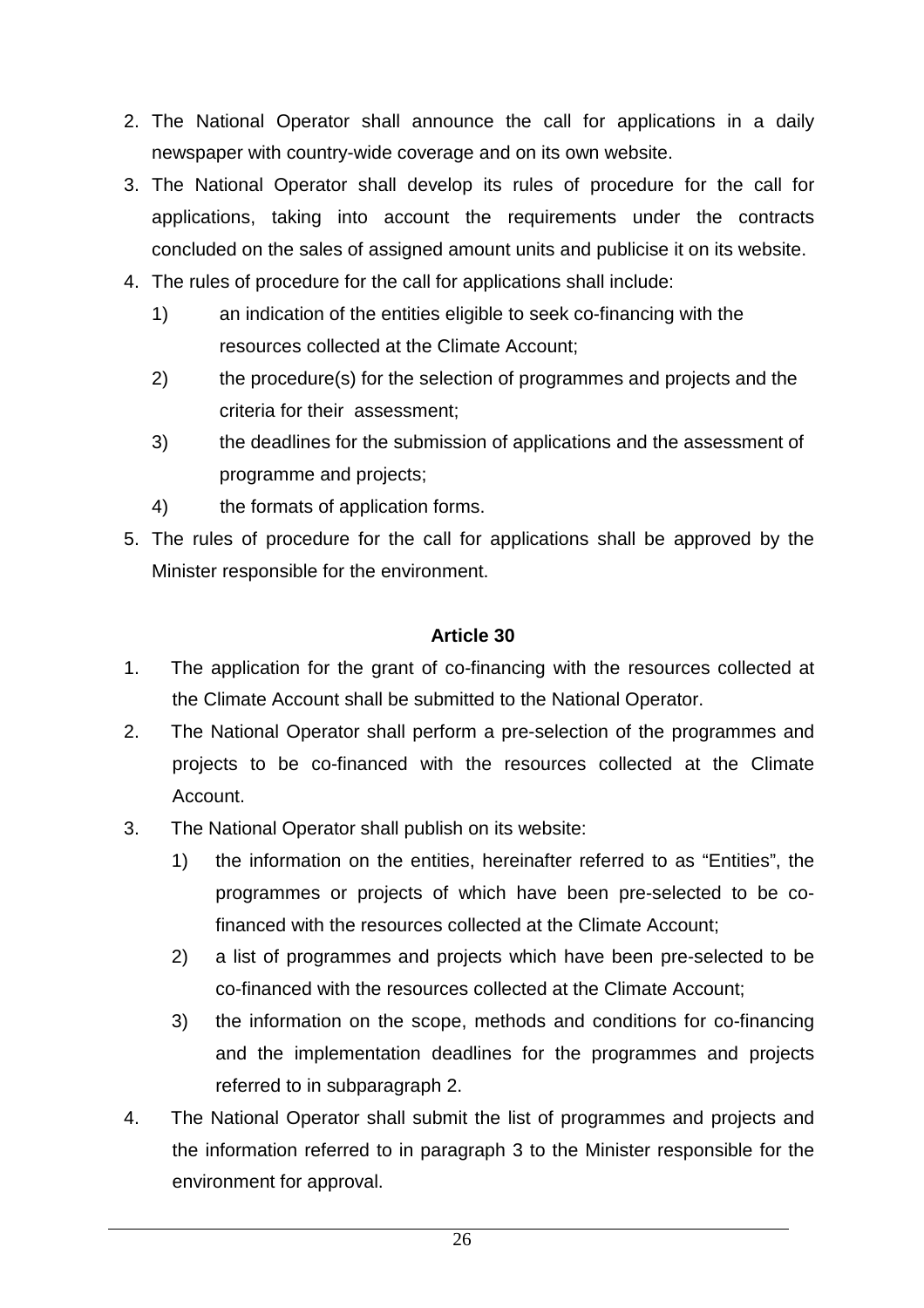- 5. The Minister responsible for the environment shall approve the list of programmes and projects or refuse, by way of an administrative decision, to approve the particular programmes or projects in the list, taking into account the results of the call referred to in Article 29 (1) and the opinion of the Consultative Board.
- 6. The Minister responsible for the environment shall publish on the website of the agency servicing this Minister a list of Entities the programmes and projects of which have been approved; hereinafter referred to as the "Beneficiaries", along with a list of these programmes and projects.
- 7. Having received the list of programmes and projects approved by the Minister responsible for the environment, the National Operator shall conclude grant agreements with each Beneficiary, or with both the Beneficiary and the Bank which awards a credit to the Beneficiary for the implementation of a programme or project.

- 1. The Entity whose programme or project present in the list referred to in Article 30 (3) (2) has not been approved by the Minister responsible for the environment may, within 14 days of the receipt of the decision, submit an application to the Minister responsible for the environment for reconsideration of the case.
- 2. Where the Minister responsible for the environment upholds his decision, the Entity shall be entitled to lodge, within 14 days of the receipt of the decision, a complaint with the Voivodship Administrative Court.
- 3. The lodging of the complaint shall not stay the conclusion of grant agreements with the Beneficiaries.

- 1. The Beneficiary shall be obliged to:
	- 1) monitor the effects achieved in relation to the reduction of greenhouse gas emissions and to prepare a report specifying these effects;
	- 2) prepare a report on the expenditure of the resources acquired from the Climate Account and on the progress made in the implementation of the programme or project under the timetable attached to the agreement.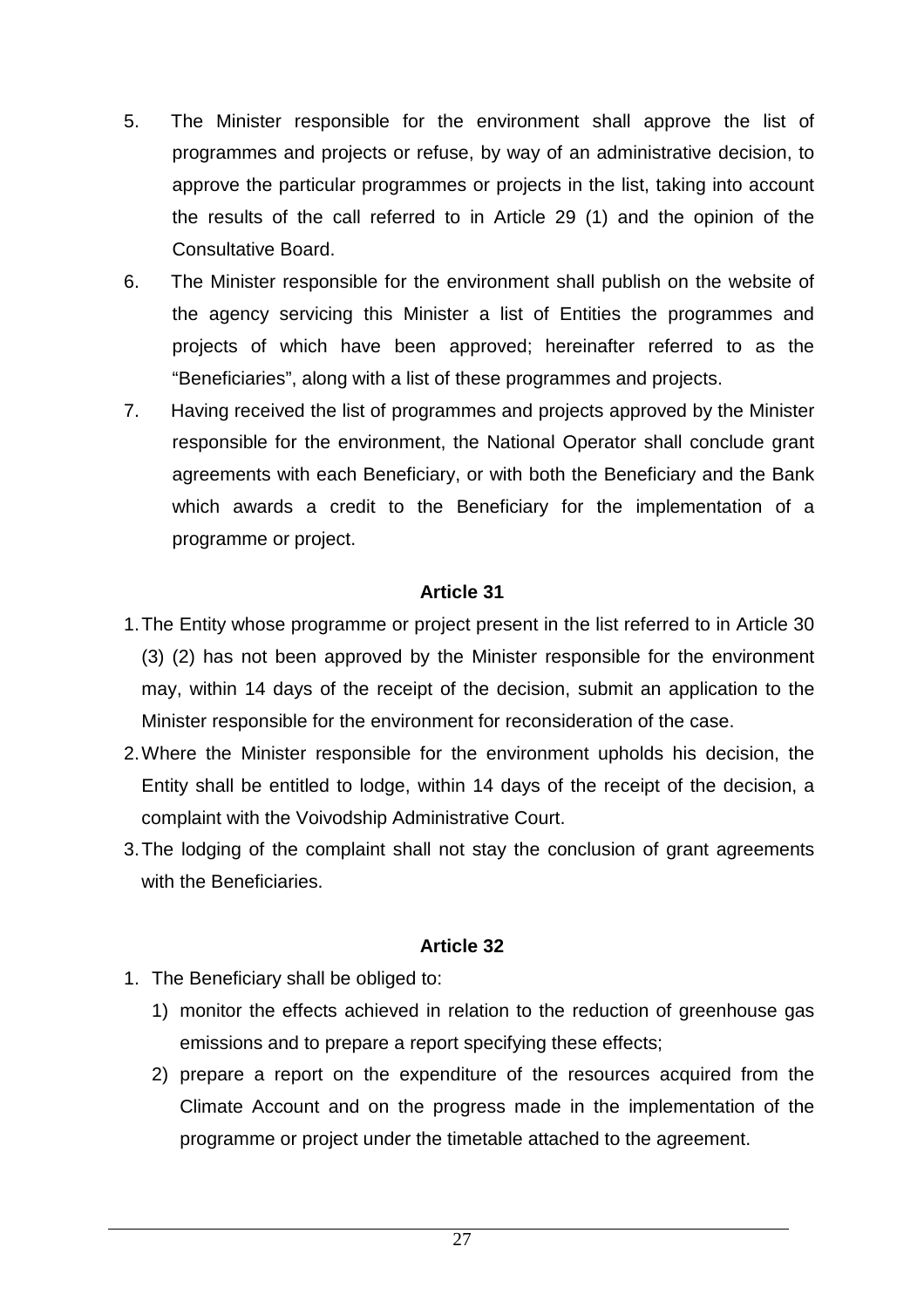- 2. By 31 March of each year, the Beneficiary shall submit the report referred to in paragraph 1 (1) to the National Operator.
- 3. Every six months, by the end of the month following the end of each six-month period, the Beneficiary shall submit the report referred to in paragraph 1 (2) to the National Operator.
- 4. The National Operator shall enter the information included in the reports referred to in paragraph 1 into the National Database.
- 5. The Minister responsible for the environment may, by way of a Regulation, lay down the criteria for the determination of the baseline levels, including the values of the emission factors or the sectoral baseline levels, with a view to meeting the need for the correct identification of the environmental effects and for the harmonised and effective estimation of greenhouse gas emission reduction or limitation by projects and programmes.

- 1. The report referred to in Article 32 (1) (1) shall be verified by the authorised entity referred to in Article 36 (1) for conformity of the information included therein with the real status.
- 2. The report shall be not subject to the verification by the authorised entity where:
	- 1) the amount of the co-financing granted to the Beneficiary from the Climate Account resources does not exceed an amount equivalent to EUR 25.000 or;
	- 2) the estimated annual magnitude of the effects achieved in relation to the greenhouse gas emission reduction is less than 20,000 tonnes of the carbon dioxide  $(CO<sub>2</sub>)$  equivalent.
- 3. The authorised entity shall produce a report on the verification referred to in paragraph 1.
- 4. The Beneficiary shall submit the verification report to the National Operator, by 30 April of the year following the year in which the programme or project was completed.

#### **Article 34**

The Minister responsible for the environment shall, by way of a Regulation, define: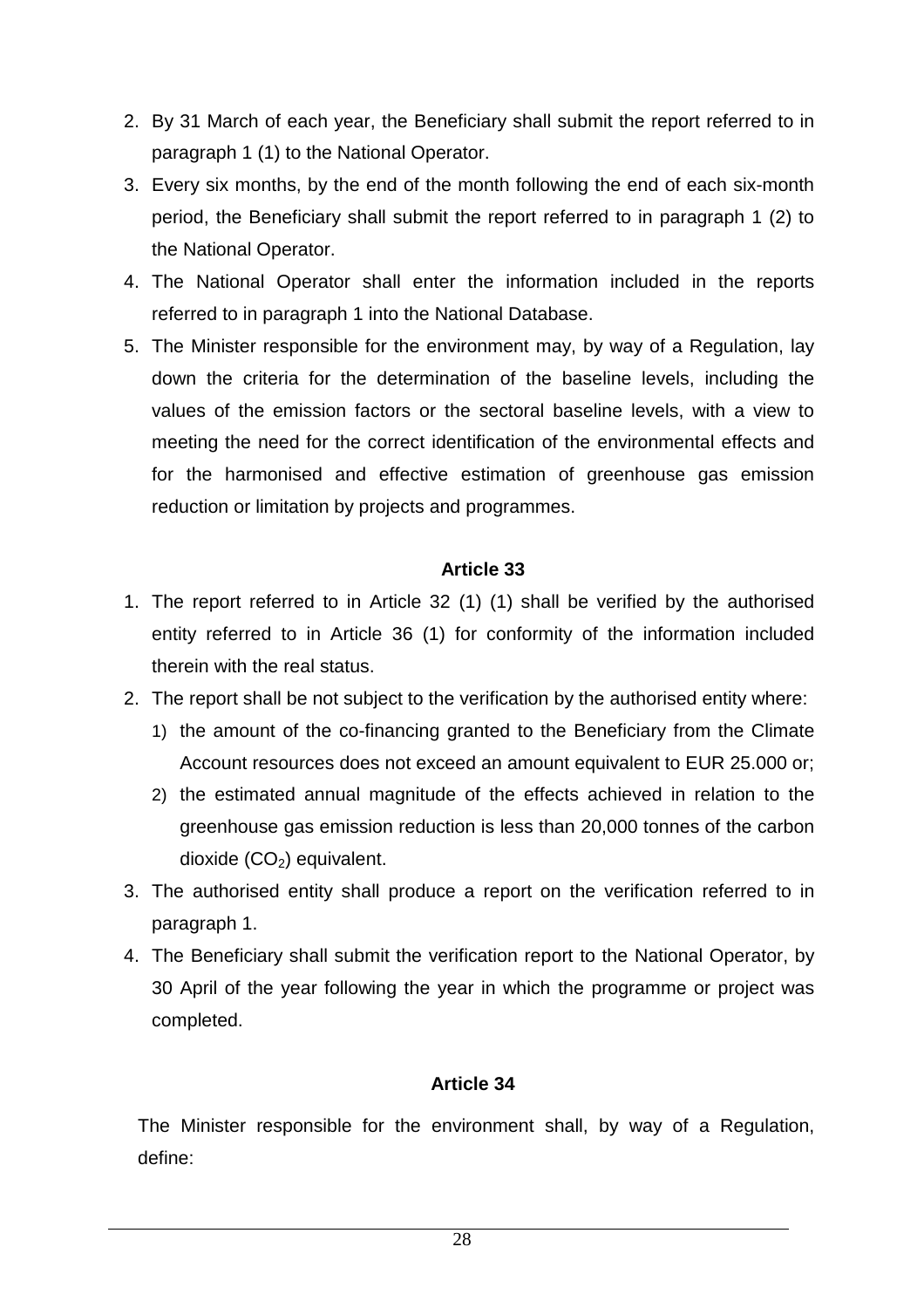- 1) the form and layout of the report referred to in Article 32 (1) (1) and the scope of information to be included therein;
- 2) the form and layout of the report referred to in Article 32 (1) (2) and the scope of information to be included therein;
- 3) the form and layout of the verification report referred to in Article 33 (3) and the scope of information to be included therein
- with a view to meeting the need to ensure the completeness and reliability of information on the effects achieved in relation to the reduction of greenhouse gas emissions under the National Green Investment Scheme and taking into account the types and scale of the programmes or projects implemented under the Scheme.

- 1. On the basis of the reports referred to Article 32 (1) and Article 33 (3), as submitted by the Beneficiary, the National Operator shall prepare and submit, by 31 May of each year, a report on the projects or programmes implemented and their contribution to the effects achieved in relation to the greenhouse gas emission reduction to the Minister responsible for the environment.
- 2. The National Operator shall forward the report to the National Centre for notification purposes.
- 3. Where it finds that the resources granted to the Beneficiary are not used in compliance with the conditions set out in the grant agreement referred to in Article 30 (7), the National Operator may request the beneficiary to immediately return all or part of the resources granted or suspend the disbursement of the subsequent payments due under the timetable.
- 4. The resources shall be returned to the Climate Account.

#### **Article 36**

1. The entities authorised to verify the reports referred to in Article 32 (1) (1) shall be accredited pursuant to the provisions of the Act on the Conformity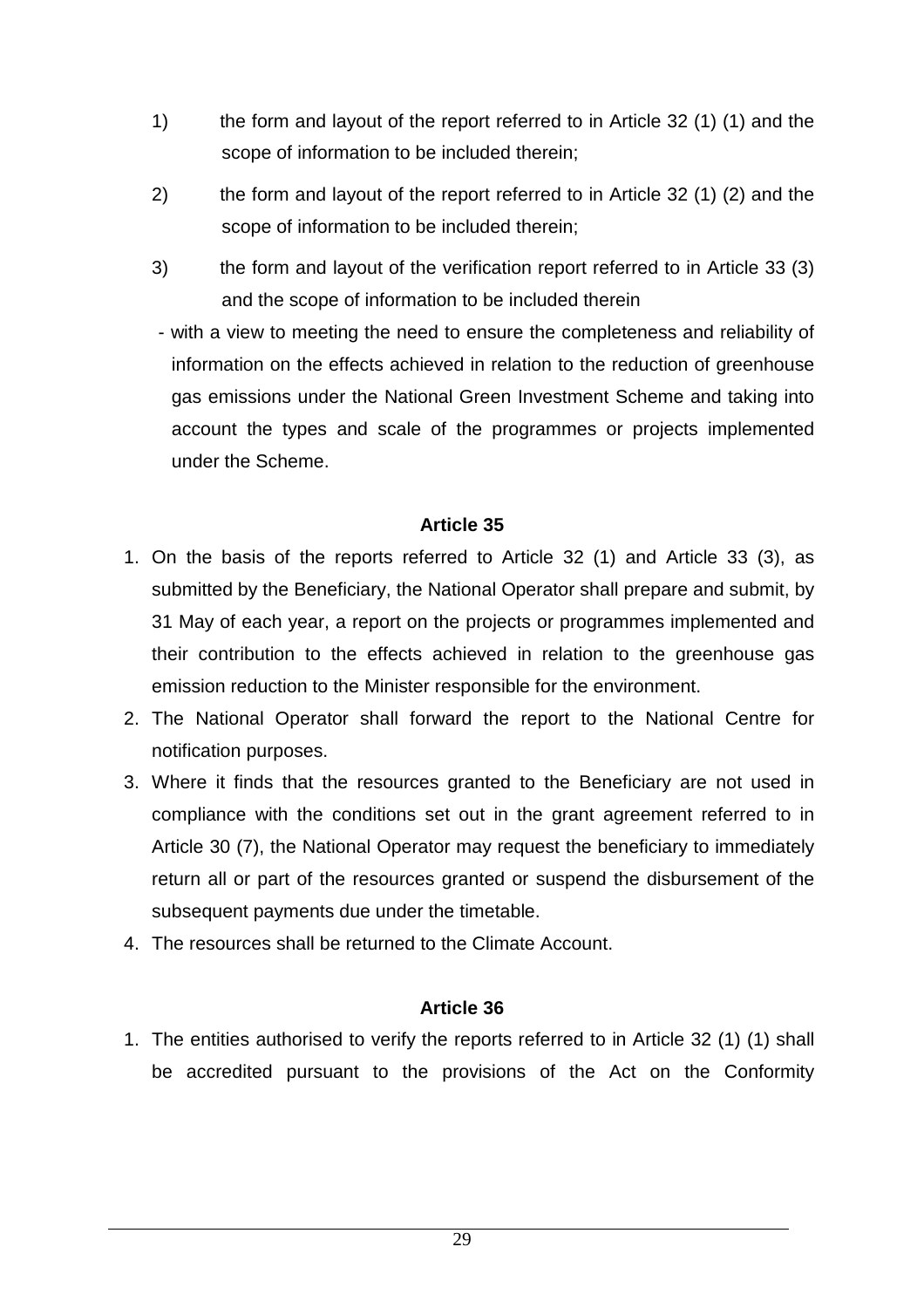Assessment System of 30 August 2002 (Official Journal, 2004, No. 204, Item 2087, as amended $^{4)}$ ).

- 2. The entity authorised to verify reports shall demonstrate that it employs at least one person who has relevant education and professional experience guaranteeing the adequate performance of the verification procedure.
- 3. The National Centre shall keep a list of the entities authorised to carry out the verification procedure and place it on its website.
- 4. The Minister responsible for the environment shall, in agreement with Minister responsible for the economy, specify by way of a Regulation the detailed requirements for the education and professional experience of the persons referred to in paragraph 2, with a view to meting the need to ensure the reliability and appropriate quality of report verification.

# **Chapter 8 Execution of the Joint Implementation projects in the territory of the Republic of Poland**

- 1. The Joint Implementation project may be carried out in the territory of the Republic of Poland in the framework of the national project implementation procedure or the international project implementation procedure, hereinafter referred to as the "Tracks".
- 2. The national project implementation procedure for a Joint Implementation project, hereinafter referred to as "Track 1", shall include the procedure for the approval of the project and the methods for its monitoring, assessment and verification.
- 3. The international project implementation procedure for a Joint Implementation projects, hereinafter referred to as "Track 2", shall include the procedure for the approval of the project and the methods for its monitoring, assessment and verification as set out in the Decisions of the Conference of the Parties to the

 $\overline{\phantom{a}}$  $4)$  Amendments to the consolidated text of the cited Act were published in the Official Journal of the Laws of 2005, No. 64, Item 565, No. 267, Item 2258; 2006, No. 170, Item 1217, No. 235, Item 1700, No. 249, Items 1832 and 1834; 2007, No. 21, Item 124, No. 192, Item 1381; 2008, No 157, Item 976, No 227, Item 1505; 2009, No 18, Item 97.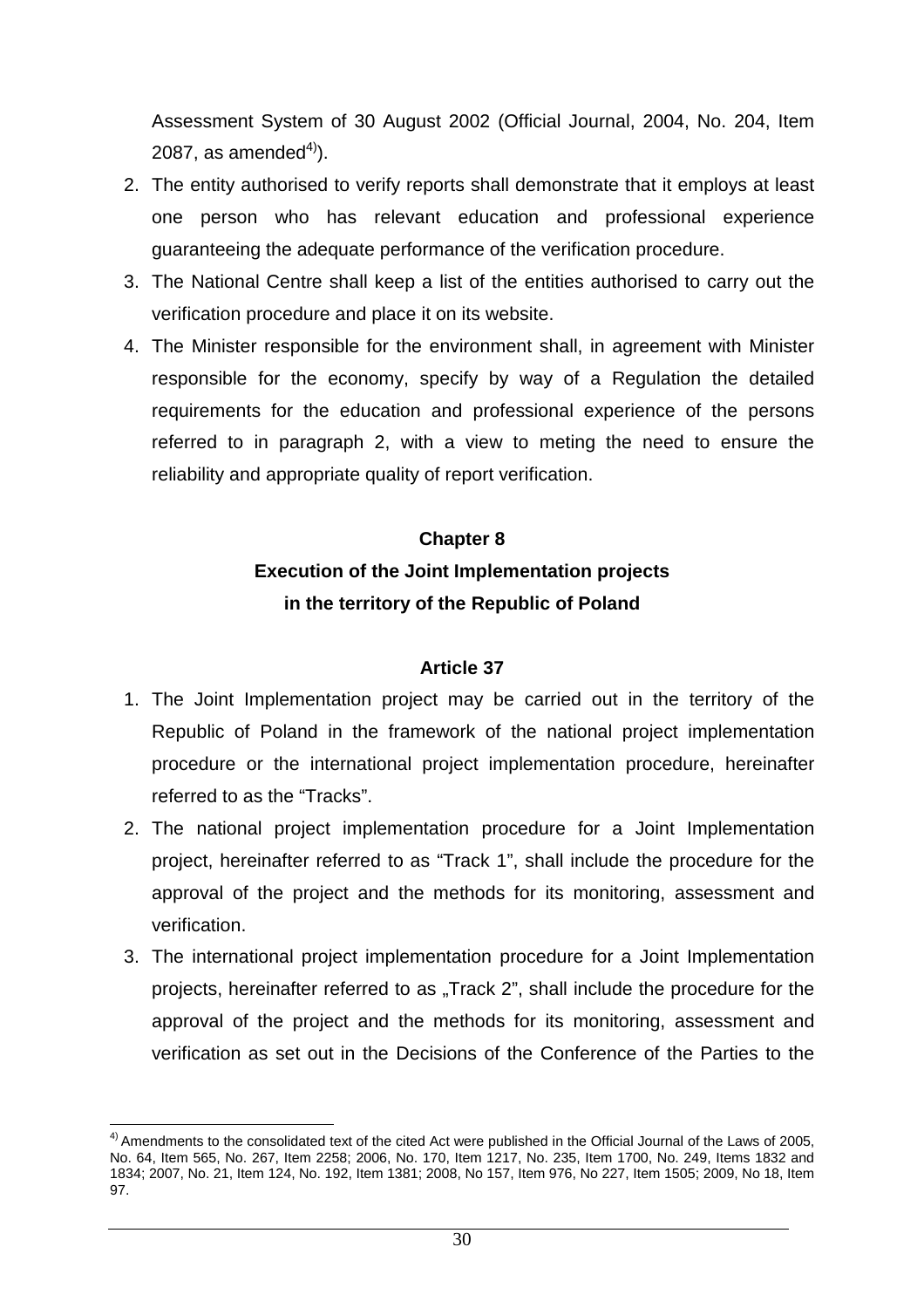UNFCCC serving as the Meeting of the Parties to the Kyoto Protocol and by the Supervisory Committee.

4. In submitting the request for the issue of the Letter of Approval referred to in Article 40 (6), the entity which carries out a Joint Implementation project shall choose one of the Tracks.

- 1. The implementation of a Joint Implementation project, irrespective of the Track chosen, shall require a Letter of Endorsement, and then a Letter of Approval, issued by the Minister responsible for the environment.
- 2. The Minister responsible for the environment shall issue the Letter of Endorsement and the Letter of Approval in the form of administrative decisions, each following the opinion by the National Centre, where the project in question complies with the conditions set out in Article 39.
- 3. The National Centre shall provide its opinion, in the form of a decision, within 45 days of the date of the delivery of the request.
- 4. The Minister responsible for the environment shall issue the Letter of Endorsement and the Letter of Approval or refuse to issue them within 30 days of the date of the receipt of the opinion of the National Centre.
- 5. Prior to the issue of the Letter of Approval, the Minister responsible for the environment shall notify to the European Commission of his intention to do so and shall, at the same time, forward the report referred to in Article 40 (7) (2).
- 6. The Minister responsible for the environment shall forward a copy of the Letter of Endorsement or the Letter of Approval, or of the decisions to refuse to issue them, to the National Centre.
- 7. The validity of a Letter of Endorsement shall expire after a year has elapsed since the date of its delivery to the proponent of the Joint Implementation project, unless a request to grant a Letter of Approval is submitted during that time by the project proponent.
- 8. The Minister responsible for the environment shall, by way of an administrative decision, state that the Letter of Endorsement has expired.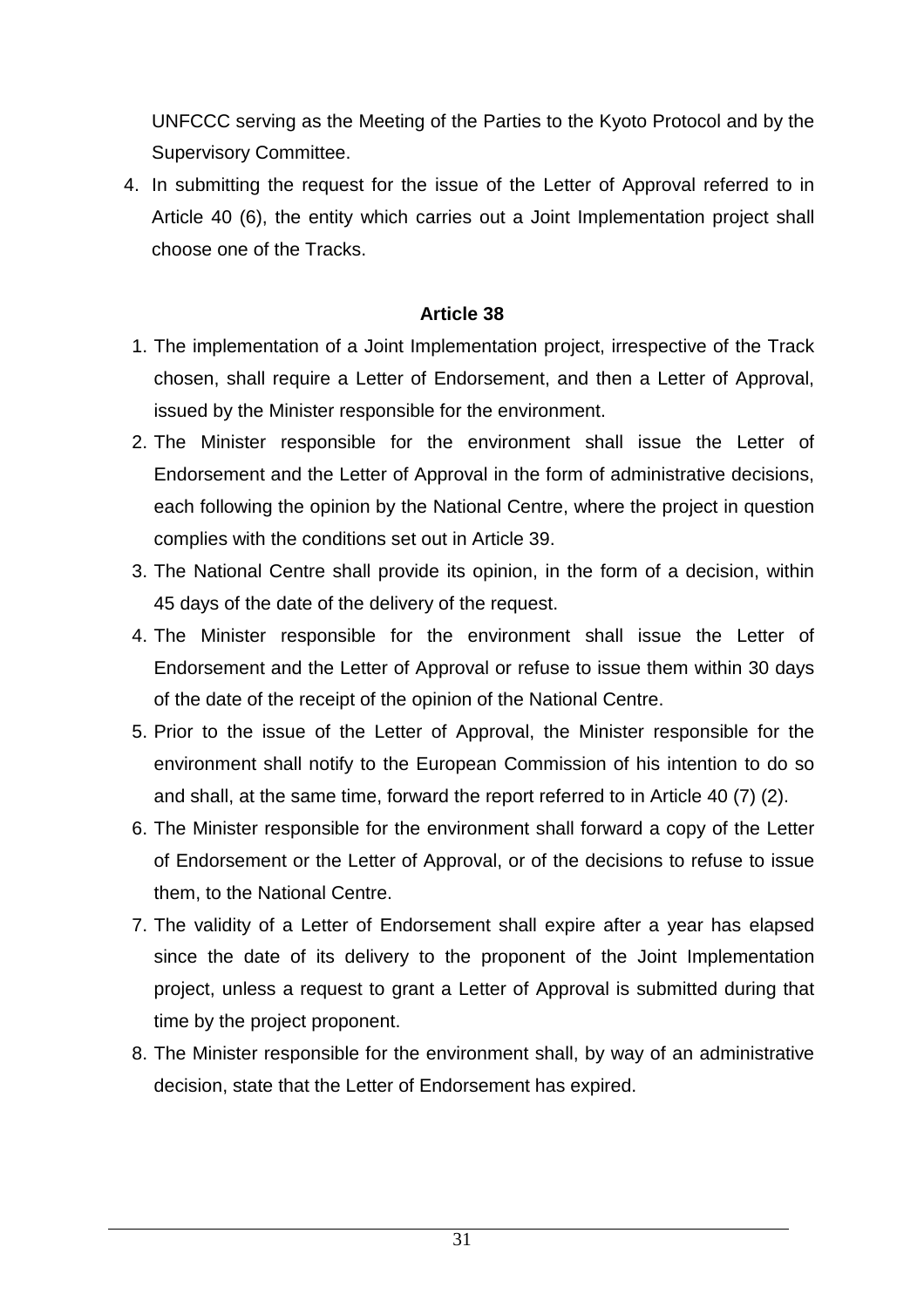- 1. The Letter of Endorsement may be issued where the following conditions are met by the Joint Implementation project:
	- 1) it involves no completed and finished project investment projects;
	- 2) it is one of project types which can be carried out as Joint Implementation projects in the territory of the Republic of Poland;
	- 3) it has no effect on the reduction of greenhouse gas emissions from installations covered by the Community emission allowance trading scheme;
	- 4) it does not implement obligations under the provisions of the European Union or national legislation.
- 2. The Letter of Approval may be issued where a valid Letter of Endorsement has been granted for a Joint Implementation project and the project meets the following conditions:
	- 1) the reduction or avoidance of greenhouse gas, or carbon dioxide (CO2) emission removals achieved as a result of its implementation are additional to those that would occur if this project were not carried out;
	- 2) it causes no deterioration of the environmental quality;
	- 3) it ensures the limitation of adverse environmental impacts;
	- 4) it ensures the use of the solutions corresponding to the criteria of the best available techniques;
	- 5) it meets the conditions set out in the regulations issued pursuant to paragraph 3;
	- 6) it meets the conditions set out in the regulations issued pursuant to paragraph 4 – in the case of hydro-power plants exceeding 20 MW.
	- 3. The Minister responsible for the environment shall define, by way of a Regulation, the types of projects which can be carried out as Joint Implementation projects in the territory of the Republic of Poland, with a view to meeting the climate protection requirements and taking into account the national circumstances in the field of greenhouse gas emissions and the related needs and activity directions.
	- 4. The Minister responsible for the environment may define, by way of a Regulation, the detailed conditions to be met by Joint Implementation projects in relation to hydro-power plants exceeding 20 MW in the course of their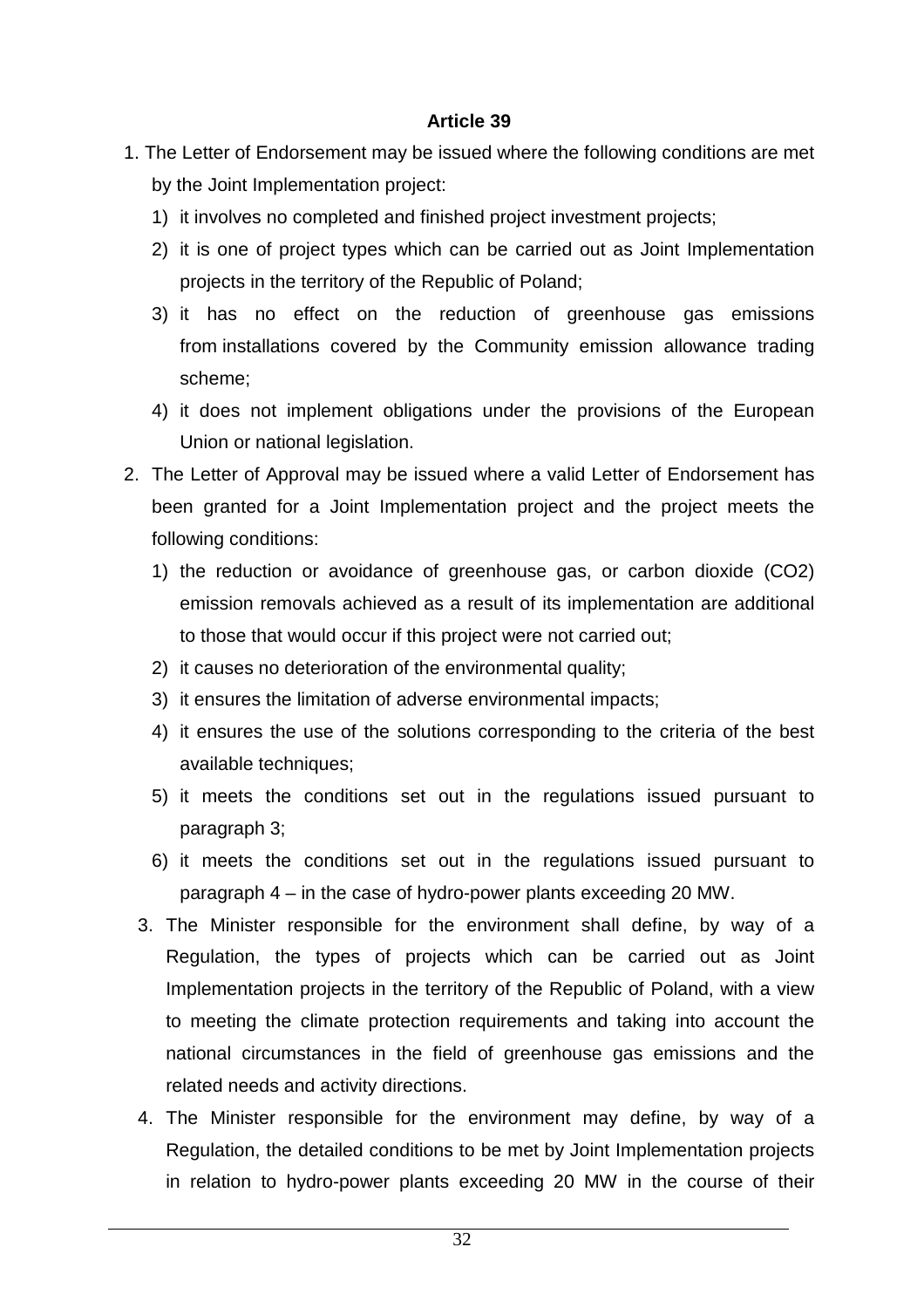implementation and the reporting form to confirm the compliance with these requirements, with a view to meeting the need to ensure the appropriate quality of the environmental effects to be achieved by these projects and the harmonization of their assessment, as well as taking into account the need to comply with the requirements under the provisions of the European Union legislation.

- 1. The Letter of Endorsement and the Letter of Approval shall be granted upon request submitted by the proponent of a Joint Implementation project.
- 2. The request shall be submitted to the Minister responsible for the environment in writing and in electronic form, in Polish and English languages.
- 3. The Minister responsible for the environment shall immediately, but no later than within 14 days, forward the request to the National Centre for its opinion.
- 4. The request for the issue of the Letter of Endorsement shall specify:
	- 1) the project proponent's name, surname and residence address, or its name and an indication of its seat and address;
	- 2) an indication of the project location;
	- 3) the estimation of the anticipated levels of greenhouse gas emission reduction or avoidance, or carbon dioxide  $(CO<sub>2</sub>)$  emission removal;
	- 4) an indication of the anticipated period during which emission reduction units will arise from project implementation;
	- 5) a description of the project and the technology used;
	- 6) a description of the manner and sources of financing for the project;
	- 7) information on:
		- a) the anticipated environmental and social effects to be produced by project implementation,
		- b) the project advancement phase on the date of submission of the request,
		- c) the Track planned.
	- 5. The request for the issue of the Letter of Endorsement shall be accompanied by: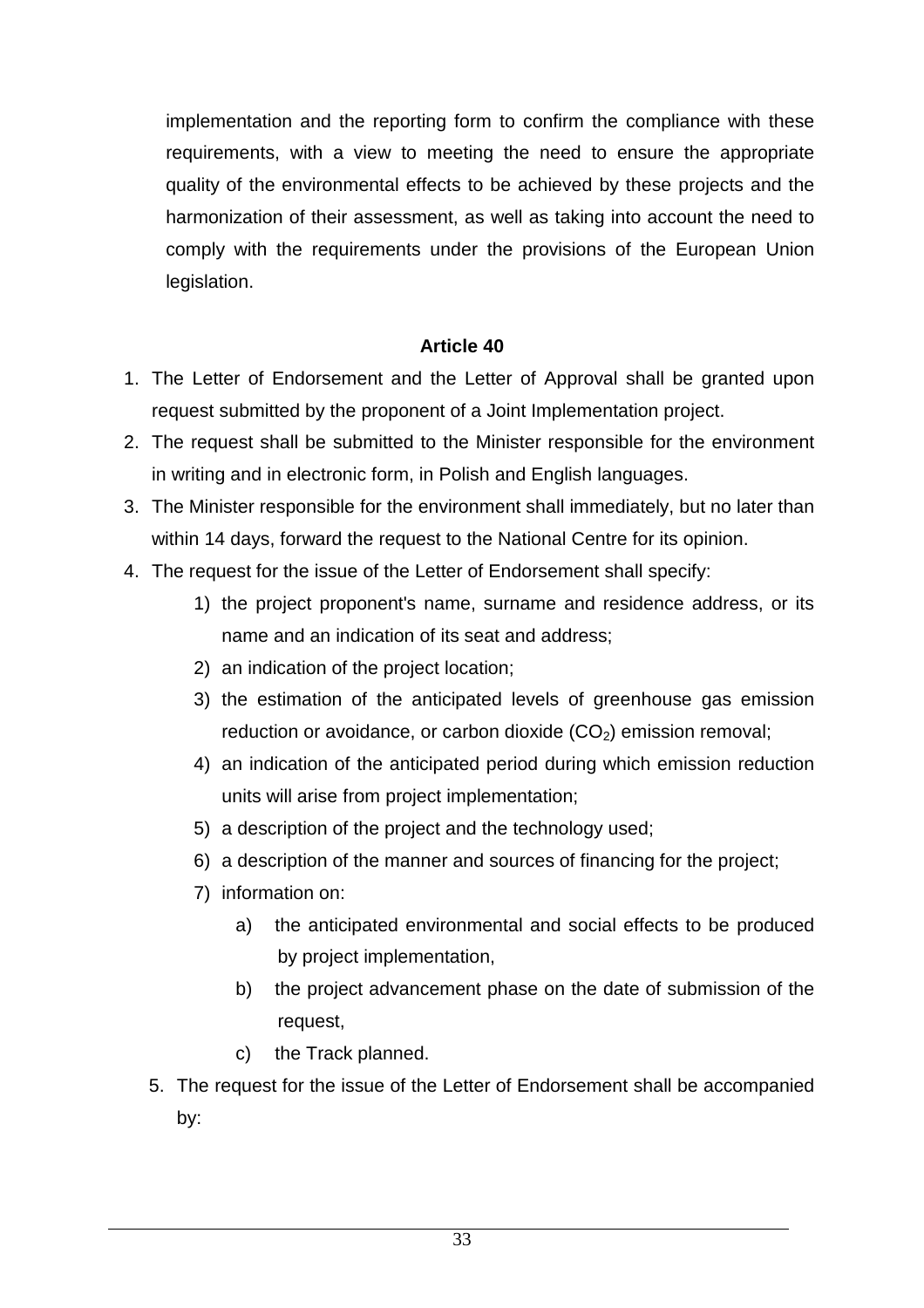- 1) the proponent's declaration that the project will have no effect on the reduction of greenhouse gas emissions from installations covered by the Community emission allowance trading scheme;
- 2) a report produced by the accredited independent entity or the authorised entity, as referred to in Article 36, confirming that the project will have no effect on the reduction of greenhouse gas emissions from installations covered by the Community emission allowance trading scheme.
- 6. The request for the issue of the Letter of Approval shall specify:
	- 1) the project proponent's name, surname and residence address or its name and an indication of its seat and address;
	- 2) the project location;
	- 3) the identity of purchaser of the emission reduction units;
	- 4) information on the Track chosen
- 7. The following shall be enclosed with the request for the issue of the Letter of Approval:
	- 1) the project documentation, including:
		- a) a description of the project, including the technology applied,
		- b) a description of the project financing sources and methods,
		- c) a description of the project baseline level and the method for its determination,
		- d) the estimation whether the greenhouse gas emission reduction or avoidance, or the carbon dioxide  $(CO<sub>2</sub>)$  emission removal as a result of the implementation of the project are additional to those which would occur if the project were not carried out,
		- e) the project monitoring plan.
	- 2) the project documentation assessment report produced by:
		- a) the accredited independent entity or the authorised entity referred to in Article 36, where Track 1 has been chosen, or
		- b) the accredited independent entity where Track 2 has been chosen;
	- 3) the environmental impact report for the project, where the project is one of those projects which may always have a significant environmental impact, or the project data sheet where the project is one of those projects which may potentially have a significant environmental impact, as referred to in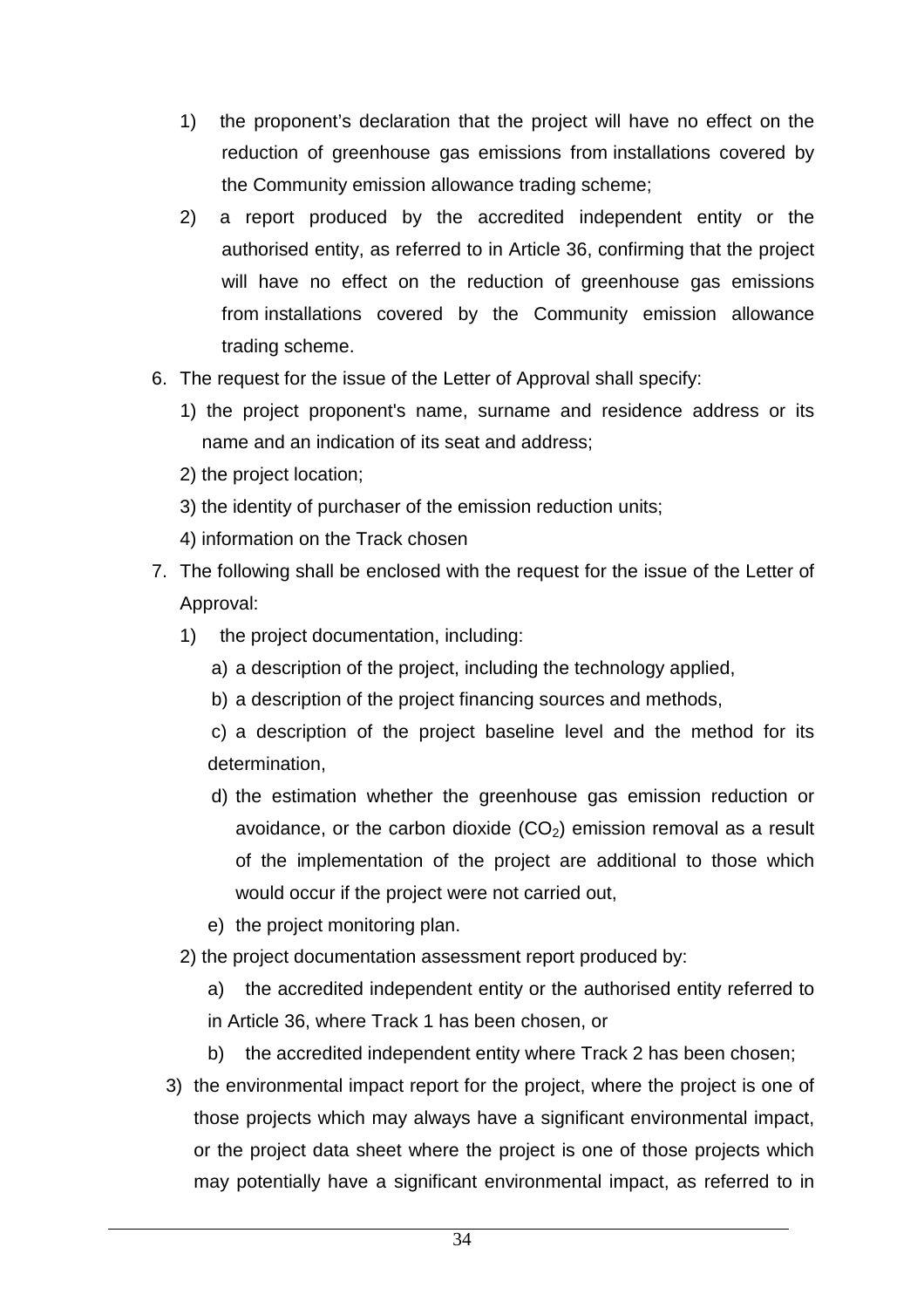the provisions of the Act of 3 October 2008 on the Provision of Information on the Environment and its Protection, Public Participation in Environmental Protection and Environmental Impact Assessments (Official Journal of the Laws, No. 199, Item 1227, No 227, Item 1505; 2009, No 42, Item 340, No. 84, Item 700);

- 4) the Letter of Approval for the project, issued by the competent authority of the eligible State which purchases emission reduction units or a document to confirm the intention to purchase emission reduction units, made out by this authority.
- 8. Where the entity purchasing the emission reduction units is not the eligible State, the request for the issue of the Letter of Approval shall be accompanied by a letter authorising this entity to participate in the Joint Implementation projects, issued by the competent authority of the eligible State.

- 1. The Minister responsible for the environment shall define, by way of a Regulation, the format of the request form for the issue of the Letter of Endorsement and the detailed scope of information to be included therein, with a view to meeting the need to unify the procedure for the assessment of Joint Implementation projects and the need to acquire complete information enabling the performance of this assessment.
- 2. For the Joint Implementation projects under Track 1, the Minister responsible for the environment shall define, by way of a Regulation, a detailed scope of information to be included in the project documentation referred to in Article 40 (7) (1), with a view to meeting the need to ensure that the documentation contains complete information on the project as required for a comprehensive assessment of the projects and the effects achieved by their implementation.
- 3. The Minister responsible for the environment may define, by way of a Regulation, the criteria for the determination of the baseline levels, including the values of the emission factors or the sectoral baseline levels, and the methods for monitoring the emission levels, with a view to meting the need to harmonise and effectively estimate the greenhouse gas emission reduction or limitation as a result of Joint Implementation projects.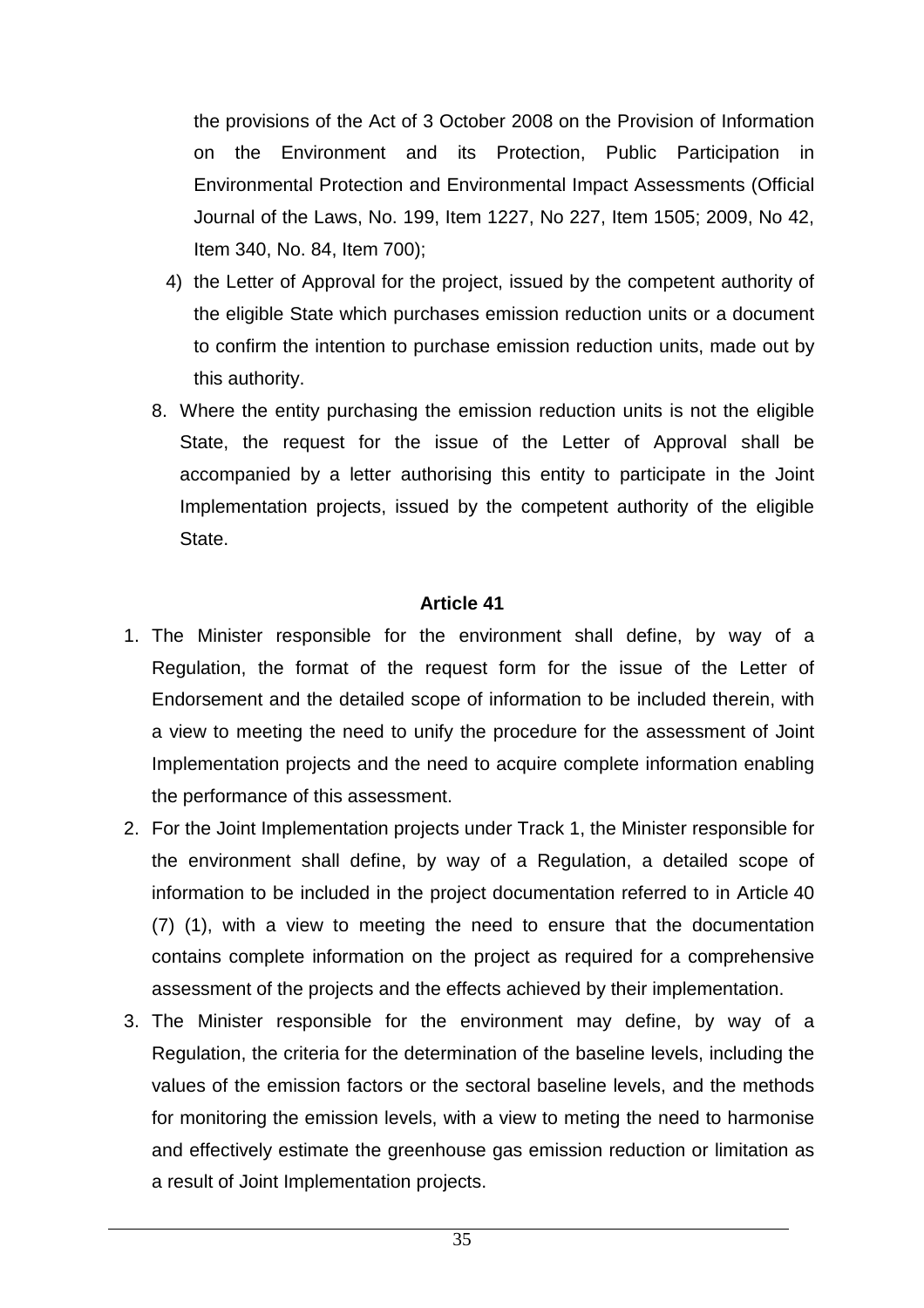- 1. The Letter of Approval shall include:
	- 1) the project proponent's name, surname and residence address or its name and an indication of its seat and address;
	- 2) the project location;
	- 3) the project title;
	- 4) the confirmation that the project is one of Joint Implementation projects;
	- 5) an indication of the maximum number of emission reduction units which may be transferred to the purchaser of these units;
	- 6) the identity of the purchaser of the emission reduction units;
	- 7) an indication of the Track;
	- 8) the letter authorising the project proponent to dispose of the emission reduction units generated by the project.
- 2. Where Track 2 has been chosen, the Letter of Approval shall include, in addition, the requirement for a positive appraisal of the report referred to in Article 40 (7) (2) by the Supervisory Committee.
- 3. The Letter of Approval shall provide the grounds for the Minister responsible for the environment to issue and transfer to the purchaser the verified emission reduction units produced by the implementation of the project.
- 4. The project proponent shall be obliged to implement and monitor the project in the manner defined in the project documentation referred to in Article 40 (7)  $(1).$

- 1. Where Track 2 has been chosen, the report referred to in Article 40 (7) (2) shall be subject to an assessment by the Supervisory Committee following the issue of the Letter of Approval for this project.
- 2. The implementer of a Joint Implementation project shall be obliged to submit the report referred in Article 40 (7) (2) to the Supervisory Committee via the accredited independent entity which has drawn up this report.
- 3. The implementer of a Joint Implementation project shall submit information on the results of the assessment performed by the Supervisory Committee to the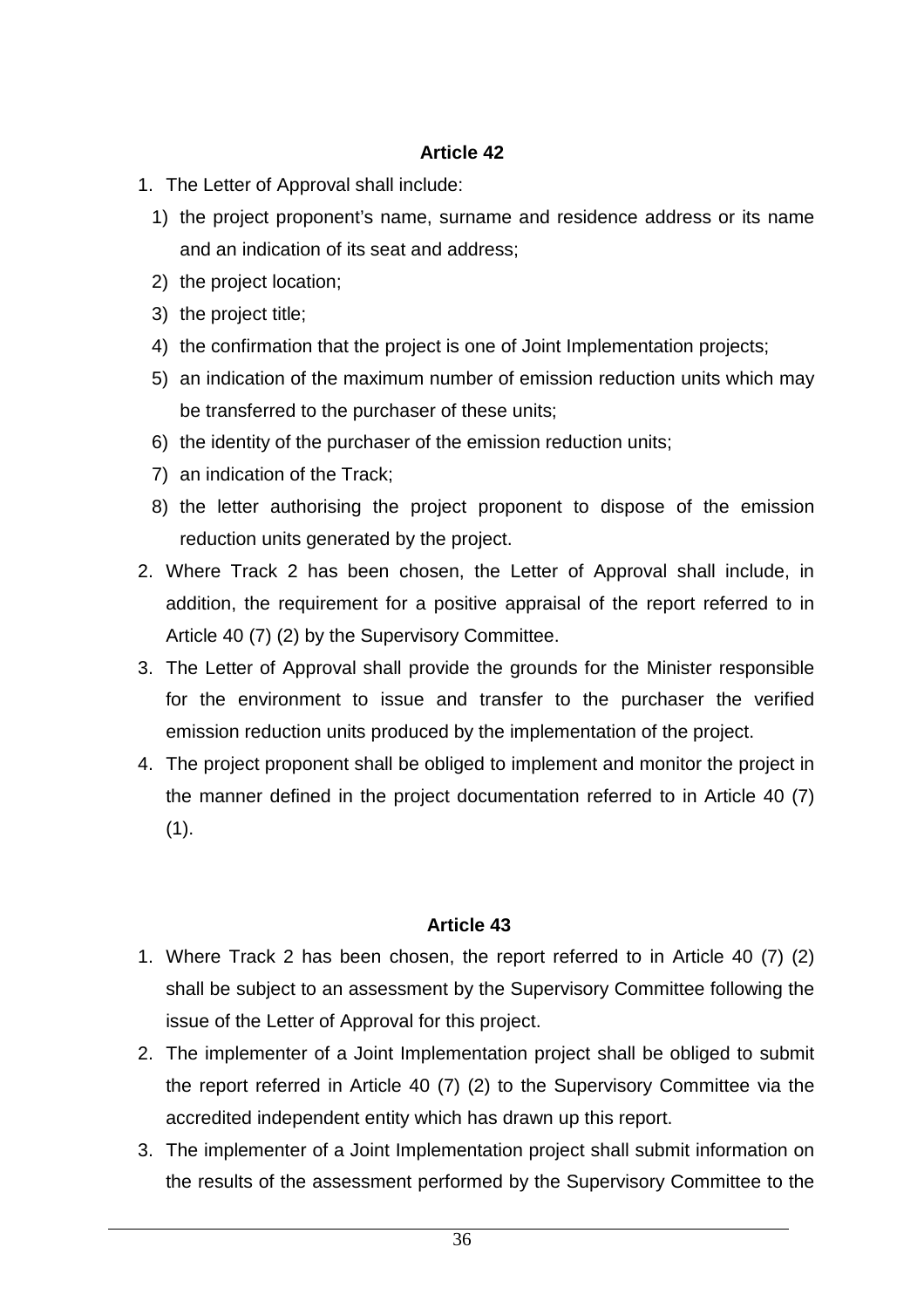Minister responsible for the environment within 14 days of the date of its receipt.

- 4. In the case of a negative assessment of the report referred in Article 40 (7) (2) by the Supervisory Committee, the Minister responsible for the environment shall state that the Letter of Approval has expired.
- 5. In the case referred to in paragraph 4, the implementer of a Joint Implementation project shall not be entitled to claim damages, or to shift the execution of the Joint Implementation project to Track 1 and apply for the reissue of such a Letter under this Track.

### **Article 44**

- 1. The implementer of a Joint Implementation project shall be obliged to apply for a modification of the Letter of Approval, in case of a change of:
	- 1) the name or company implementing the project;
	- 2) the project location or the addition of new project locations;
	- 3) the regulations on the method for monitoring the emission levels reduced or avoided;
	- 4) the technology applied, causing a change in the number of the emission reduction units generated as a result of the implementation of the project;
	- 5) the Track.
- 2. The Minister responsible for the environment shall issue a decision to modify the Letter of Approval, having received an opinion from the National Centre.
- 3. The provision of Article 38 (3) and the provisions of Article 40 (6)-(8) shall apply, respectively.

- 1. The implementer of a Joint Implementation project shall be obliged to monitor this project.
- 2. The Joint Implementation project shall be monitored according to the monitoring plan set out in the project documentation referred to in Article 40 (7) (1).
- 3. On the basis of the data from its monitoring, the implementer of the Joint Implementation project shall prepare a monitoring report, identifying the greenhouse gas emissions reduced or avoided, or carbon dioxide  $(CO<sub>2</sub>)$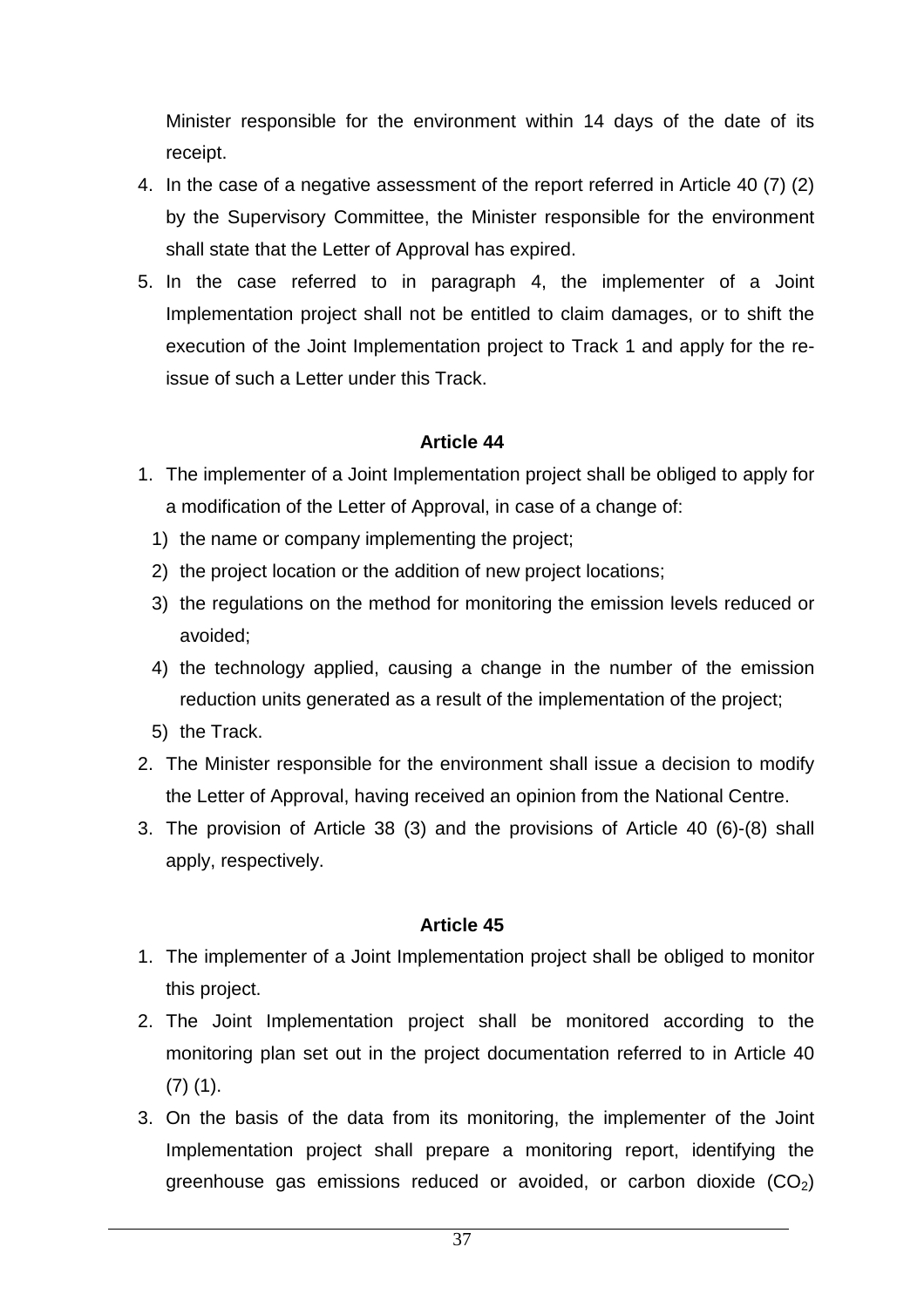emissions removed in the reporting period and the number of the emission reduction units acquired as a result of the execution of the Joint Implementation project.

- 4. The reporting period must not be longer than 1 year.
- 5. The number of the emission reduction units referred to in paragraph 3, generated as a result of the execution of the Joint Implementation project, shall be subject to verification by:
	- 1) the accredited independent entity or the authorised entity referred to in Article 36, where Track 1 has been chosen, or
	- 2) the accredited independent entity, where Track 2 has been chosen.
- 6. A report shall be drawn up on the verification referred to in paragraph 5.
- 7. The verification report referred to in paragraph 6 shall identify the number of emission reduction units generated by the completion of the Joint Implementation project.
- 8. The verification report referred to in paragraph 6 shall be submitted by the implementer of the Joint Implementation project to the National Centre within six months of the end date of the reporting period referred to in paragraph 3 for which the report has been prepared.

### **Article 46**

- 1. Where Track 2 has been chosen the verification report referred to in Article 45 (6) shall be subject to the assessment by the Supervisory Committee.
- 2. The implementer of the Joint Implementation project shall be obliged to submit the verification report referred to in Article 45 (6) to the Supervisory Committee via the accredited independent entity which has produced this report.
- 3. In the case of a negative assessment of the verification report by the Supervisory Committee, the implementer of the Joint Implementation project may not apply for the transfer of the emission reduction units. In this case, the implementer of the Joint Implementation project shall not be entitled to claim damages.

# **Article 47**

For the Joint Implementation projects under Track 1, the Minister responsible for the environment shall define, by way of a Regulation: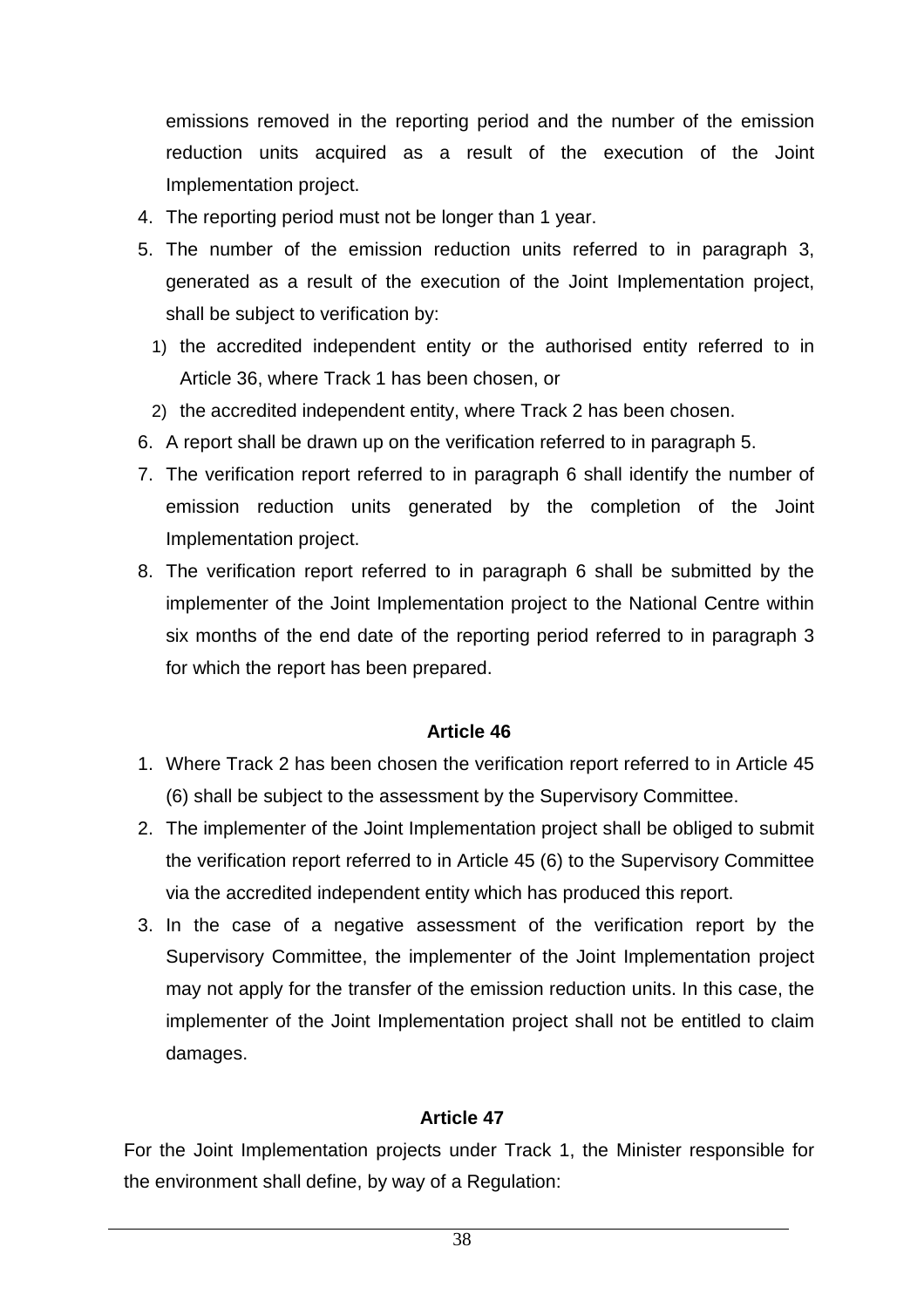- 1) the form and layout of the monitoring report referred to in Article 45 (3) and the scope of information to be included therein;
- 2) the form and layout of the verification report referred to in Article 45 (6) and the scope of information to be included therein;

- with a view to meeting the need to ensure the uniformity, consistency and reliability of information and data on the emission reduction units generated by the implementation of these projects which allow for the assessment of the correctness of project implementation and the appraisal of the results achieved.

### **Article 48**

- 1. The National Centre shall keep a list of the Joint Implementation projects carried out in the territory of the Republic of Poland for which the Letters of Endorsement or the Letters of Approval have been issued.
- 2. The National Centre shall enter a Joint Implementation project into the list within 7 days of the date of the receipt of a copy of the Letter of Endorsement or the Letter of Approval.
- 3. The National Centre shall collect documentation relating to the Joint Implementation projects carried out in the territory of the Republic of Poland and will keep it for 5 years from the project completion date.

- 1. The Minister responsible for the environment shall publish in the Public Information Bulletin the information on the Letters of Endorsement and the Letters of Approval issued for Joint Implementation projects and the project documentation referred to in Article 40 (7) (1).
- 2. In the case of the Joint Implementation projects carried out under Track 1, the Minister responsible for the environment shall forward information on the Joint Implementation projects approved to the UNFCCC Secretariat.
- 3. In the case of the Joint Implementation projects carried out under Track 2, the accredited independent entity or the authorised entity referred to in Article 36 shall publish the project documentation assessment report referred to in Article 40 (7) (2) and the verification report referred to in Article 45 (6) on its website.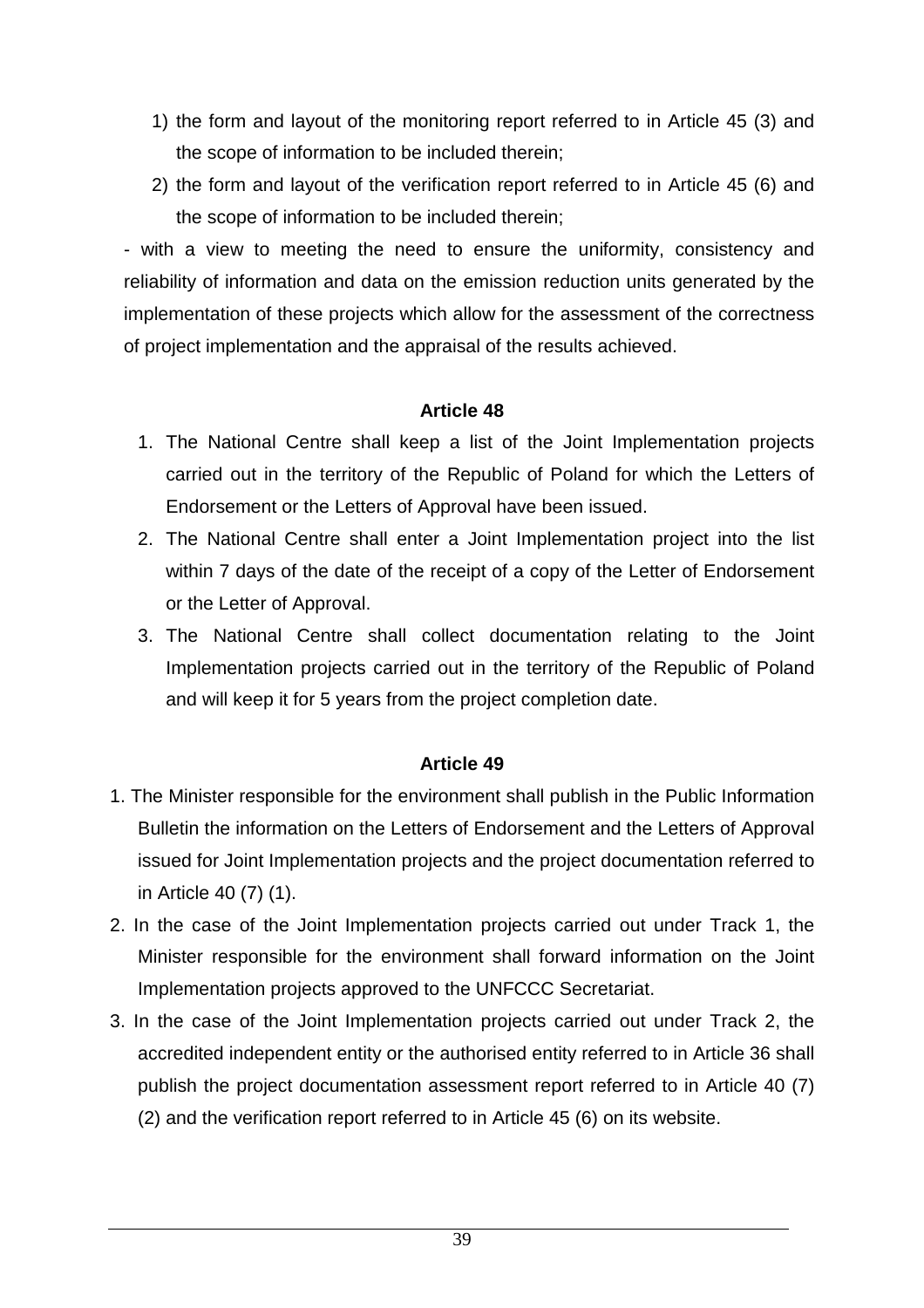- 1. The emission reduction units shall be freely disposable.
- 2. The transfer of the emission reduction units to the account or accounts, as indicated by the purchaser which are kept in the registry of the eligible State or in the National Registry shall be made upon request of the implementer of the Joint Implementation project.
- 3. The request shall be submitted in writing and in electronic form to the Minister responsible for the environment within six months of the end date of the reporting period referred to in Article 45 (3) for which the verification report has been produced.
- 4. The request shall include:
	- 1) an indication of the identity of the purchaser(s) of the emission reduction units;
	- 2) an indication of the reporting period to which the verification report refers and for which the emission reduction units are to be transferred;
	- 3) an indication of the number of the emission reduction units to be transferred to the purchaser according to the number set out in the verification report or in the Letter of Approval for the project; where there is a difference the lower value shall apply;
	- 4) an indication of the account or accounts of the purchaser or purchasers in the National Registry to which the emission reduction units are to be transferred.
- 5. The request shall be accompanied by the following:
	- 1) the contract on the sales of emission reduction units or another document setting out the way of disposing of these units or transferring them;
	- 2) the authorisation of the purchaser to participate to the Joint Implementation projects, issued by the competent authority of the eligible State, where the purchaser is not an eligible State;
	- 3) the verification report referred to in Article 45 (6).
- 6. Where the Joint Implementation project is carried out under Track 2, the verification report referred to in Article 45 (6) must be approved by the Supervisory Committee.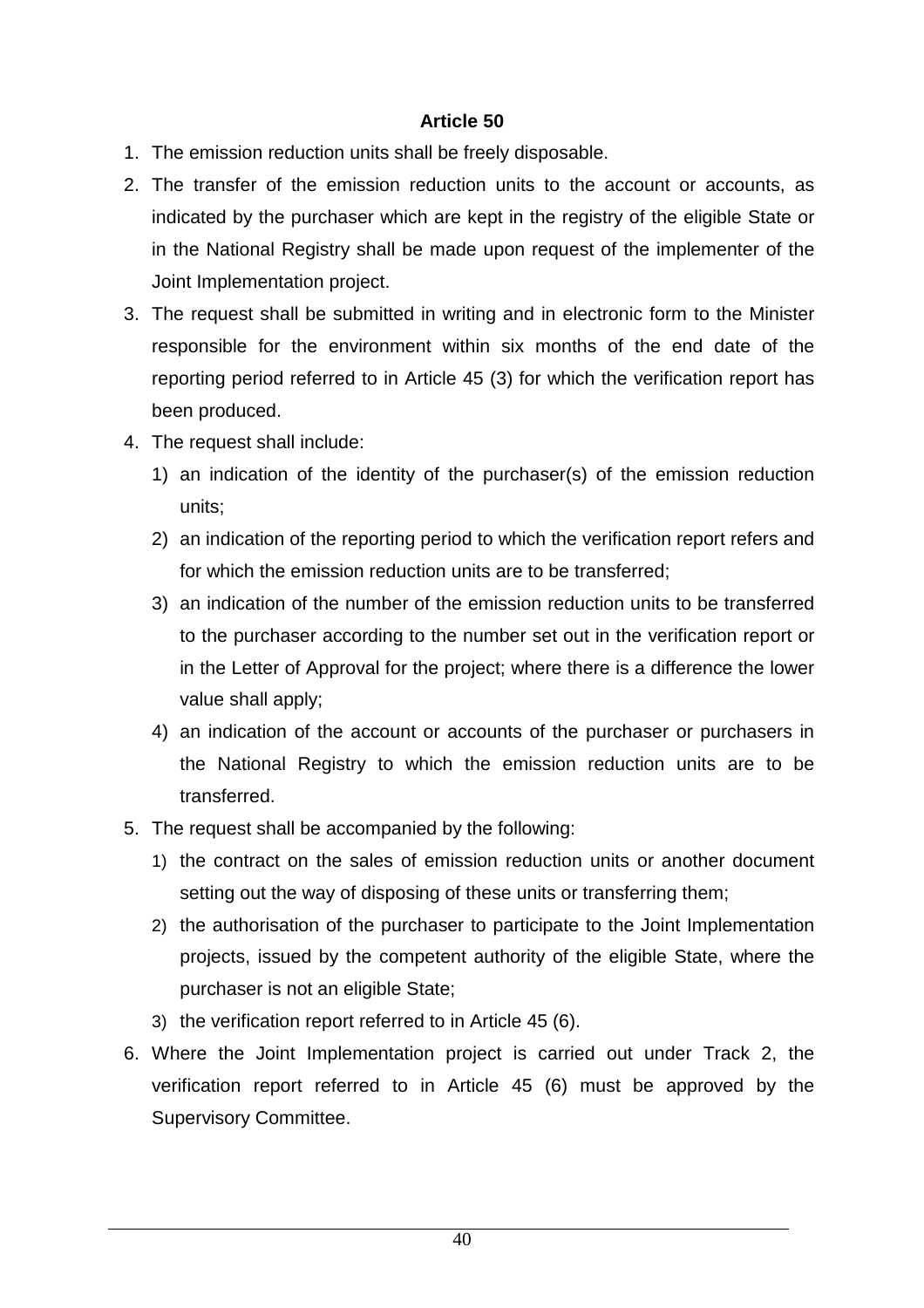- 7. The Minister responsible for the environment shall consent to the issue of the emission reduction units, by way of an administrative decision, within 21 days of the date of the receipt of the request.
- 8. The total number of the emission reduction units which may be transferred to the purchaser shall not be greater than the sum total of the emission reduction units defined in the verification reports referred to in Article 45 (5) or in the Letter of Approval for the project.
- 9. The Minister responsible for the environment shall forward a copy of the final decision referred to in paragraph 7 to the National Centre.
- 10. The National Centre shall immediately, but no later than within 21 days of the date when the copy of the final decision is forwarded, transfer the emission reduction units in the quantity set out in the decision to the indicated account or accounts in the National Registry.

## **Chapter 9**

# **Execution of the Joint Implementation projects outside the territory of the Republic of Poland and the Clean Development Mechanism projects**

- 1. The participation in the Joint Implementation projects outside the territory of the Republic of Poland and the Clean Development Mechanism projects shall require consent to be granted in the form of an administrative decision by the Minister responsible for the environment.
- 2. The consent shall be granted on request of the entity interested in the participation in the project.
- 3. The request for the grant of consent shall be submitted in writing and in electronic form to the Minister responsible for the environment, in the Polish and English languages.
- 4. The request for the grant of consent shall include:
	- 1) the project proponent's name, surname and residence address, or its name and an indication of its seat and address;
	- 2) an indication of the project location;
	- 3) the estimation of the anticipated levels of greenhouse gas emission reduction or avoidance, or carbon dioxide (CO<sub>2</sub>) emission removal: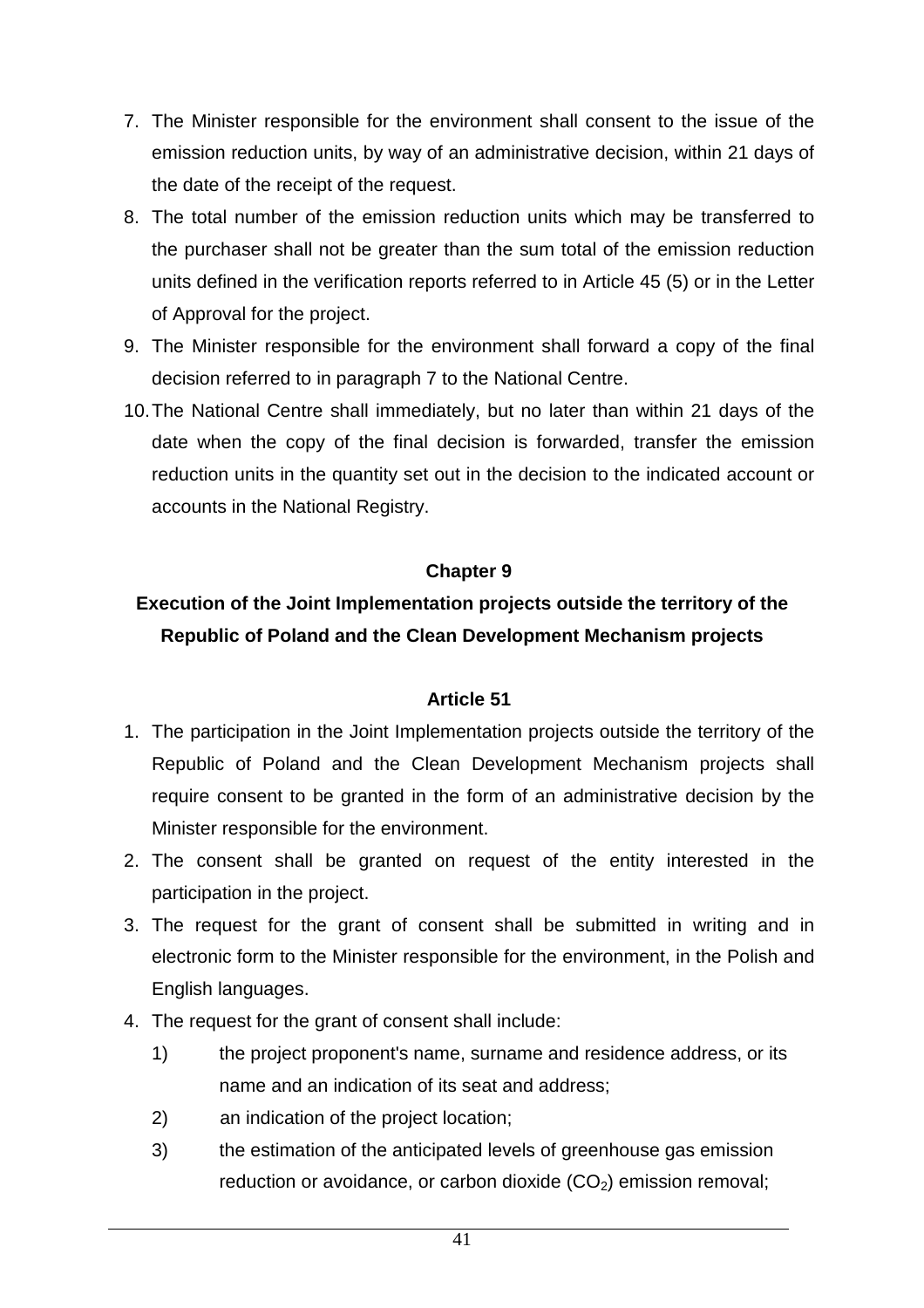- 4) an indication of the anticipated period during which emission reduction units or certified emission reduction units will arise as a result of the project implementation;
- 5) documents to confirm the satisfaction of the conditions referred to in paragraph 5;
- 6) a description of the project and the technology used;
- 7) information on:
	- a) the project advancement phase on the date of submission of the request,
	- b) the Track chosen in the case of Joint Implementation projects.
- 5. The Joint Implementation projects and the Clean Development Mechanism projects relating to large hydro-power plants exceeding 20 MW shall, in addition, meet the criteria set out in the regulations issued under Article 39 (4).

- 1. The Minister responsible for the environment shall grant or refuse to grant consent within 30 days of the request submission date at the latest.
- 2. The Minister responsible for the environment shall refuse to grant consent, in the form of an administrative decision, if the request fails to comply with the conditions set out in Article 51.
- 3. The Minister responsible for the environment shall forward a copy of decision to grant or refuse to grant consent to the National Centre.

### **Article 53**

The decision granting consent to participation in a project shall include:

- 1) the project proponent's name, surname and residence address or its name, an indication of its seat and address;
- 2) an indication of the project location;
- 3) the name of the project for which it has been issued;
- 4) the authorisation to participate in the Joint Implementation project or the Clean Development Mechanism project.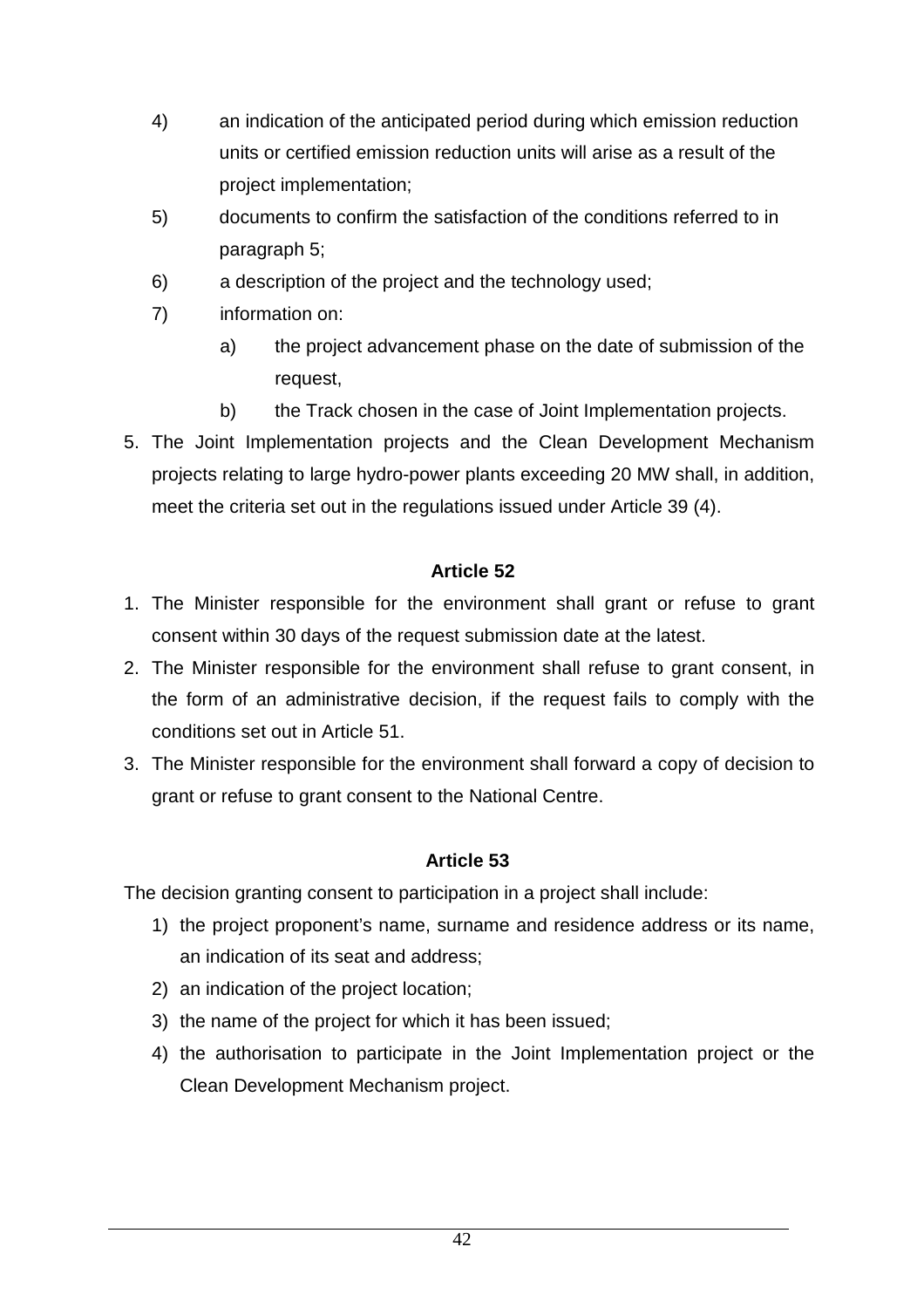The emission reduction units and the certified emission reduction units generated by the implementation of projects outside the territory of the Republic of Poland shall be freely disposable.

# **Chapter 10 Amendments to the existing provisions**

### **Article 55**

In the Act of 20 July 1991 on the Inspectorate for Environmental Protection (Official Journal of the Laws of 2007, No. 44, Item 287, as amended<sup>5)</sup>), in Article 2 (1), subparagraph 14b shall be added following subparagraph 14a:

"14b) the assessment of the quality of information included in the reports referred to in Article 7 (1) of the Act of 17 July 2009 on the System to Manage the Emissions of Greenhouse Gases and Other Substances (Official Journal of the Laws, No …, Item …);".

### **Article 56**

The following amendments shall be made to the Environmental Protection Act of 27 April 2001 (Official Journal of the Laws of 2008, No. 25, Item 150, as amended<sup>6</sup>):

1) in Article 152:

a) in paragraph 2 (7), a full stop shall be replaced by a colon and subparagraph 8 shall be added:

"8) a list of emission sources, installations and technical means designed to prevent or limit emissions and a list of substances subject to the obligation to draw up the report referred to in Article 7 (1) of the Act of 17 July 2009 on the

 $\overline{a}$  $<sup>5</sup>$  Amendments to the text of the cited Act were published in Official Journal of 2007, No. 75, Item 493, No. 88,</sup> Item 587, No. 124, Item 859; 2008, No. 138, Item 865, No. 199, Item 1227, No 227, No 1505; 2009, No 18, Item 97, No 31, Item 206, No 79, Item 666.

 $6)$  Amendments to the consolidated text of the cited Act were published in Official Journal No. 111, Item 708, No. 138, Item 865, No. 154, Item 958, No. 171, Item 1056, No. 199, Item 1227, No. 223, Item 1464, No 227, No 1505; 2009, No 19, Item 100, No 20, Item 106, No 79, Item 666.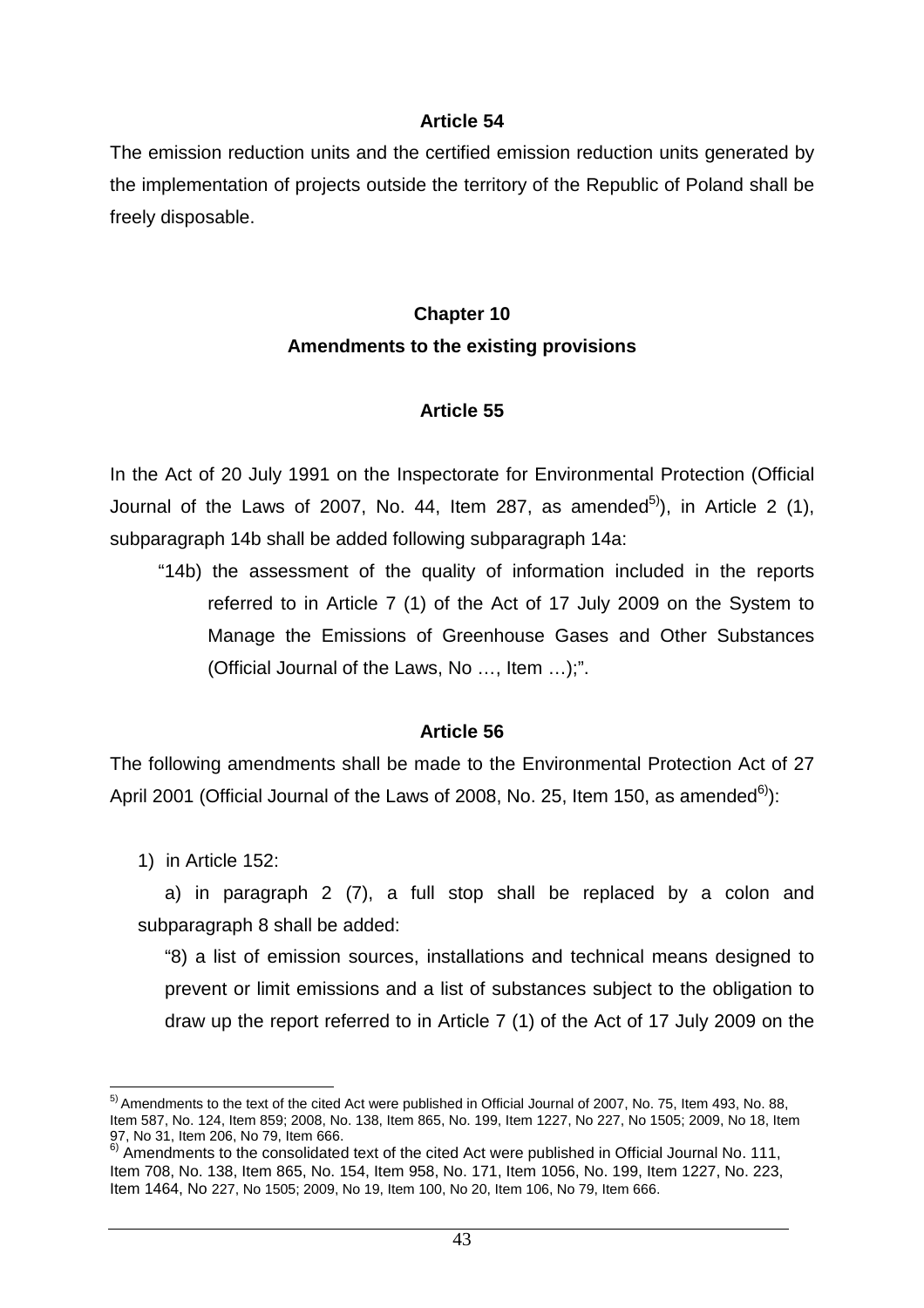System to Manage the Emissions of Greenhouse Gases and Other Substances (Official Journal of the Laws, No. ..., Item ...).",

b) paragraph 2a shall be added following paragraph 2:

"2a. The regulations issued under Article 221 (1a) shall apply to the information communicated in the list referred to in paragraph 2 (8).";

2) in Article 195 (1) (3), a full stop shall be replaced by a colon and subparagraph 4 shall be added:

"4) there has been an exceedance of the national emission ceilings referred to in Article 15 (1) the Act of 17 July 2009 on the System to Manage the Emissions of Greenhouse Gases and Other Substances.";

3) in Article 208:

a) in paragraph 2 (3), a full stop shall be replaced by a colon and subparagraph 4 shall be added:

"4) a list of emission sources, installations and technical means designed to prevent or limit emissions and a list of substances subject to the obligation to draw up the report referred to in Article 7 (1) of the Act of 17 July 2009 on the System to Manage the Emissions of Greenhouse Gases and Other Substances.",

b) paragraph 2c shall be added following paragraph 2b:

"2c. The regulations issued under Article 221 (1a) shall apply to the information communicated in the list referred to in paragraph 2 (4).";

4) in Article 221:

a) in paragraph 1 (7), a full stop shall be replaced by a colon and subparagraph 8 shall be added:

"8) a list of emission sources, installations and technical means designed to prevent or limit emissions and a list of substances subject to the obligation to draw up the report referred to in Article 7 (1) of the Act of 17 July 2009 on the System to Manage the Emissions of Greenhouse Gases and Other Substances.";

b) paragraph 1a shall be added following paragraph 1:

"1a. With a view to meeting the need to ensure the unification and completeness of information communicated for the purposes of the national system for emission balancing and forecasting referred to in the Act of 17 July 2009 on the System to Manage the Emissions of Greenhouse Gases and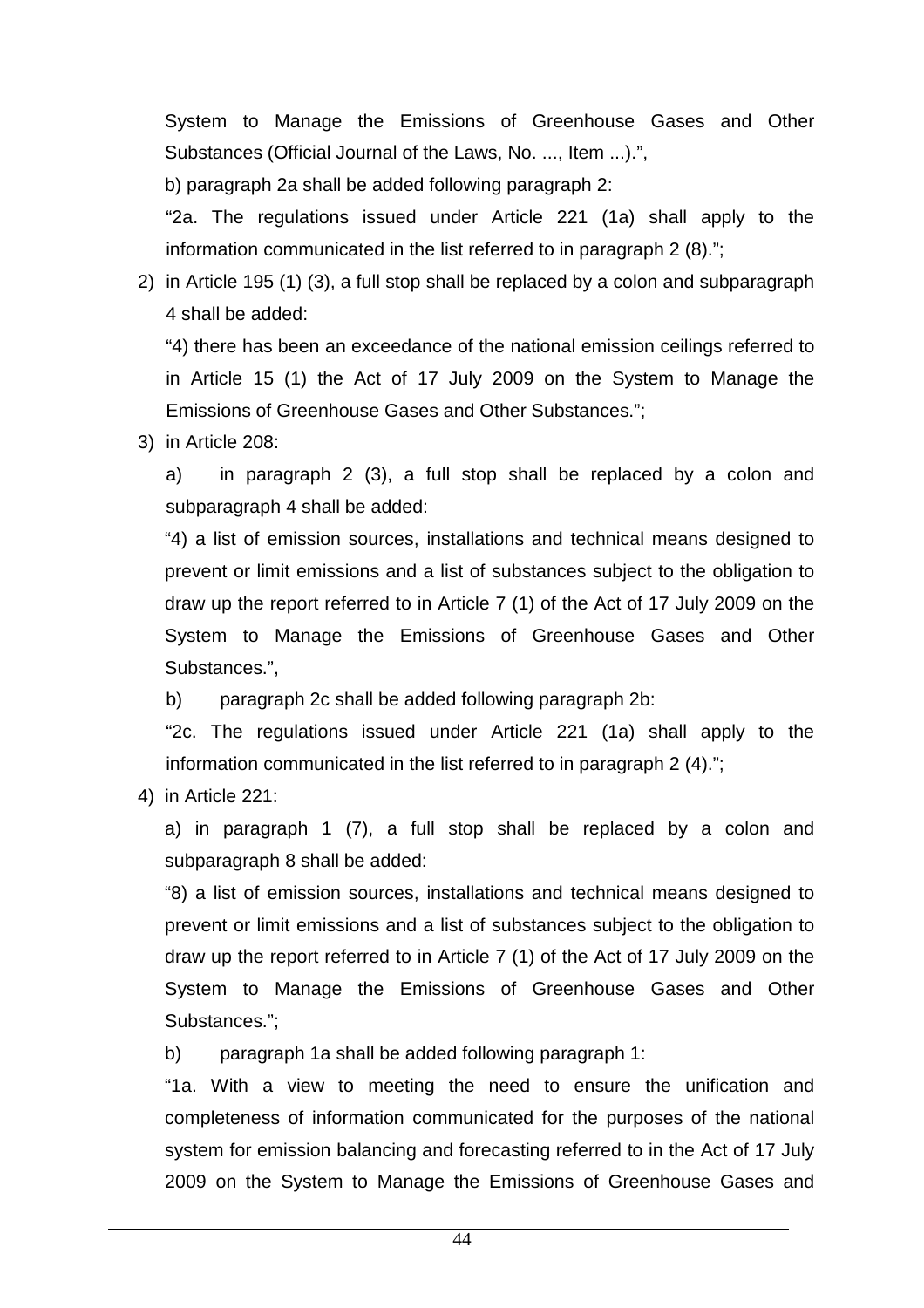Other Substances, the Minister responsible for the environment shall define, by way of a Regulation, the format of the form to contain a list of emission sources, installations and technical means designed to prevent or limit emissions and a list of substances subject to the obligation to draw up the report referred to in Article 7 (1) of the Act of 17 July 2009 on the System to Manage the Emissions of Greenhouse Gases and Other Substances.";

- 5) in Article 236b:
	- a) paragraph 1 shall become:

"1. The operator of an installation carrying at least one of the activities set out in Annex I to Regulation 166/2006 shall forward a report including data on the exceedance of the threshold values in effect for the releases and transfers of pollutants and the transfers of waste set out in Regulation 166/2006, by 31 March of the year following a given reporting year, to the Voivodship Inspector for Environmental Protection.",

- b) paragraph 4 shall be repealed;
- 6) in Article 236c, paragraph 1 shall become:

"1. The Chief Inspector for Environmental Protection shall forward a report prepared according to the format set out in Annex III to Regulation 166/2006 to the European Commission, within 15 months of the end of a given reporting year".;

7) Articles 285 and 286 shall become:

"Article 285

1. The charge shall be calculated according to the rates in effect when the use of the environment was made.

2. The user of the environment shall pay the charge for the discharge of wastewater into waters or to land, water abstraction and the landfill of waste by the end of the month following each half of the year.

3. The user of the environment shall pay the charge for the release of gases or particulate matter into the air by the end of the month following the first half of the year and by 28 February of next year for the second half of the year.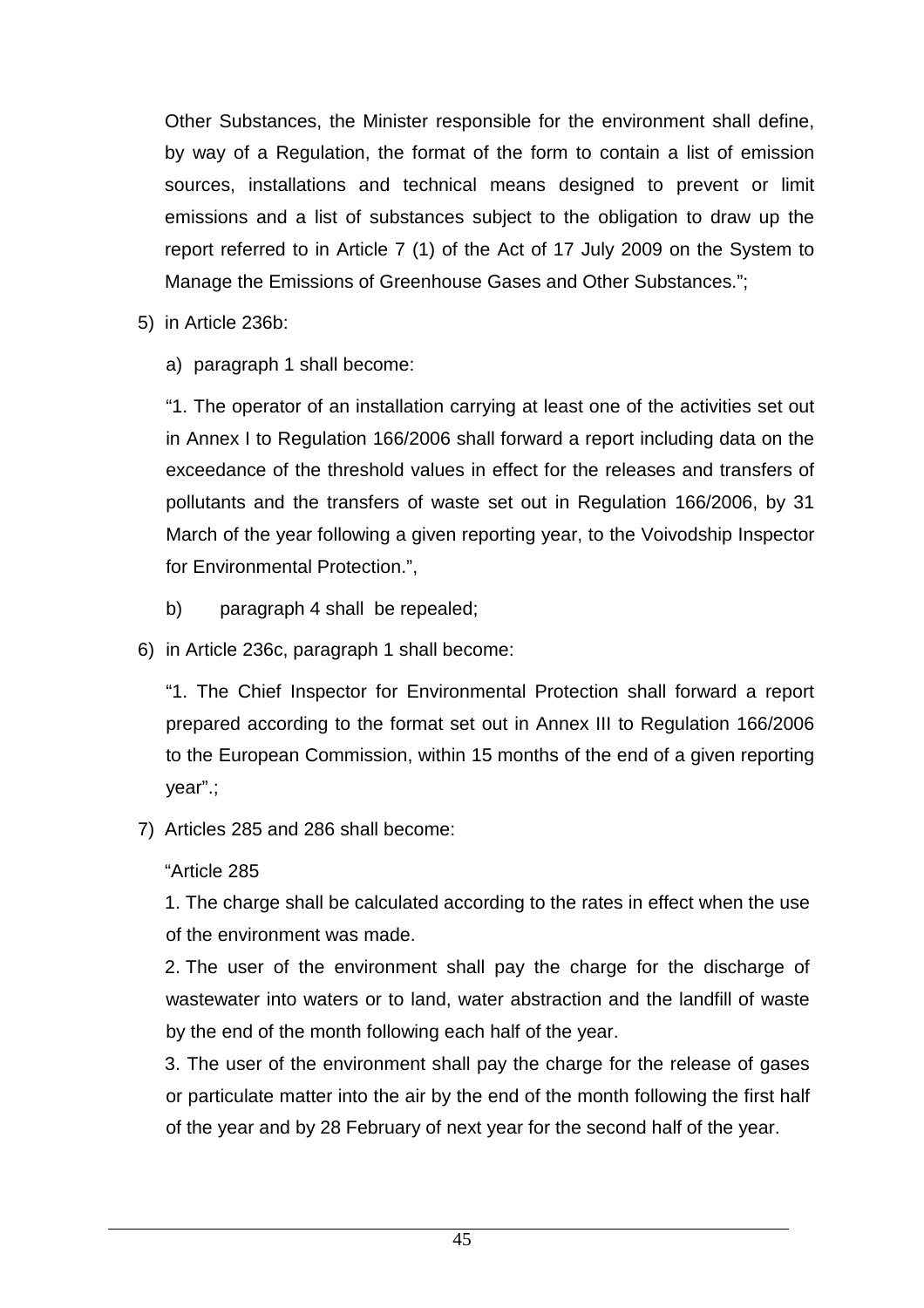4. The charge for the release of gases or particulate matter into the air shall be calculated from the real annual emissions identified in the report referred to in Article 7 (1) of the Act of 17 July 2009 on the System to Manage the Emissions of Greenhouse Gases and Other Substances.

- 5. The charge for the release of gases or particulate matter into the air:
- 1) for the first half of the year, shall be paid as 50% of the annual charge for the release of gases and particulate matter into the air, as incurred in the previous calendar year;
- 2) for the second half of the year, the charge shall be paid following the principles set out in paragraph 3 in an amount reduced by the charge paid for the first half of the year.

6. The entity which pays a lump charge for wastewater discharged from breeding or farming of fish other than salmonids or other aquatic organisms shall pay it within 2 months of the end of the period referred to in Article 287  $(1)$   $(5)$ .

7. Where in a given calendar year waste was deposited at a waste landfill and waste of the same type was taken from the landfill, the user of the environment shall pay the charge by 31 January of next year.

Article 286

1. By the date referred to in Article 285 (2) and (7), the user of the environment shall submit to the Voivodship Marshall a record containing information and data referred to in Article 287, which have been used to calculate the amounts of charges, and the amounts of these charges.

2. The user of the environment which releases gases and particulate matter into the air shall submit to the Voivodship Marshall a record prepared from the information included in the report referred to in Article 7 (1) of the Act of 17 July 2009 on the System to Manage the Emissions of Greenhouse Gases and Other Substances, taking into account the information on the types of substances released into the air, the emission levels and the amounts of charges for the release of gases and particulate matter into the air, as paid for the previous calendar year.

3. The user of the environment shall submit the record referred to in paragraph 2 for the previous calendar year by the end of February of next year.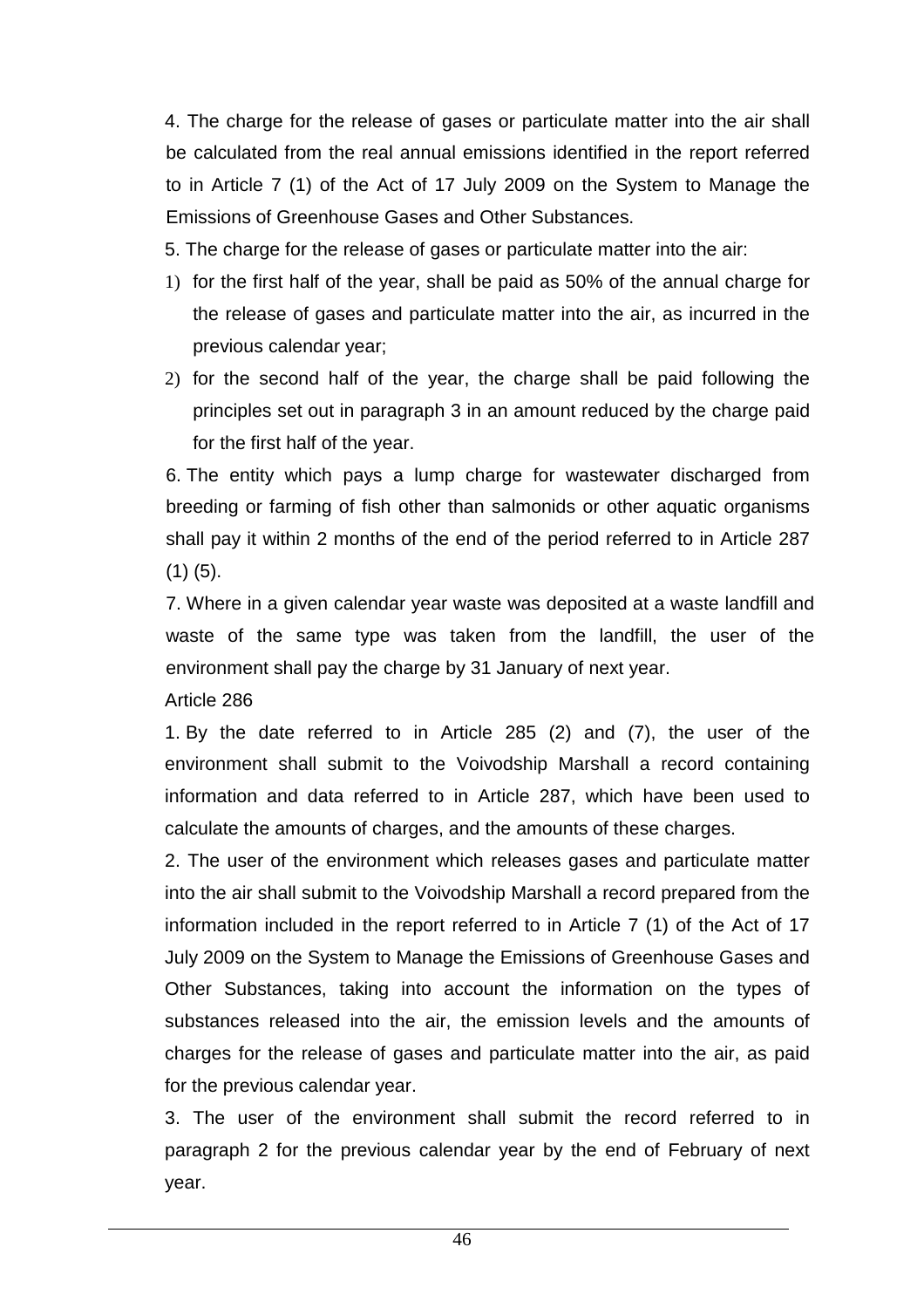4. The information contained in the record referred to in paragraph 2 shall provide the grounds for the issue of a writ of execution.

5. The user of the environment which discharges wastewater from breeding or farming of fish other than salmonids or other aquatic organisms shall forward the information by the end of the month following the period referred to in Article 287 (1) (5).

6. By the date referred to in Article 285 (2), the user of the environment shall also submit to the Voivodship Inspector for Environmental Protection a record containing the information and data referred to in Article 287 (1) (2)-(3) which have been used to calculate the amounts of charges.

7. The National Centre for Emission Balancing and Management, referred to in Article 3 (1) of the Act of 17 July 2009 on the System to Manage the Emissions of Greenhouse Gases and Other Substances, shall, by 30 June of next year, forward to the Voivodship Inspector for Environmental Protection the information on the types of substances released into the air, the emission levels and the amounts of charges for the release of gases and particulate matter into the air, paid for the previous calendar year and prepared from the reports referred to in Article 7 (1) of the Act of 17 July 2009 on the System to Manage the Emissions of Greenhouse Gases and Other Substances, as required to manage the Voivodship database on the use of the environment.

8. The provisions of the Act of 17 June 1966 on the Administrative Execution Proceedings shall apply to the liabilities for the charges for the use of environment where such liabilities result from the record of the amounts of the charges due.

9. The user of the environment shall also submit a record which has been used to calculate the charges for the landfill of waste to the Municipality Head or Town/City Mayor who is competent in the light of the location of the waste landfill.

10. The Minister responsible for the environment shall define, by way of a Regulation, the formats of records containing information and data on the scope of the use of the environment and on the amounts of the charges due and the method for the presentation of this information and data, meeting in particular to the requirement for this record to include: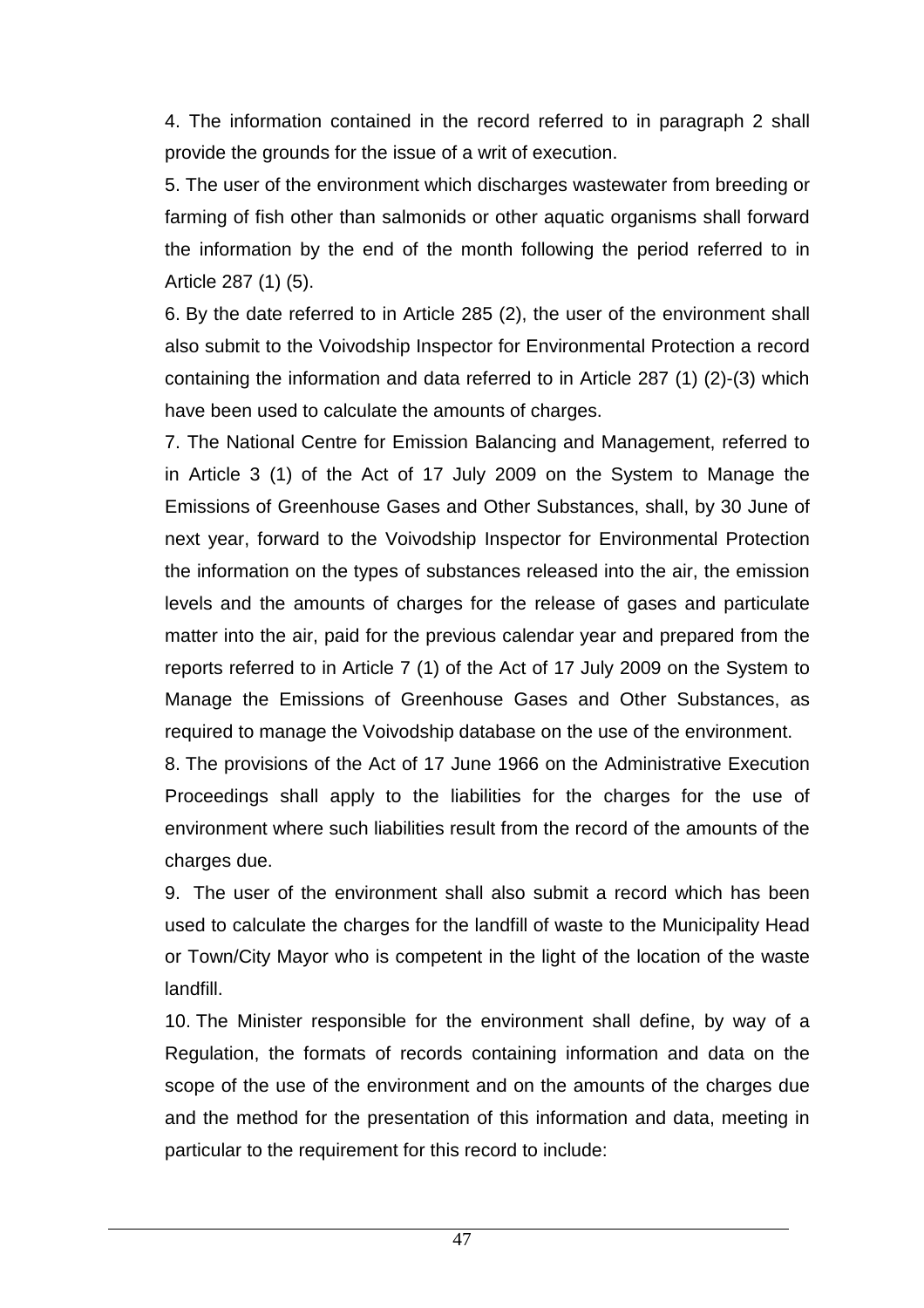1) summary information about the scope of the discharge of wastewater into waters or to land, water abstraction and the landfill of waste;

2) an instruction that the information contained in the record concerning the amounts of the charges due shall provide the grounds for the issue of a writ of execution.

11. The following shall be set out in the Regulation referred to in paragraph 10:

- 1) the format of the record;
- 2) the content of the record;
- 3) the layout of the record;
- 4) the techniques required for the submission of the record.";
- 8) in Article 286a, paragraph 1 shall become:

"1. On the basis of the records referred to in Article 286 (1), the information referred to in Article 286 (7) and the information about the use of the environment, as contained in the decisions referred to in Article 288 (1), the Voivodship Inspector for Environmental Protection shall keep the Voivodship database on the use of the environment in the scope indicated in Article 287 (1) (2)-(3) and shall prepare the Voivodship report and forward it to Minister responsible for the environment via the Chief Inspector for Environmental Protection.";

- 9) in Article 287 (1), subparagraph 1 shall be repealed;
- 10) in Article 288 (1), subparagraph 1 shall become:

"1) fails to submit a record containing information and data about the scope of the use of the environment and the amounts of the charges due and the list referred to in Article 286 (2), the Voivodship Marshal shall impose the charge, by way of a decision, based on his own findings and the results of an inspection carried out by the Voivodship Inspector for Environmental Protection";

11) **i**n Article 400, paragraph 5 shall be added:

"5. The National Fund shall perform the responsibilities of the National Operator of the Green Investment Scheme, as set out in the Act of 17 July on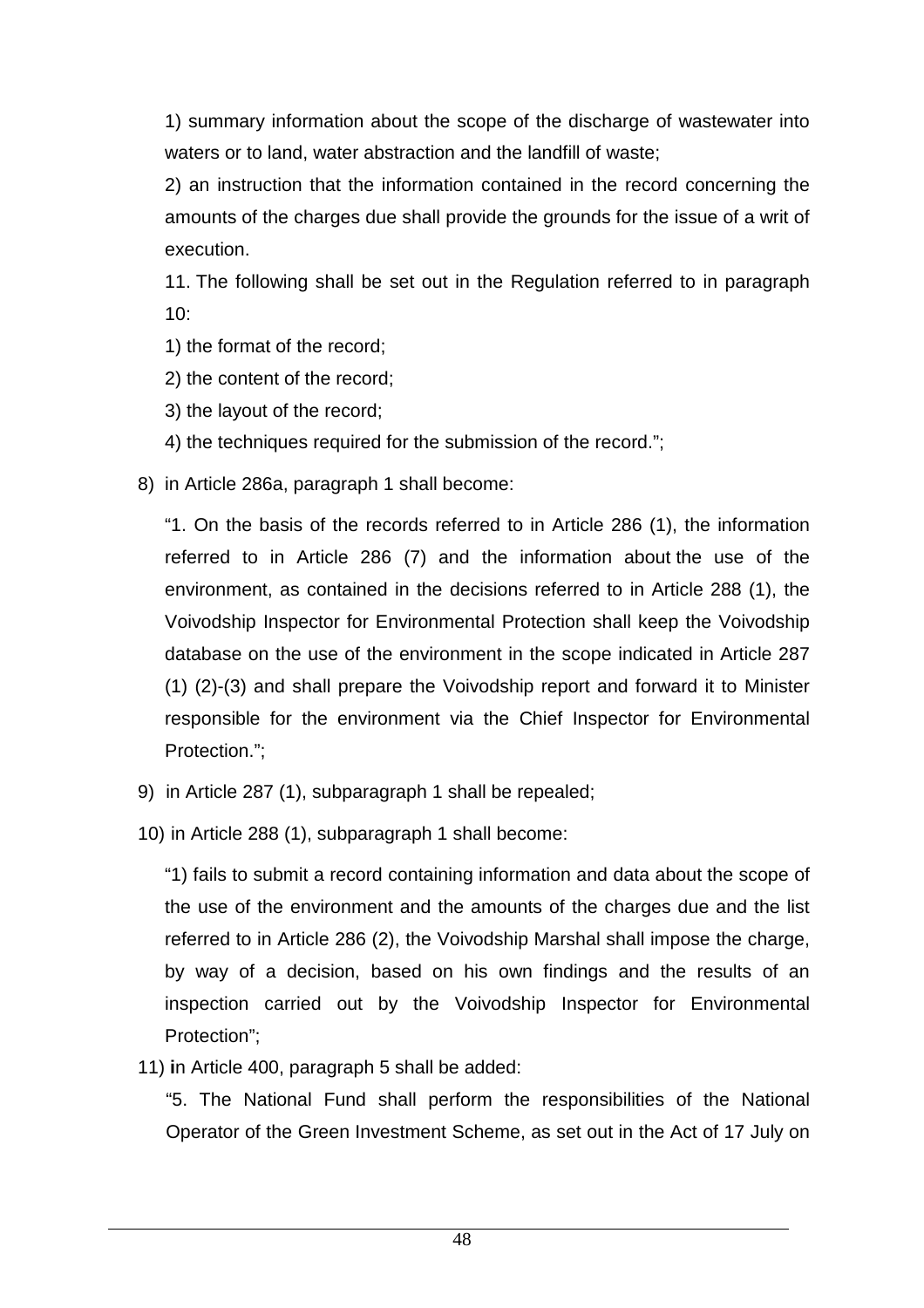the System to Manage the Emissions of Greenhouse Gases and Other Substances.";

12) Article 401b shall become:

"Article 401b

The proceeds specified in Article 401 (2)-(13) and (13e), Article 401a and Article 401d shall also be allocated to cover the costs of their servicing.";

13) following Article 401b, Article 401c paragraph 1 shall be added:

"Article 401c

1. The revenues of the National Fund shall also include the proceeds from the contracts on sales of assigned amount units concluded pursuant to the Act of 17 July on the System to Manage the Emissions of Greenhouse Gases and Other Substances.

2. The revenues referred to in paragraph 1 shall also be used to:

- 1) co-finance tasks to support the implementation of measures carried out under the programmes and projects included in the National Green Investment Scheme referred to in Article 22 (1) of the Act of 17 July 2009 on the System to Manage the Emissions of Greenhouse Gases and Other Substances;
- 2) cover the costs of the implementation of the tasks referred to in Article 25 (2) of the Act of 17 July 2009 on the System to Manage the Emissions of Greenhouse Gases and Other Substances;
- 3) cover the costs of servicing the Consultative Board referred to in Article 24 (1) of the Act of 17 July 2009 on the System to Manage the Emissions of Greenhouse Gases and Other Substances."

# **Chapter 11 Transitional and final provisions**

### **Article 57**

1. The Letters of Approval which have been issued for the Joint Implementation projects before this Act enters into force shall become the Letters of Approval within the meaning of this Act.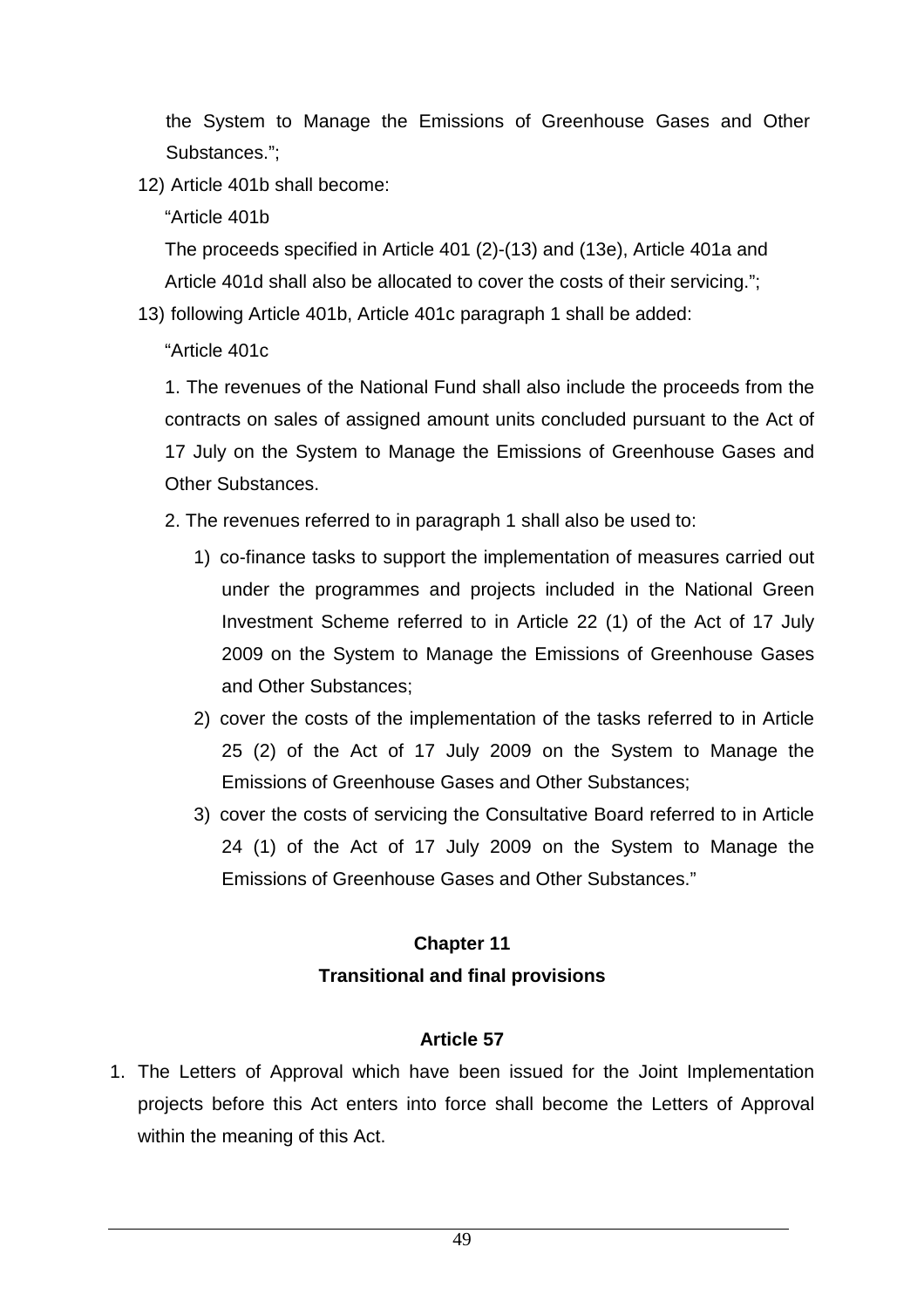- 2. The Letters of Endorsement which have been issued for the Joint Implementation projects before this Act enters into force shall become the Letters of Endorsement within the meaning of this Act.
- 3. The entities to which the Letters of Endorsement have been granted before this Act enters into force Act may apply for the grant of the Letter of Approval within 6 months of the date when this Act enters into force.
- 4. Where no request is submitted for the issue of the Letter of Approval by the date referred to in paragraph 3, the Letter of Endorsement granted before this Act enters into force shall become void.
- 5. The Minister responsible for the environment shall transfer assigned amount units in exchange for greenhouse gas emissions achieved or avoided, or carbon dioxide  $(CO<sub>2</sub>)$  removed, where so provided by the Letter of Approval for a Joint Implementation project which has been granted before this Act enters into force. The provisions of Article 50 shall apply, respectively.
- 6. Where the Joint Implementation projects are approved and completed before this Act enters into force, the request for the transfer of emission reduction units or assigned amount units shall be submitted within six months of the entry into force of this Act. The provisions in Article 50 shall apply, respectively.

- 1. Within 30 days of the entry into force of the regulations issued pursuant to the Act amended in Article 56, the operators of installations operated under a valid integrated permit, a permit to release gases or particulate matter into the air, or the registration on account of the release of gases or particulate matter into the air, shall be obliged to forward information including a list of emission sources, installations and technical means designed to prevent or reduce emissions and a list of the substances subject to the obligation to draw up the report referred to in Article 7 (1) to the authority competent to grant a permit or the authority competent to accept the registration notification.
- 2. The information referred to in paragraph 1 shall be delivered in the form the format whereof has been set out in the regulations issued pursuant to Article 221 (1a) of the Act amended in Article 56.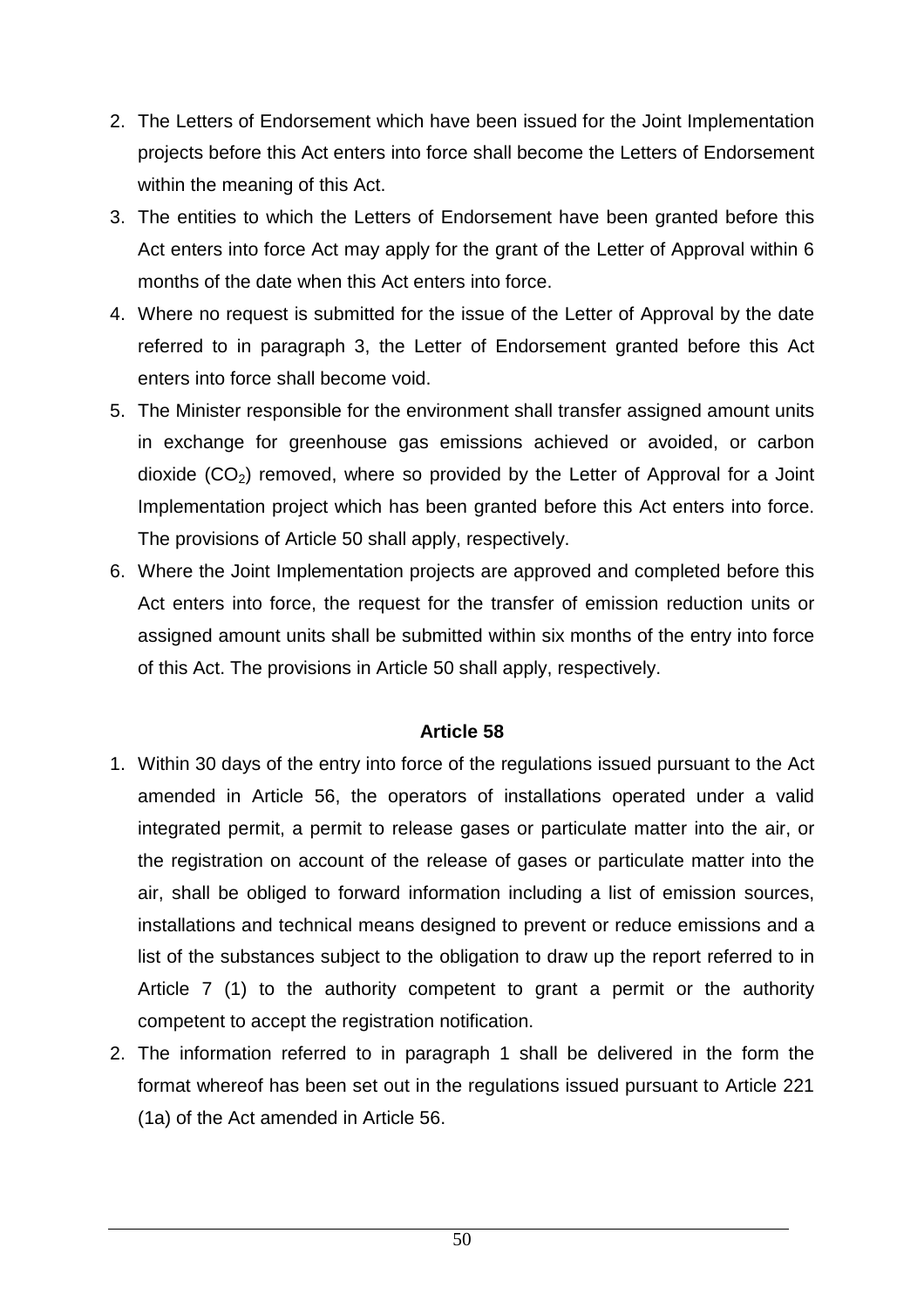The user of the environment shall prepare the first report referred to in Article 7 (1) for 2010 and upload it into the National Database by the end of February 2011.

#### **Article 60**

The Voivodship Inspector for Environmental Protection shall make the first assessment of the information referred to in Article 8 (4) by 15 December 2012. The information contained in the reports for 2010 and 2011 shall be subject to this assessment.

#### **Article 61**

The executive regulations issued pursuant to Article 286 (3) 3 of the Act amended in Article 56 shall remain in force until the entry into force of the executive regulations issued pursuant to Article 286 (10) of the Act amended in Article 56, but no longer than for 24 months from the entry into force of this Act.

### **Article 62**

This Act shall enter into force within 30 days of the date of its publication, except for Article 56 (7) which shall enter into force on 1 January 2010.

SPEAKER OF PARLIAMENT

/-/ Bronisław Komorowski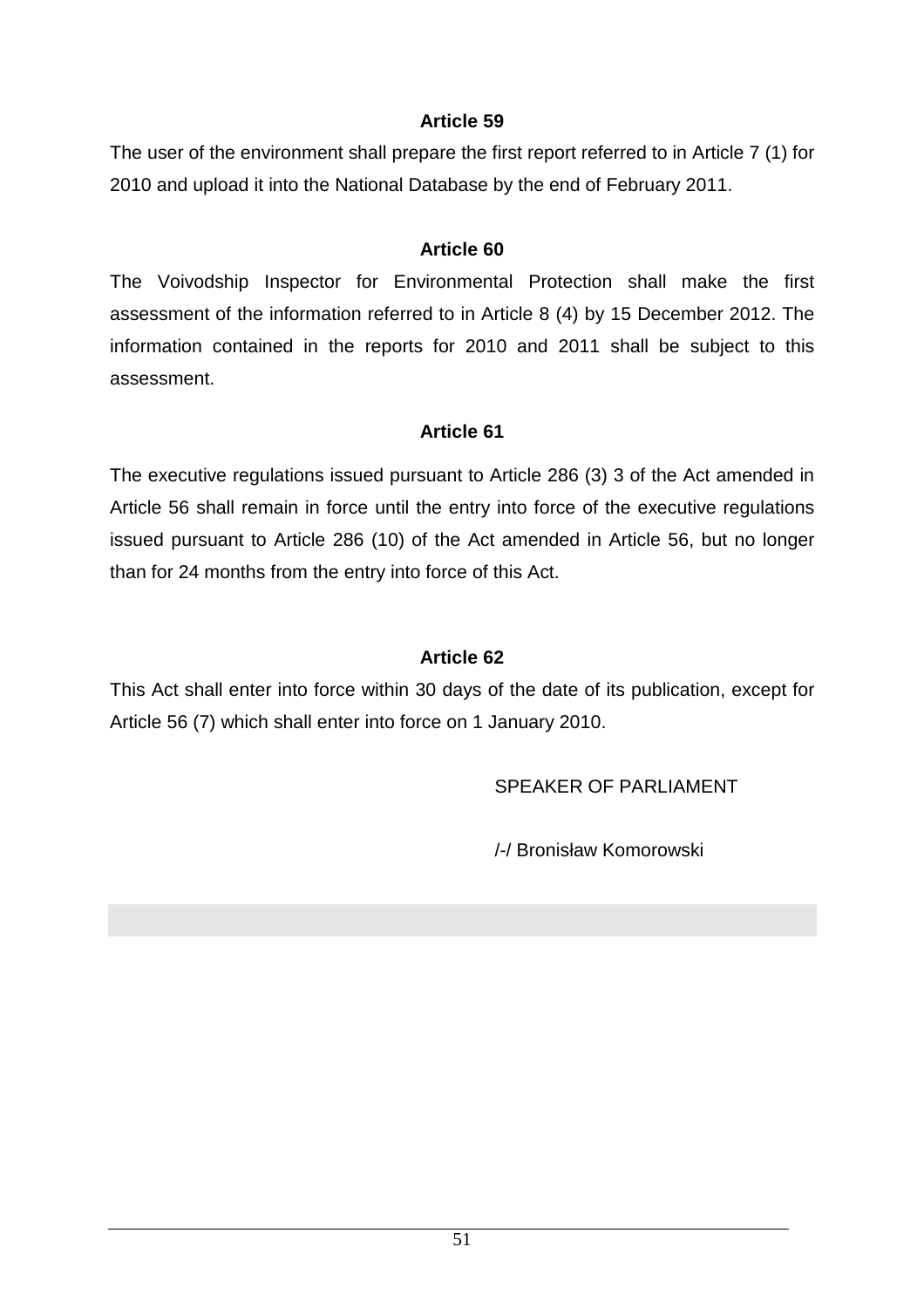Annex

to the Act of 17 July 2009 (Item…)

#### **List of greenhouse gases and other substances released into the air and covered by the system for the management of the emissions of greenhouse gases and other substances**

| No.                     | <b>Substance</b>                                 | CAS number <sup>1)</sup> |  |  |
|-------------------------|--------------------------------------------------|--------------------------|--|--|
| <b>Greenhouse gases</b> |                                                  |                          |  |  |
| 1.                      | Carbon dioxide (CO <sub>2</sub> )                | 124-38-9                 |  |  |
| 2.                      | Methane $(CH_4)$                                 | 74-82-8                  |  |  |
| 3.                      | Nitrous oxide $(N_2O)$                           | 10024-97-2               |  |  |
| 4.                      | Hydrofluorocarbons (HFCs) <sup>2)</sup>          |                          |  |  |
| 5.                      | Perfluorocarbons (PFCs) <sup>3)</sup>            |                          |  |  |
| 6.                      | Sulphur hexafluoride $(SF_6)$                    | 2551-62-4                |  |  |
| <b>Other substances</b> |                                                  |                          |  |  |
| 7.                      | Aldrin                                           | 309-00-2                 |  |  |
| 8.                      | Ammonia (NH <sub>3</sub> )                       | 7664-41-7                |  |  |
| 9.                      | Anthracene                                       | 120-12-7                 |  |  |
| 10.                     | Arsenic and its compounds (as As) <sup>4)</sup>  |                          |  |  |
| 11.                     | Asbestos                                         | 1332-21-4                |  |  |
| 12.                     | <b>Benzene</b>                                   | $71 - 43 - 2$            |  |  |
| 13.                     | Benzo(a)pyrene                                   |                          |  |  |
| 14.                     | Benzo(b)fluoranthene                             |                          |  |  |
| 15.                     | Benzo(k)fluoranthene                             |                          |  |  |
| 16.                     | Chlorine and its inorganic compounds (as HCI)    |                          |  |  |
| 17.                     | Chlordane                                        | 57-74-9                  |  |  |
| 18.                     | Chlordecone                                      | 143-50-0                 |  |  |
| 19.                     | Vinyl chloride                                   | $75-01-4$                |  |  |
| 20.                     | Chlorofluorocarbons (CFCs) <sup>5)</sup>         |                          |  |  |
| 21.                     | Chromium and its compounds (as Cr) <sup>4)</sup> |                          |  |  |
| 22.                     | Hydrogen cyanide (HCN)                           | 74-90-8                  |  |  |
| 23.                     | Zinc and its compounds (as $Zn$ ) <sup>4)</sup>  |                          |  |  |
| 24.                     | Tetrachloroethylene (PER)                        | 127-18-4                 |  |  |
| 25.                     | Tetrachloromethane (TCM)                         | 56-23-5                  |  |  |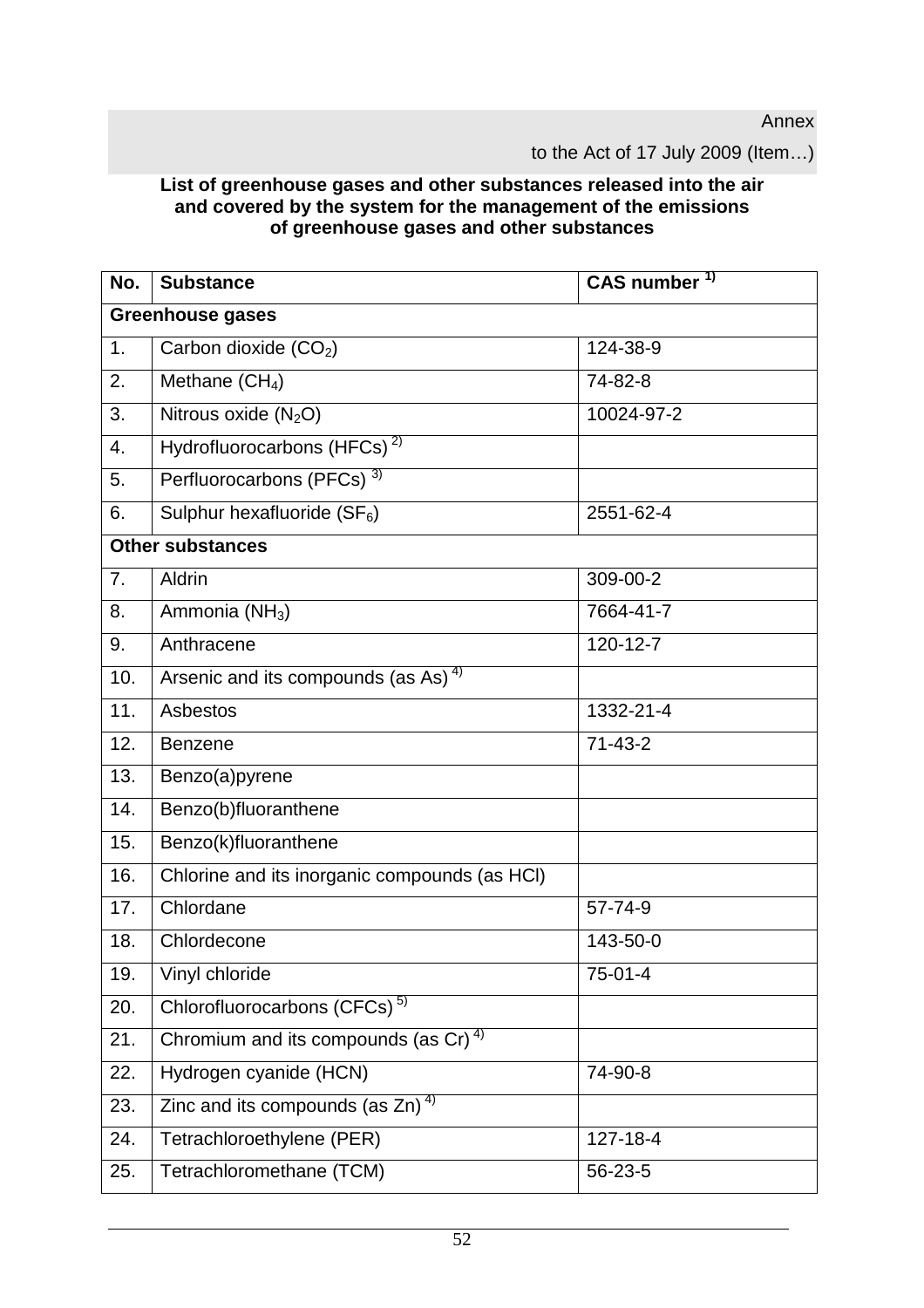| 26. | <b>DDT</b>                                                                                                | $50 - 29 - 3$ |
|-----|-----------------------------------------------------------------------------------------------------------|---------------|
| 27. | Di-(2-ethyl hexyl) phthalate (DEHP)                                                                       | 117-81-7      |
| 28. | <b>Dieldrin</b>                                                                                           | $60 - 57 - 1$ |
| 29. | Dichloromethane (DCM)                                                                                     | 75-09-2       |
| 30. | Endrin                                                                                                    | 72-20-8       |
| 31. | Fluorine and its inorganic compounds (as HF)                                                              |               |
| 32. | Halons $6$                                                                                                |               |
| 33. | Hexabromobiphenyl                                                                                         | 36355-1-8     |
| 34. | Heptachlor                                                                                                | 76-44-8       |
| 35. | Indeno(1,2,3-cd)pyrene                                                                                    |               |
| 36. | Cadmium and its compounds (as Cd) <sup>4)</sup>                                                           |               |
| 37. | Lindane                                                                                                   | 58-89-9       |
| 38. | Copper and its compounds (as Cu) <sup>4)</sup>                                                            |               |
| 39. | <b>Mirex</b>                                                                                              | 2385-85-5     |
| 40. | Naphthalene                                                                                               | $91 - 20 - 3$ |
| 41. | Non-methane volatile organic compounds<br>(NMVOCs)                                                        |               |
| 42. | Nickel and its compounds (as $N_i$ ) <sup>4)</sup>                                                        |               |
| 43. | Lead and its compounds (as Pb) $4$ )                                                                      |               |
| 44. | PCDD + PCDF [Polychlorinated dibenzo-p-<br>dioxins and polychlorinated dibenzofurans] (as<br>Teq) $^{7)}$ |               |
| 45. | Pentachlorobenzene                                                                                        | 608-93-5      |
| 46. | Pentachlorophenol (PCP)                                                                                   | 87-86-5       |
| 47. | Polychlorinated biphenyl (PCB)                                                                            | 1336-36-3     |
| 48. | Total suspended particulates TSP                                                                          |               |
| 49. | Particulate matter PM10                                                                                   |               |
| 50. | Particulate matter PM2.5                                                                                  |               |
| 51. | Mercury and its compounds (as Hg) $4$ )                                                                   |               |
| 52. | Hexachlorobenzene (HCB)                                                                                   | 118-74-1      |
| 53. | Ethylene oxide                                                                                            | $75 - 21 - 8$ |
| 54. | Carbon monoxide (CO)                                                                                      | 630-08-0      |
| 55. | Nitrogen oxides (NOx/NO <sub>2</sub> )                                                                    |               |
| 56. | Sulphur oxides (SOx/SO <sub>2</sub> )                                                                     |               |